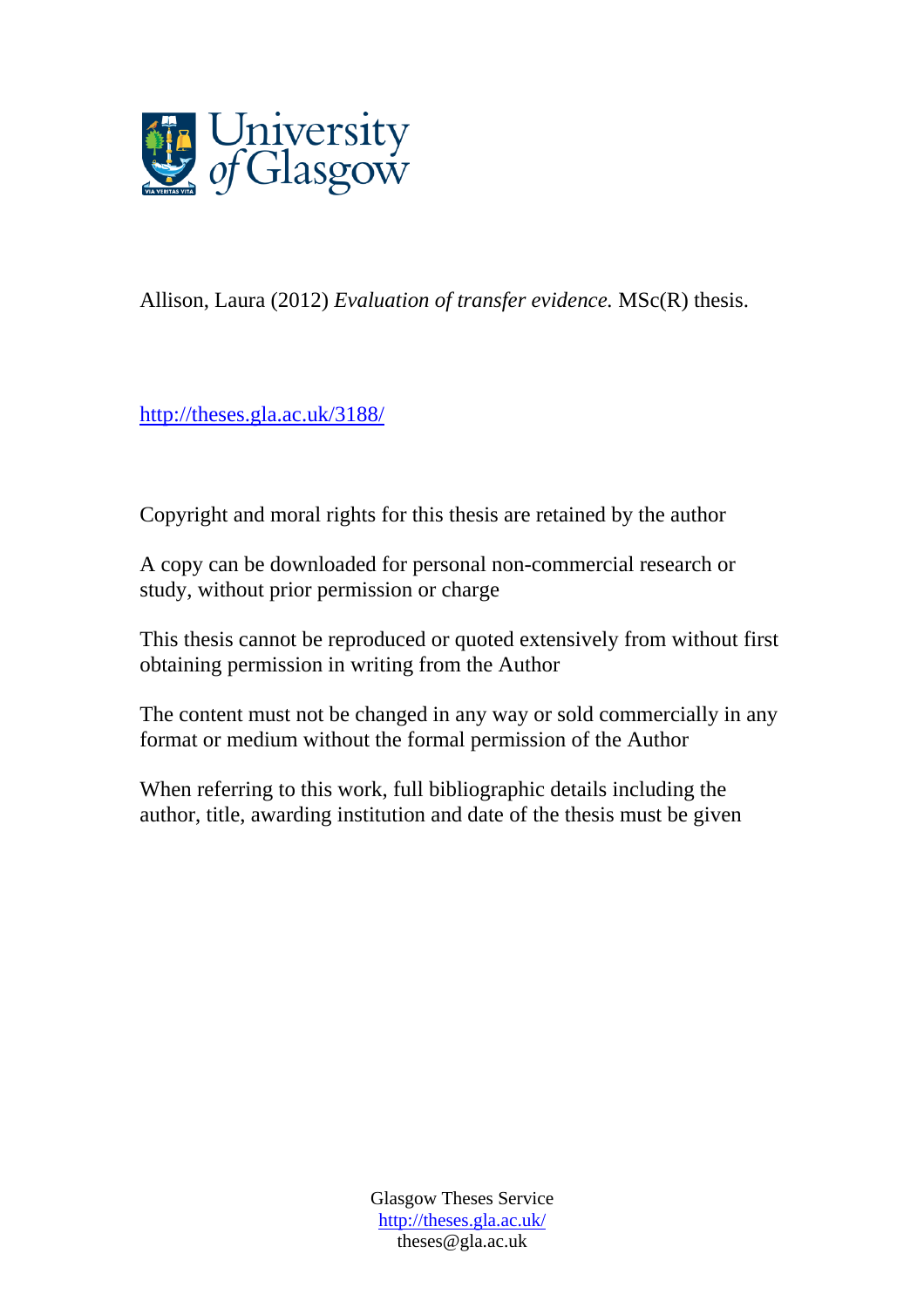

# **Evaluation of Transfer Evidence**

Laura Allison

*A Dissertation Submitted to the University of Glasgow for the degree of Master of Science*

School of Mathematics & Statistics

September 2011

*⃝*c Laura Allison, September 2011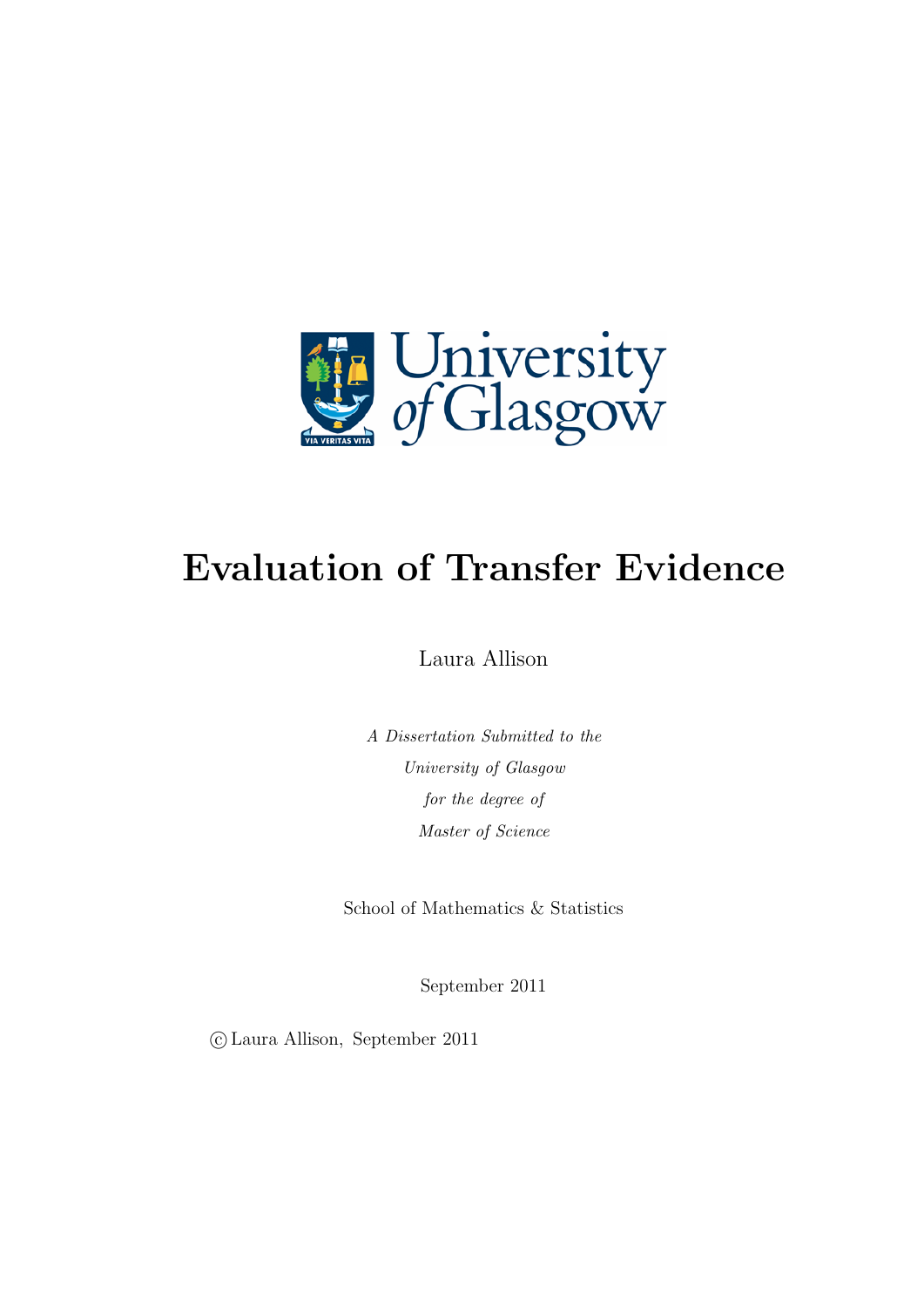## **Abstract**

The question of whether two sets of measurements which constitute evidence come from the same source is one which is frequently sought to be answered by the forensic community. A common type of evidence comes in the form of glass fragments where the refractive index or elemental composition has been measured The most common way of evaluating trace evidence such as glass fragments is the likelihood ratio, which is a measure of evidential value. A two-level random effects model was used to determine the likelihood ratio for measurements of the refractive index and elemental composition of glass. Two different methods were applied to estimate the between-group distribution of the two datasets; normal approach and kernel density estimation. Both methods were applied to univariate refractive index data as well as to multivariate refractive index and elemental composition data. The effectiveness of each method was assessed in a simulation experiment in which pairs of known origin are compared with different pairs of known origin via the likelihood ratio and the incorrect comparisons are recorded by false negative and false positive rates.

The performed analysis showed that refractive index and elemental composition measurements can be used for identifying same and different-source pairs of glass fragments with a high degree of accuracy. The normal approach for the between-group distribution proved the superior method in both the refractive index and elemental composition sets of glass measurements with 0% false negative and 0.9% false positive rates for the refractive index and 3.4% false negative and 5.5% false positive rates for elemental composition.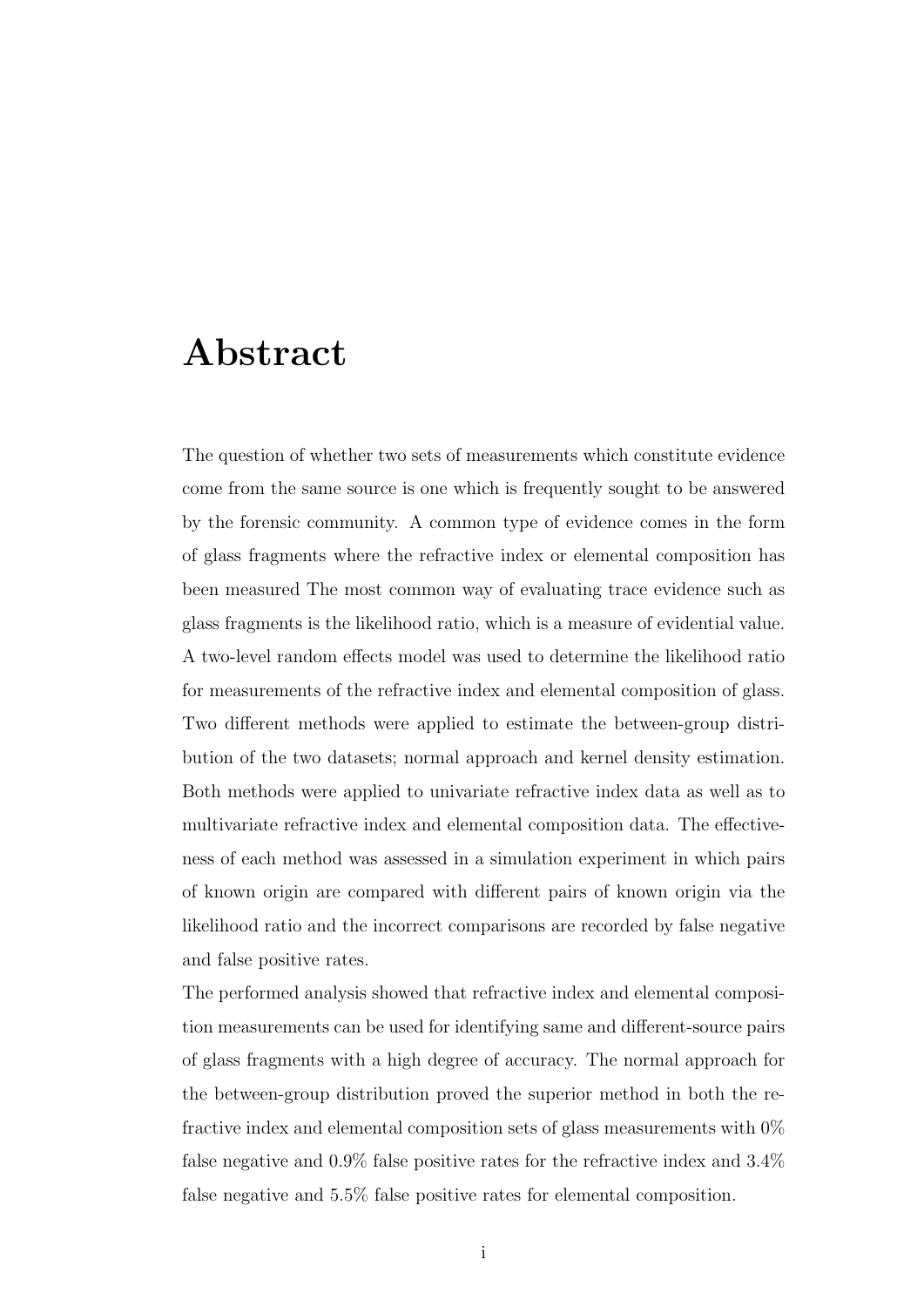## **Acknowledgements**

First and foremost, I am deeply grateful to Dr. Tereza Neocleous who without her valuable support, guidance and technical expertise this thesis would not have been possible.

I would also like to extend my thanks to G. Zadora of the Institute of Forensic Research, Krakow for providing the databases for this project. In addition, I gratefully acknowledge the funding from the School of Mathematics and Statistics which allowed me to undertake this work which I have thoroughly enjoyed.

Thanks is also due to my fellow office friends: Andisheh, Collette, Greg, Kathryn, Mhairi and Stephen for providing me with humour throughout this enjoyable year.

Finally, I owe a great debt of thanks to my parents, Alan and Ann Allison, who have supported me throughout my education and it is down to them how far I have pushed myself academically to reach and surpass many goals. Thank you!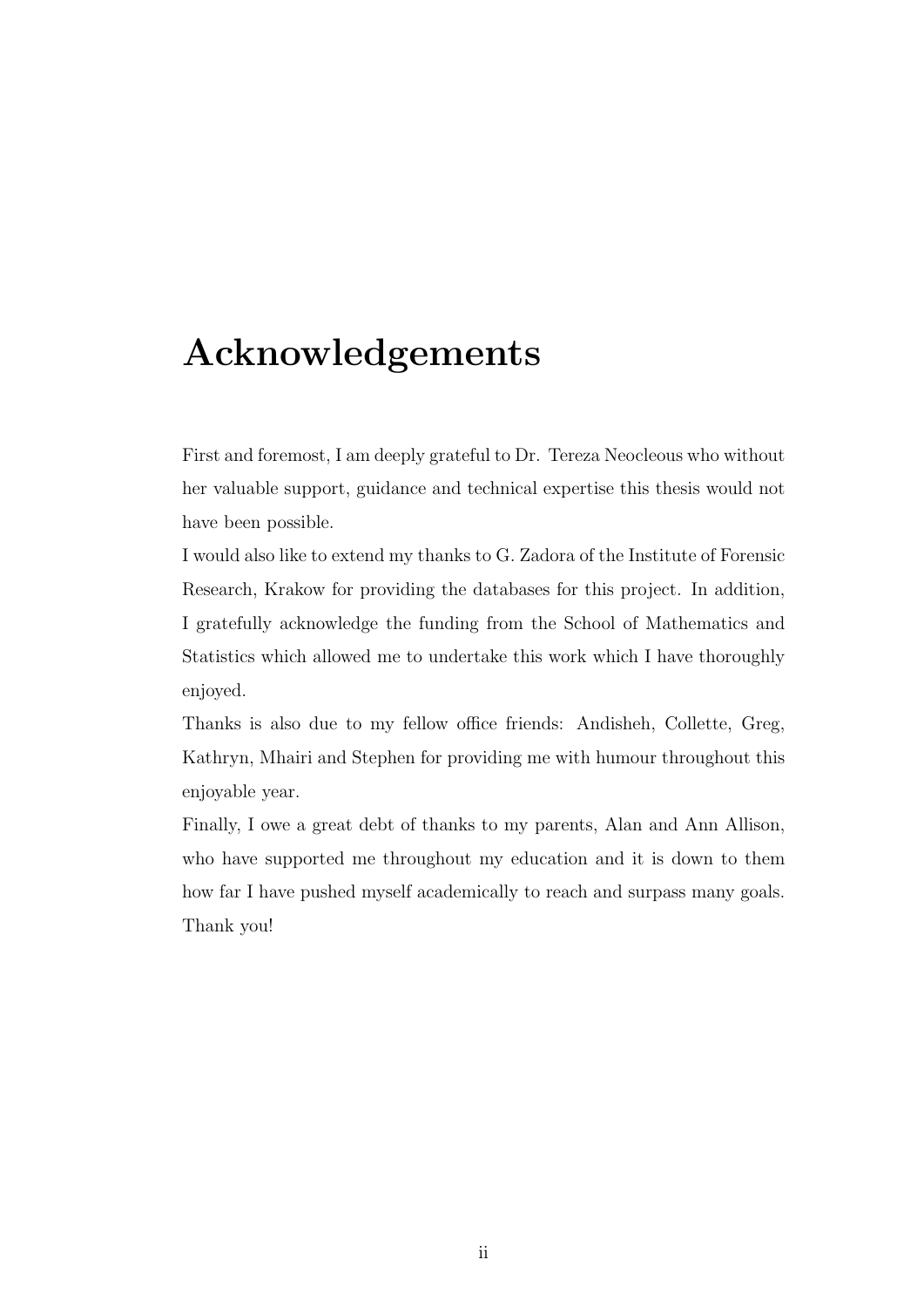# **Contents**

| $\mathbf 1$    | Introduction |                                                                |                                                                  | $\mathbf{1}$   |
|----------------|--------------|----------------------------------------------------------------|------------------------------------------------------------------|----------------|
|                | 1.1          |                                                                |                                                                  | $\mathbf{1}$   |
|                | 1.2          |                                                                |                                                                  | 5              |
|                | 1.3          |                                                                |                                                                  | 6              |
|                | 1.4          |                                                                |                                                                  | $\overline{7}$ |
| $\overline{2}$ |              |                                                                | Univariate Data                                                  | 8              |
|                | 2.1          |                                                                |                                                                  | 8              |
|                | 2.2          | Lindley's approach assuming normality of the between-object    |                                                                  |                |
|                |              |                                                                |                                                                  | 9              |
| 2.3            |              | Population database and parameter estimation                   | 11                                                               |                |
|                | 2.4          | Same-source and different-source comparisons for an experi-    |                                                                  |                |
|                |              | mental dataset of refractive index values before and after an- |                                                                  |                |
|                |              | nealing using Lindley's normal model                           |                                                                  |                |
|                |              | 2.4.1                                                          | Simulation study results for refractive index before and         |                |
|                |              |                                                                | after annealing using Lindley's approach                         | 14             |
|                | 2.5          |                                                                |                                                                  | 18             |
|                |              | 2.5.1                                                          |                                                                  | 21             |
|                | 2.6          | Application of kernel density estimation to simulation study   |                                                                  |                |
|                |              |                                                                |                                                                  |                |
|                |              | 2.6.1                                                          | Bandwidth selection for refractive index before and af-          |                |
|                |              |                                                                | ter annealing $\ldots \ldots \ldots \ldots \ldots \ldots \ldots$ | 27             |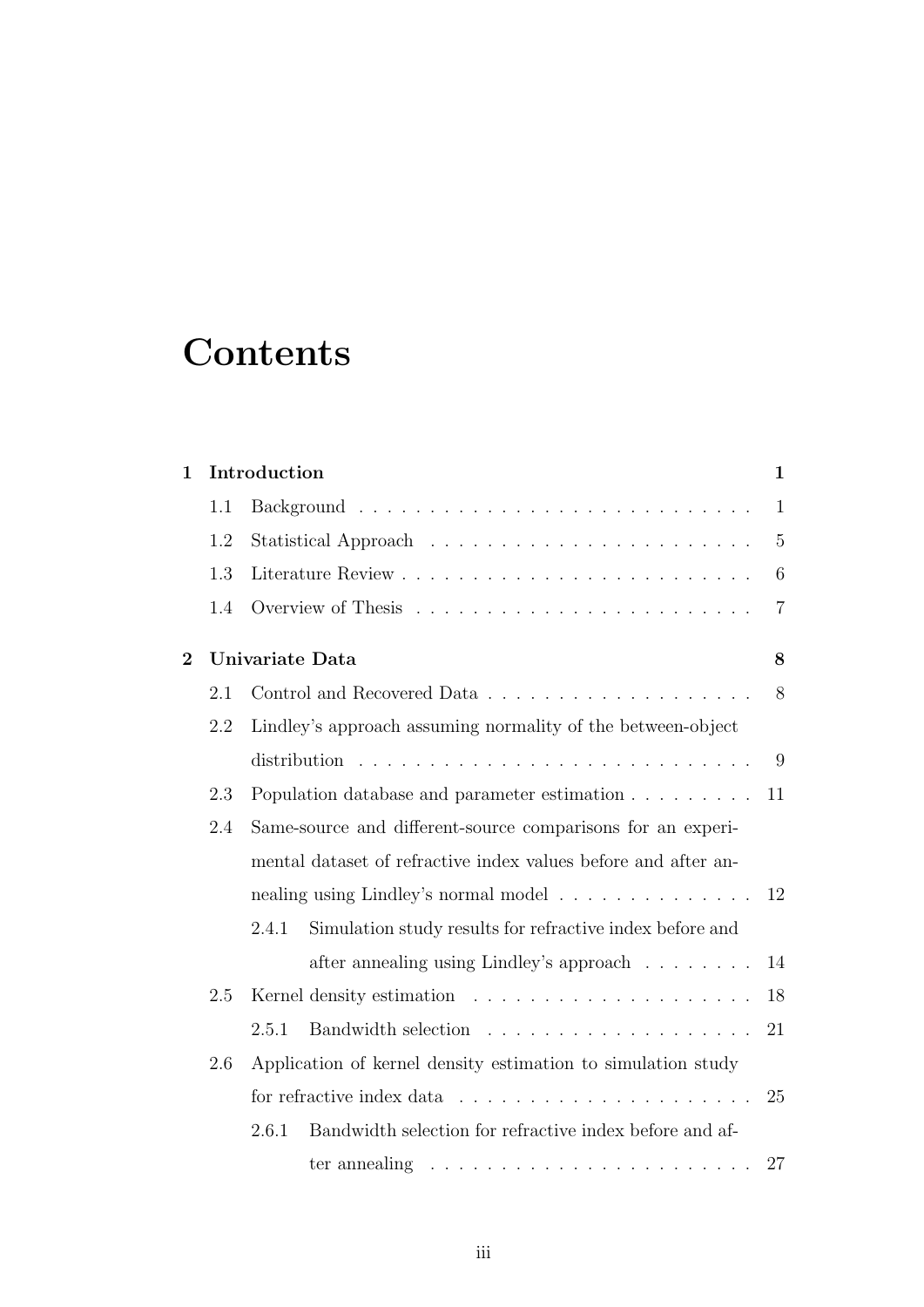|     |     |              | <b>B</b> Elemental composition database                                              | 66 |
|-----|-----|--------------|--------------------------------------------------------------------------------------|----|
|     |     |              | A Refractive index database                                                          | 63 |
|     |     | 4 Discussion |                                                                                      | 61 |
|     | 3.8 |              |                                                                                      | 60 |
|     | 3.7 |              | Tippett plots for multivariate data                                                  | 58 |
|     |     |              | using multivariate kernel density estimation $\ldots \ldots$                         | 56 |
|     |     | 3.6.4        | Simulation study results for elemental composition dataset                           |    |
|     |     |              | data using the multivariate normal model                                             | 54 |
|     |     | 3.6.3        | Simulation study results for the elemental composition                               |    |
|     |     |              | multivariate kernel density estimation                                               | 51 |
|     |     | 3.6.2        | Simulation study results for refractive index data using                             |    |
|     |     | 3.6.1        | Bandwidth selection for the refractive index dataset                                 | 50 |
|     |     |              | multivariate normal model $\ldots \ldots \ldots \ldots \ldots \ldots \ldots$         | 47 |
| 3.6 |     |              | Simulation study results for refractive index data using the                         |    |
|     |     |              | lation study $\ldots \ldots \ldots \ldots \ldots \ldots \ldots \ldots \ldots \ldots$ | 46 |
|     | 3.5 |              | Application of multivariate kernel density estimation to simu-                       |    |
|     | 3.4 |              | Bandwidth selection for multivariate kernel density estimation                       | 43 |
|     | 3.3 |              | Multivariate kernel density estimation                                               | 41 |
|     | 3.2 |              | Population database for multivariate data                                            | 39 |
|     | 3.1 |              | The multivariate normal model                                                        | 37 |
| 3   |     |              | Multivariate Data                                                                    | 36 |
|     | 2.8 |              |                                                                                      | 34 |
|     | 2.7 |              | Tippett plots for univariate refractive index dataset $\dots \dots$                  | 33 |
|     |     |              | after annealing using kernel density estimation                                      | 29 |
|     |     | 2.6.2        | Simulation study results for refractive index before and                             |    |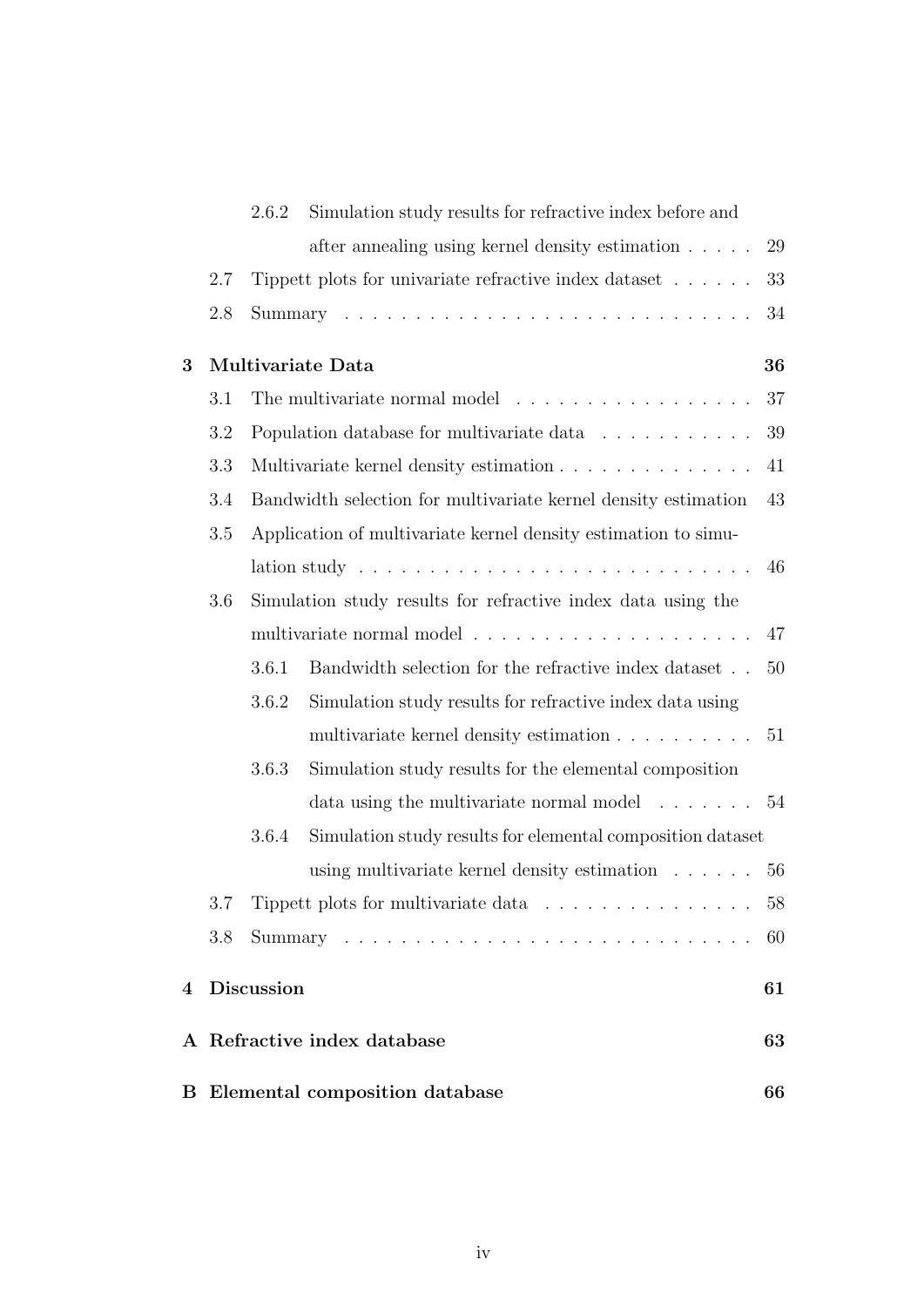# **List of Tables**

| 1.1     | Interpreting the likelihood ratio $\ldots \ldots \ldots \ldots \ldots \ldots$ 6 |    |
|---------|---------------------------------------------------------------------------------|----|
| 2.1     | Table of misclassifications for refractive index before and after               |    |
|         | annealing using Lindley's model $\ldots \ldots \ldots \ldots \ldots \ldots 16$  |    |
| 2.2     | Table of misclassifications for refractive index before and after               |    |
|         | annealing using kernel density estimation and implementing                      |    |
|         | all four methods of bandwidth selection described in Section                    |    |
|         |                                                                                 | 30 |
| 3.1     | Table of false results for subsets of the elemental composition                 |    |
|         |                                                                                 |    |
| $3.2\,$ | Table of false results for subsets of the elemental composition                 |    |
|         | dataset using multivariate kernel density estimation $\ldots$ 57                |    |
|         | A.1 Parameter estimates for the refractive index dataset 64                     |    |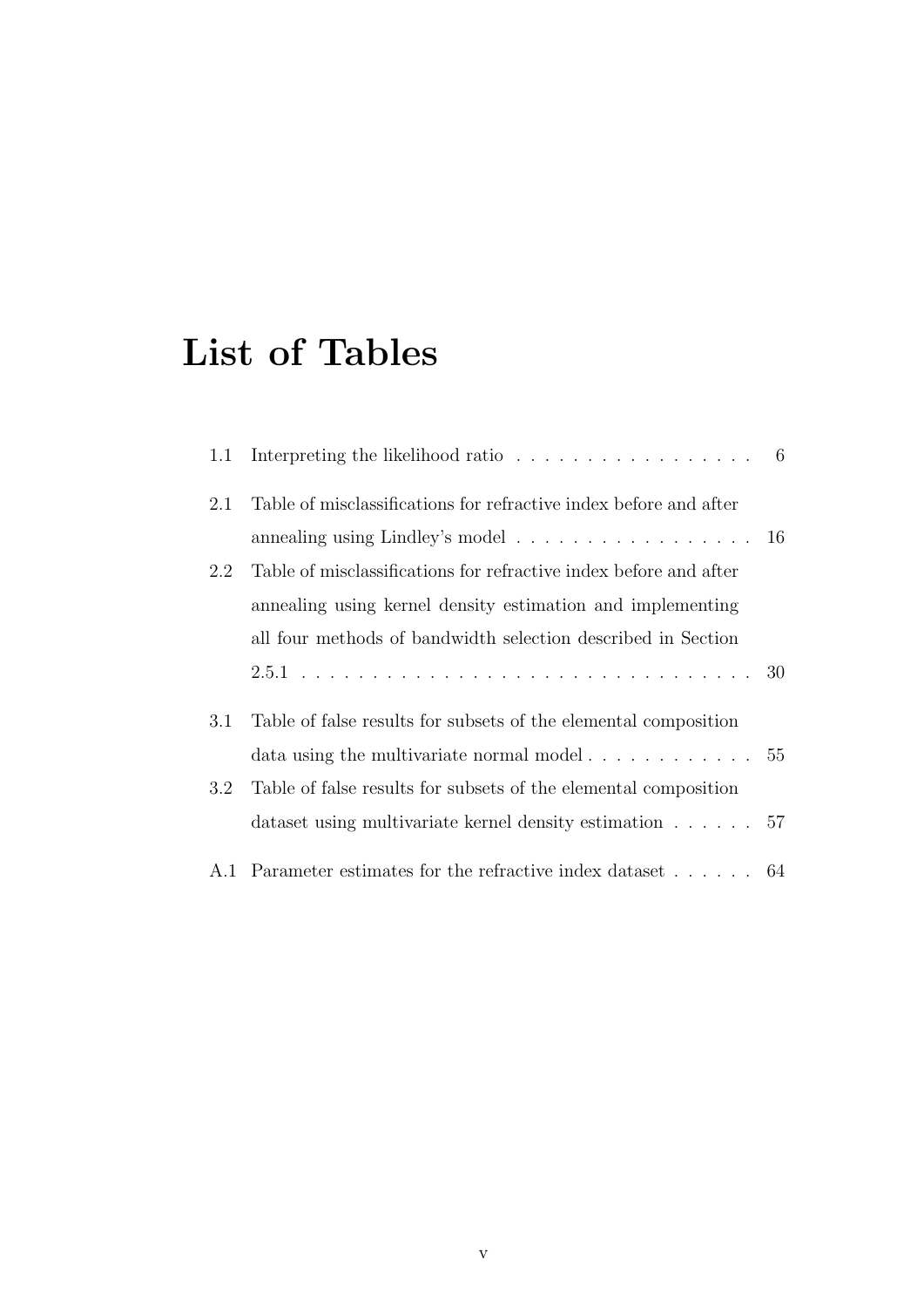# **List of Figures**

| 2.1     | $log_{10}(V)$ values for same-source and different-source ompar-                         |    |
|---------|------------------------------------------------------------------------------------------|----|
|         | isons for refractive index before annealing using Lindley's ap-                          |    |
|         |                                                                                          | 15 |
| 2.2     | $log_{10}(V)$ values for same-source and different source ompar-                         |    |
|         | isons for refractive index after annealing using Lindley's ap-                           |    |
|         |                                                                                          | 17 |
| 2.3     | An illustration of kernel density estimation                                             | 19 |
| 2.4     |                                                                                          | 20 |
| 2.5     | Comparing different bandwidths in kernel density estimation                              |    |
|         | of the between-object distribution for refractive index before                           |    |
|         | annealing $\ldots \ldots \ldots \ldots \ldots \ldots \ldots \ldots \ldots \ldots$        | 28 |
| $2.6\,$ | Comparing different bandwidths in kernel density estimation                              |    |
|         | of the between-object distribution for refractive index after                            |    |
|         | annealing $\ldots \ldots \ldots \ldots \ldots \ldots \ldots \ldots \ldots \ldots \ldots$ | 29 |
| 2.7     | $log_{10}(V)$ values for same-source and different-source compar-                        |    |
|         | isons for refractive index before annealing using kernel density                         |    |
|         | estimation for the between-object distribution                                           | 31 |
| 2.8     | $log_{10}(V)$ values for same-source and different-source ompar-                         |    |
|         | isons for refractive index after annealing using kernel density                          |    |
|         | estimation for between-object distribution                                               | 32 |
| 2.9     | Tippett plots for univariate refractive index dataset using both                         |    |
|         | Lindley's normal approach and kernel density estimation to                               |    |
|         | estimate the between-object distribution $\ldots \ldots \ldots \ldots$                   | 34 |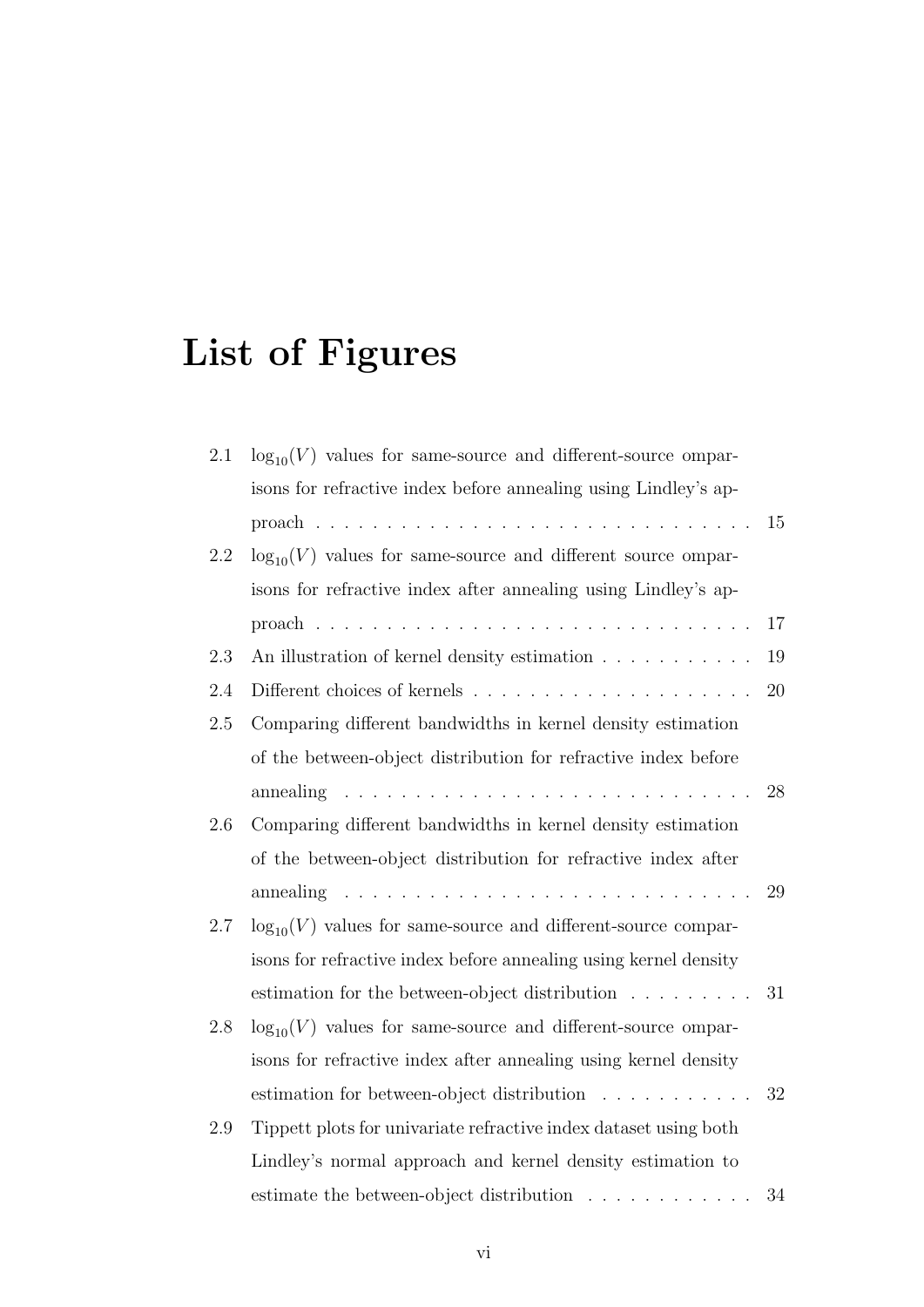| 3.1 | $\log_{10}(V)$ values for same-source and different-source compar-                   |    |
|-----|--------------------------------------------------------------------------------------|----|
|     | isons for the refractive index dataset using the multivariate                        |    |
|     | normal model $\ldots \ldots \ldots \ldots \ldots \ldots \ldots \ldots \ldots \ldots$ |    |
| 3.2 | Comparing different bandwidth choices for the refractive index                       |    |
|     | dataset using multivariate kernel density estimation $\ldots$ 51                     |    |
| 3.3 | $log_{10}(V)$ values for same-source and different-source compar-                    |    |
|     | isons for the refractive index dataset using multivariate kernel                     |    |
|     | density estimation $\ldots \ldots \ldots \ldots \ldots \ldots \ldots \ldots 52$      |    |
| 3.4 | Tippett plots for multivariate datasets using both multivariate                      |    |
|     | normal distribution (MVN) and multivariate kernel density                            |    |
|     | estimation (KDE) to estimate the between-group distribution                          | 59 |
|     | A.1 Scatterplot of refractive index before and refractive index after                |    |
|     |                                                                                      |    |
| B.1 | Investigating each element by the type of glass $\ldots \ldots \ldots$ 68            |    |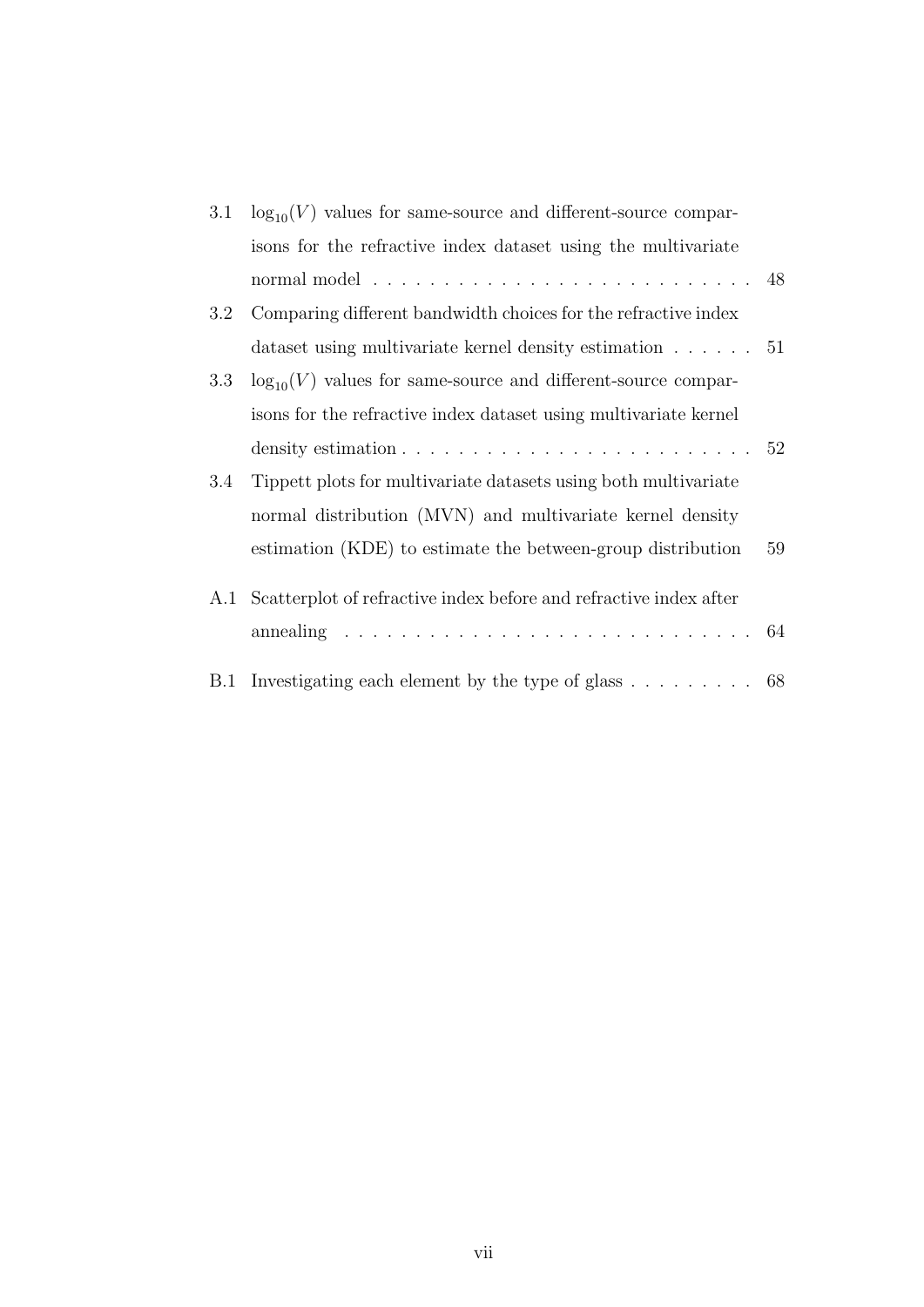## **Chapter 1**

## **Introduction**

#### **1.1 Background**

Forensic science can be thought of as the investigation, explanation and then the evaluation of events of legal relevance to the case in hand which might include identity, origin and life history of humans. The evaluation is done by scientific techniques which allow the scientist to describe, infer and reconstruct the event.

When a crime is committed there is usually trace evidence left at the crime scene which could be fragments of glass, DNA, paint or fibres from clothes for example. The idea that tiny traces of material which can be invisible to the naked eye can be used to investigate crime is powerful. The distinctive characteristics of trace evidence are usually its microscopic size, its ability to transfer from one item to another and subsequently being lost from an item during a crime. Quite often during a crime, as well as trace evidence being left, there is also transfer evidence. This is defined as trace evidence transferred from victim to suspect and vice versa. This evidence is then collected by a team of forensic scientists and taken back to a forensic laboratory for analysis. It is analysed in such a way that numerical values are assigned to the evidence and it is then the role of the forensic statistician to statistically evaluate whether the trace evidence found at the crime scene and the trace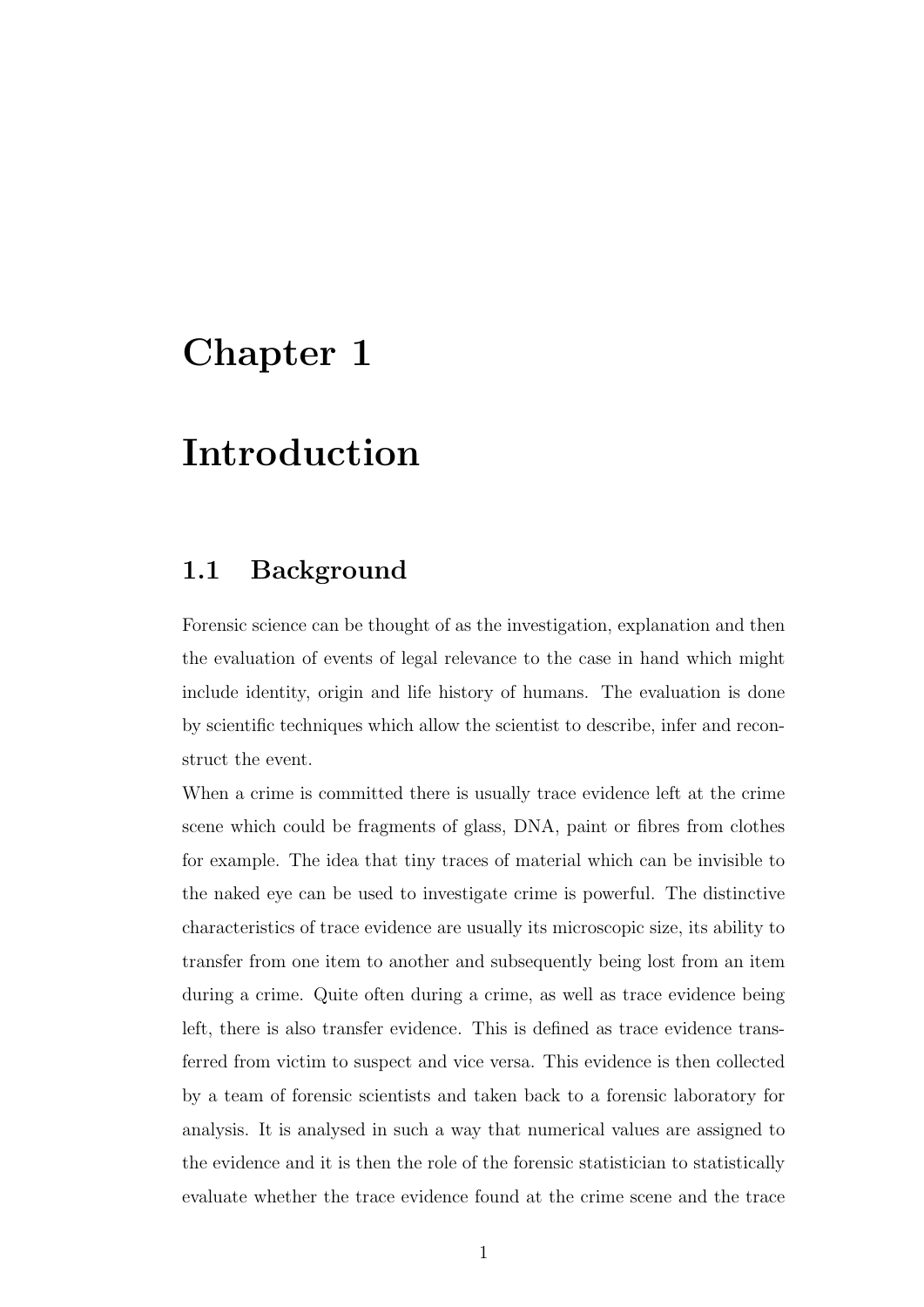evidence recovered from a suspect are similar to each other.

In the United Kingdom jurisdiction system, the role of the forensic scientist and statistician is vital. The evidence that they evaluate can sometimes persuade a jury that the offender is innocent or guilty. Suppose a crime has been committed where an intruder has broken into a house through a window and blood is found on the floor. The forensic scientist will analyse the fragments of glass found on the floor by some means of a scientific method and compare these fragments to the type of glass in the window. The scientist would then enter the numerical values of the results they had found into a computer and the forensic statistician would then analyse this data by some appropriate statistical technique. The statistician would evaluate the data under two competing hypotheses: the prosecution proposition  $(H_p)$  and defence proposition  $(H_d)$ . The prosecution proposition usually states that the trace evidence found at the crime scene and the trace evidence recovered from a suspect come from the same source. The defence proposition states that the trace evidence found at the crime scene and the trace evidence recovered from a suspect do not come from the same source. This is known as a source-level proposition.

Every proposition in any law, in any country in the world must have a logical relation to the circumstances of the case in hand. In the United Kingdom there is a hierarchy of propositions in the jurisdiction system, namely source, activity and offence level. The source level proposition was described above and it concerns matching of the evidence found at the crime scene to the evidence found on the suspect. The question of interest would be whether the trace evidence recovered from a suspect and the trace evidence that was found at the crime scene, originate from the same source.

In the example of the broken window, the following hypotheses could be formulated at the source level.

 $\mathbf{H}_p$ : The glass of window from the house that was broken into found on the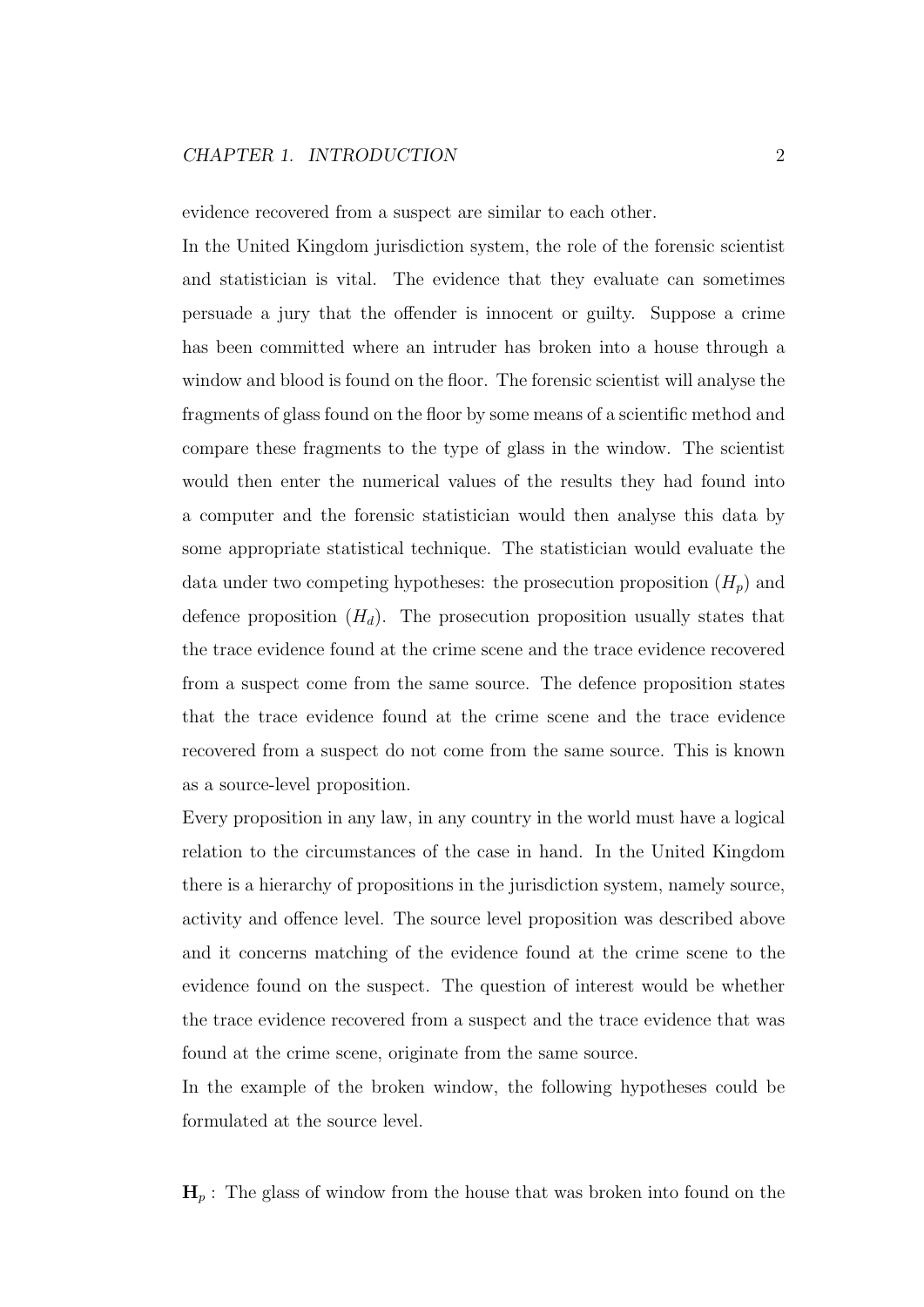suspect matches that of the glass from the crime scene.

 $\mathbf{H}_d$ : The glass of the window from the house that was broken into found on the suspect does not match that of the glass from the crime scene.

The activity level proposition is slightly more involved than the source level. It requires the forensic scientist to look beyond the evidence which is presented in front of them. In the example of the broken window where there was a bloodstain on the floor, the question of interest to the scientist would be whether the bloodstain found on the floor was consistent with a broken window. These can be formulated as:

- $\mathbf{H}_p$ : Mr. X smashed the window and left the bloodstain on the floor.
- $\mathbf{H}_d$  : Someone other than Mr. X smashed the window and left the bloodstain on the floor.

The offence level propositions can be formulated as:

- $\mathbf{H}_p$ : Mr. X was at the scene of the crime.
- $\mathbf{H}_d$ : Someone other than Mr. X was at the scene of the crime.

Some propositions can be hard to evaluate, particularly from eye-witness statements. It is hard to evaluate them because a lot of the time they will not have specific numerical values attached to them. Consider the following scenario which was illustrated in [3]. An eye-witness might see a tall, blond haired man who had a tattoo on his neck and wearing a green jacket running away from a crime scene. It can be hard to make sense of portable evidence facts such as that the offender was seen to have blond hair and a green jacket because there are many different shades of blond hair and the colour green. Likewise there are many different styles and cuts of green jackets among the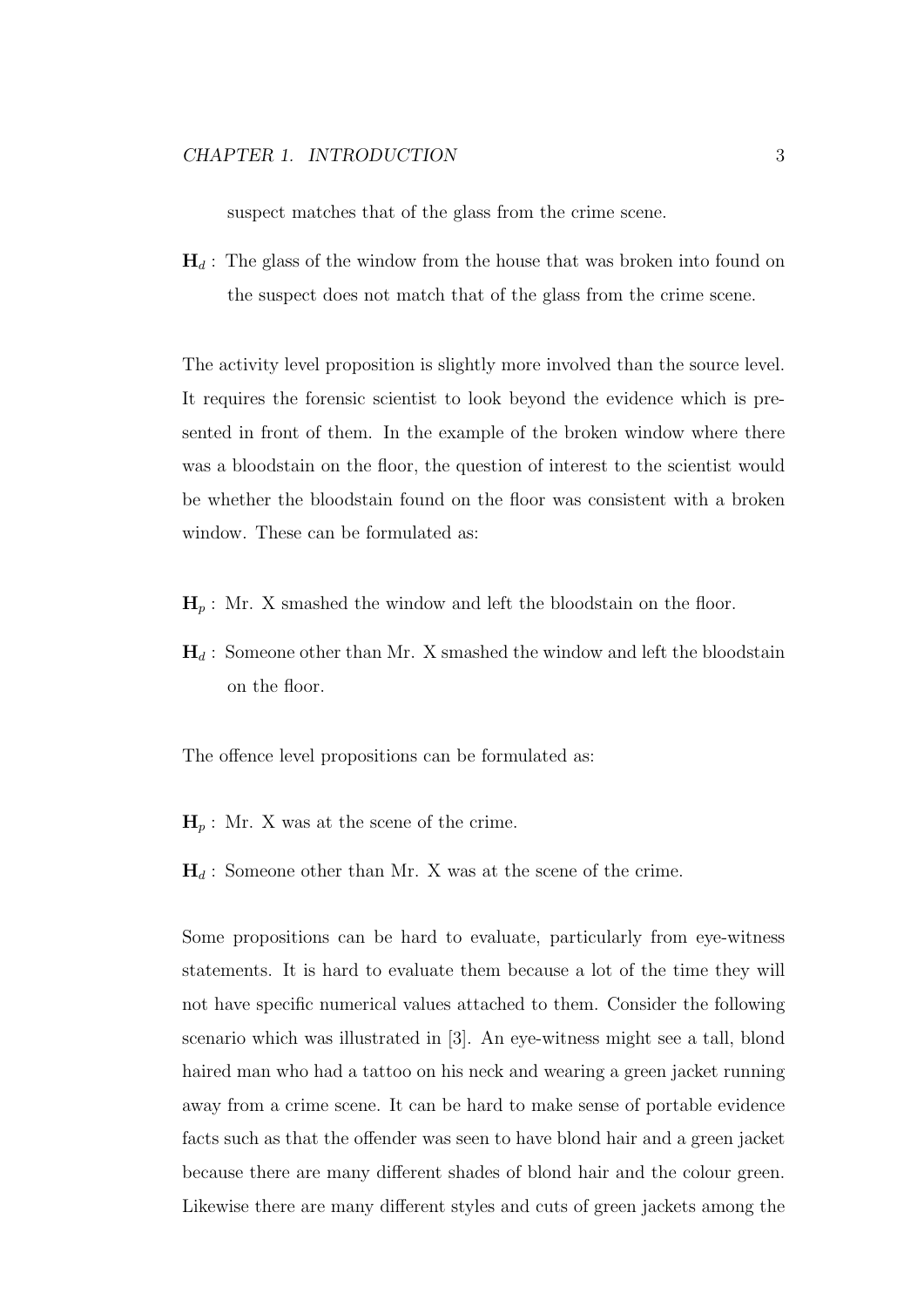population. It is hard to assign numerical values to these facts. The fact that the offender had a tattoo on his neck is quite an overwhelming piece of evidence since it could rule out a lot of the population of suspects because this feature is hard to get rid of at short notice. It can be slightly easier with the description of tall because the police could assemble an identity parade of men who are different heights and the witness could point to the man they believed was a similar height to the offender.

Although the previous example deals with evidence to which it is hard to attach numerical values, there are many types of evidence where this is straightforward. For example the elemental composition or the refractive index to a fragment of glass, the complex mixture of pigments, modifiers, extenders, and binders which are commonly found in paint, the chemical composition of fibres determined using infrared spectrophotometry are all numerical in nature and are therefore possible for a statistician to interpret when statistical techniques are used.

For the duration of this thesis, we will only be evaluating evidence under source-level propositions described earlier in Section 1.1. The example given was about glass where one might have measured the refractive index of fragments of the glass or the elemental composition of the glass. There will be numerical values attached to these measurements which will then enable a forensic statistician to employ statistical techniques. The techniques employed calculate the probability that the two sets of fragments were found to be similar assuming that these fragments had come from different sources. If the resulting probability is very low then the different-source proposition is deemed unlikely to be true and the weight of evidence is in favour of the two sets of fragments coming from the same source.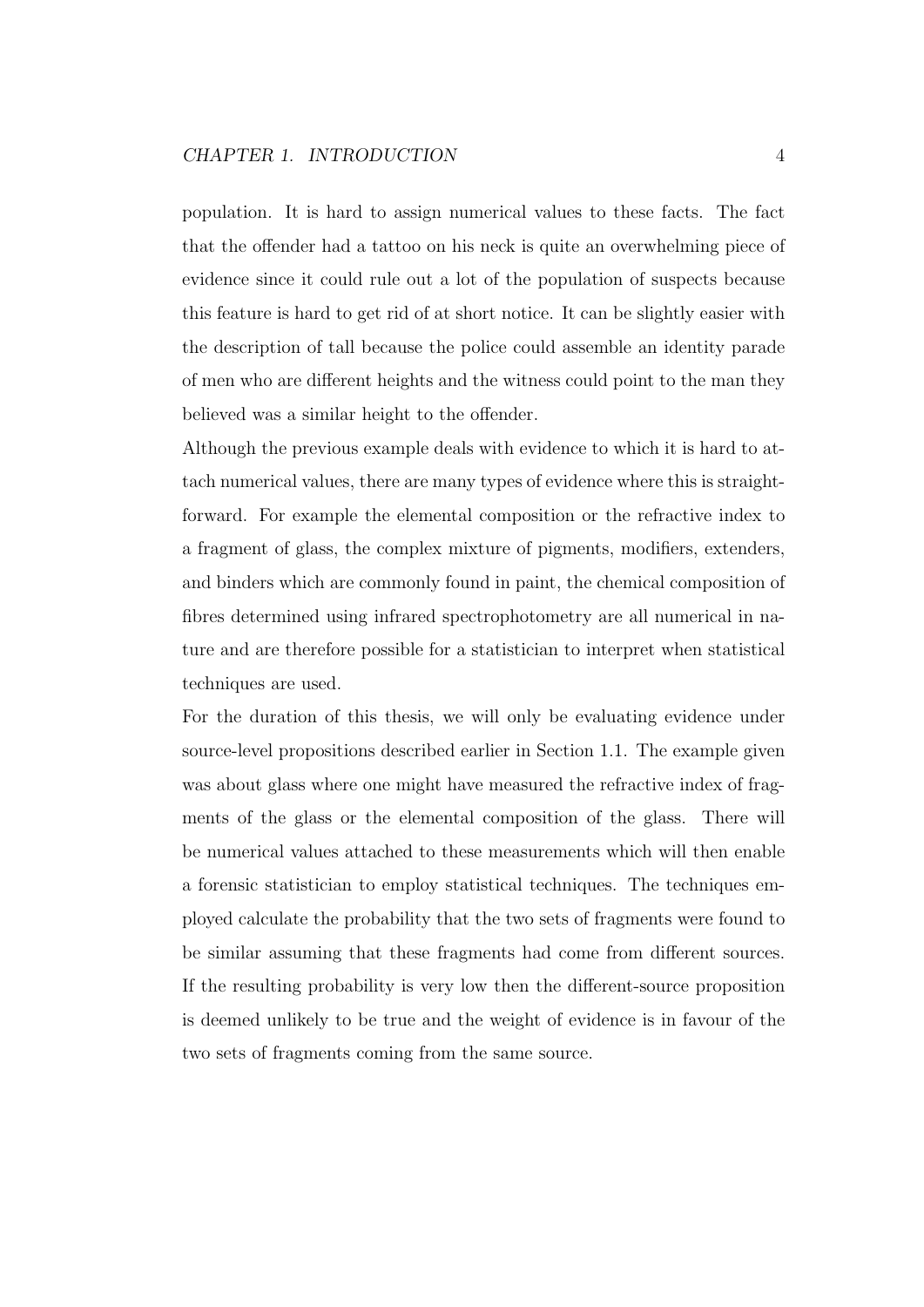#### **1.2 Statistical Approach**

A common approach, which has been used by [13], [3] and [1] to name a few, for evaluating the likelihood of the trace evidence found at a crime scene and the trace evidence recovered from a suspect coming from the same source is the likelihood ratio [3]. This ratio is obtained using Bayes' theorem. The numerator of the likelihood ratio evaluates the probability of the evidence, *E*, assuming the prosecution proposition is true and the denominator of the likelihood ratio evaluates the evidence, *E*, assuming the defence proposition is true. The ratio can be considered to be a factor which converts prior odds in favour of the prosecution proposition to the posterior odds in favour of the defence proposition. Another factor which is taken into account when calculating the likelihood ratio is the background information, *I*, of the case in hand. The likelihood ratio can be formally written as:

$$
\frac{Pr(H_p|E, I)}{Pr(H_d|E, I)} = \frac{Pr(E|H_p, I)}{Pr(E|H_d, I)} \times \frac{Pr(H_p|I)}{Pr(H_d|I)}
$$
(1.2.1)  
Posterior odds  
Likelihood ratio  
Prior odds

The closer the likelihood ratio is to one, the less relevant the evidence but as the value of expression (1.2.1) increases the more weight given to the prosecution proposition that there is a common source for the trace evidence found at the crime scene and the trace evidence recovered from a suspect. It can be quite hard for the jury members, who might not be statistically minded, to evaluate the weight of evidence given the value of the likelihood ratio which would be presented to them when the forensic scientist would be giving evidence. Table 1.1 given in [3] (page 107) gives some indication of how to interpret the likelihood ratio.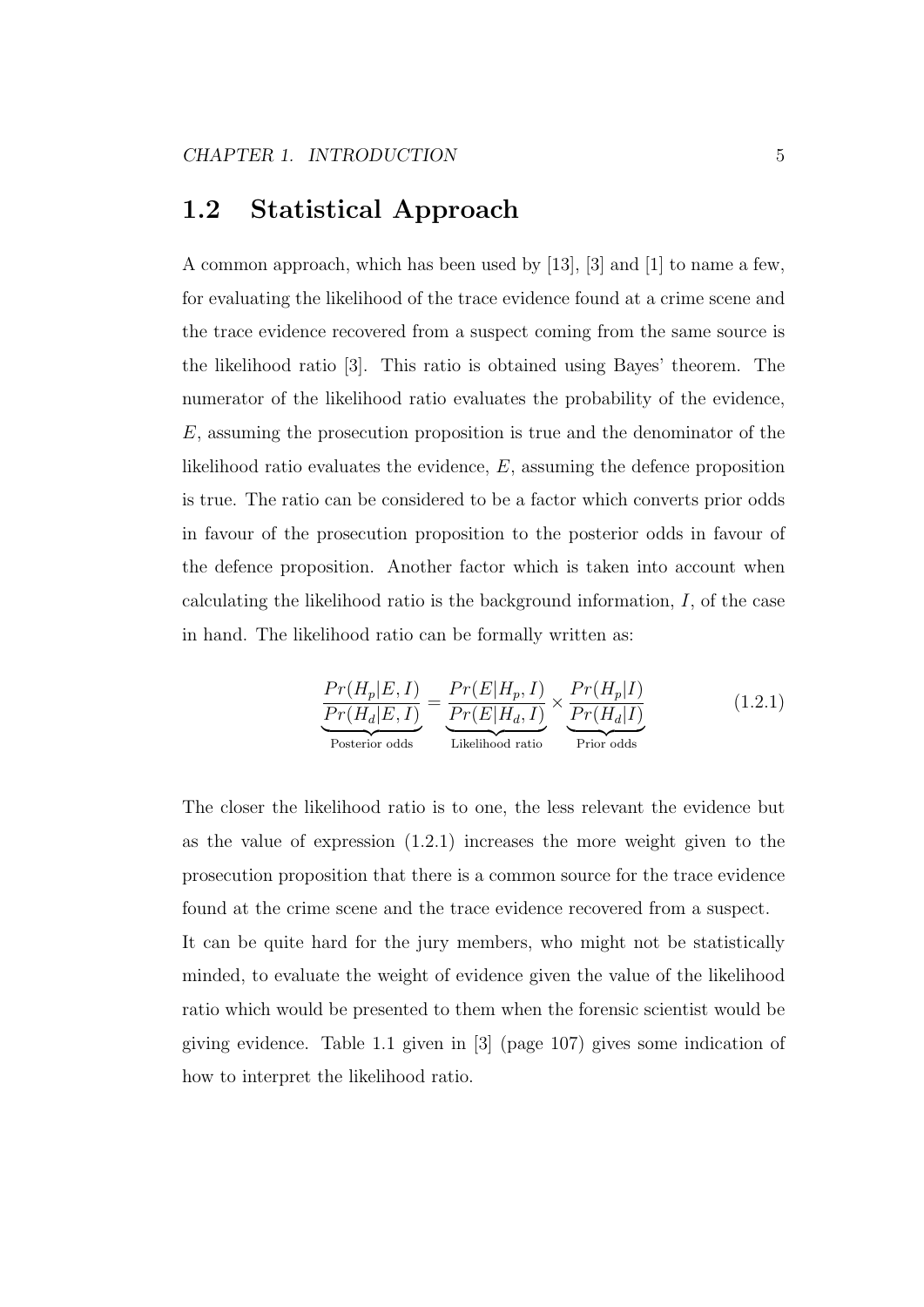| Weight of evidence                          | Value of V    |
|---------------------------------------------|---------------|
| Limited evidence to support $H_p$           | $LR < 1 - 10$ |
| Moderate evidence to support $H_p$          | $LR$ 10-100   |
| Moderately strong evidence to support $H_n$ | LR 100-1000   |
| Strong evidence to support $H_p$            | LR 1000-10000 |
| Very strong evidence to support $H_p$       | LR > 10000    |

**Table 1.1:** Interpreting the likelihood ratio

#### **1.3 Literature Review**

The likelihood ratio defined in expression  $(1.2.1)$  was first brought to the forefront of forensic science by Dennis Lindley [13] who considered the problem of deciding whether two sets of measurements of trace evidence come from a common source. Lindley [13] proposed a solution to this in the case where the evidence is glass fragments and the collected univariate data are measurements of refractive indices. Assuming that  $n_1$  measurements have been taken of the refractive index of the glass fragments found at the scene of the crime (control measurements) and *n*<sup>2</sup> measurements have been taken of the refractive index of the glass fragments which have been recovered from a suspect (recovered measurements), and two sources of variability exist: variability of the refractive index within object and variability of the refractive indices between objects, Lindley proposes two scenarios. The first scenario assumes that both the within-object and between-object distributions are normal. The second scenario continues to assume that the within-object distribution is normal but the between-object distribution is estimated nonparametrically. The second assumption might be more realistic since it is not always feasible to assume normality for the between-object distribution. More recently [1] explore whether two sets of measurements of trace evidence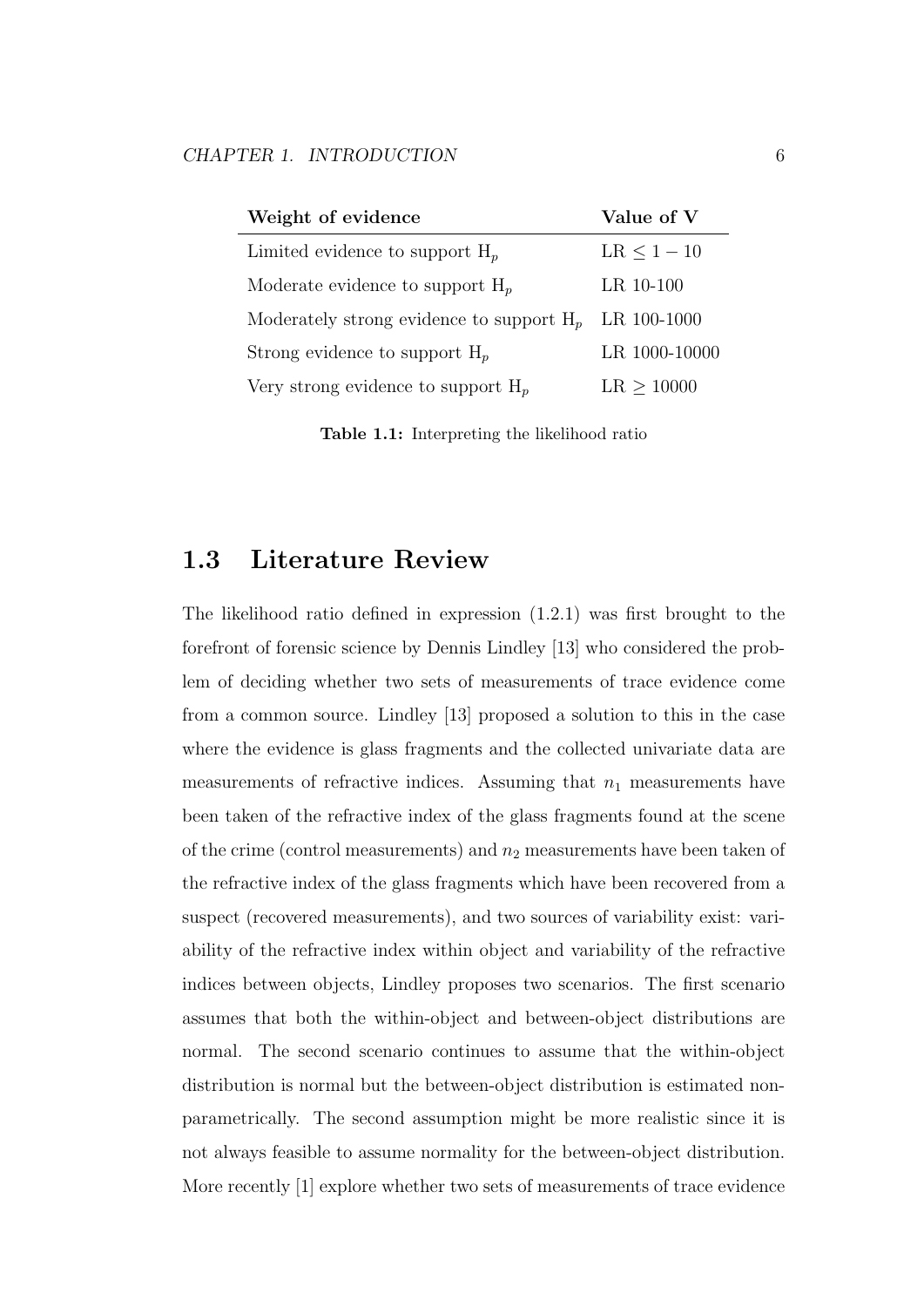come from a common source, by considering data coming from a multivariate distribution. In [1] a two-level random effects approach is used to analyse five outcome variables which are measurements of elemental composition of glass. One of the methods used in [1] to obtain the likelihood ratio for the data assumes that between-source variability is modelled by a multivariate normal distribution and another method models the between-source variability with a multivariate kernel density estimate. It is shown that both methods perform better than a univariate approach because they both allow for dependencies between variables whilst in the univariate approach the variables were looked at separately.

A three-level multivariate random effects approach is described in [2] in which there are again five variables of interest which are measurements of elemental composition of glass and the extra level of variation is the measurement error on the individual fragments in addition to the variability within each object and the variability between the objects. Both [2] and [1] are generalisations of Lindley's approach to multivariate data.

#### **1.4 Overview of Thesis**

In Chapter 2 we look at implementing Lindley's approach which assumes normality of the between-object distribution in addition to kernel density estimation, to univariate refractive index data.

Chapter 3 applies the multivariate normal model proposed by [1], which is essentially the multivariate version of Lindley's model, and multivariate kernel density estimation to two datasets: refractive index data and elemental composition data. The elemental composition dataset is considerably more complex the the refractive index dataset as it contains seven variables compared to two in the refractive index dataset.

Chapter 4 discusses the findings of the thesis and provides some thoughts of work which might be of future interest.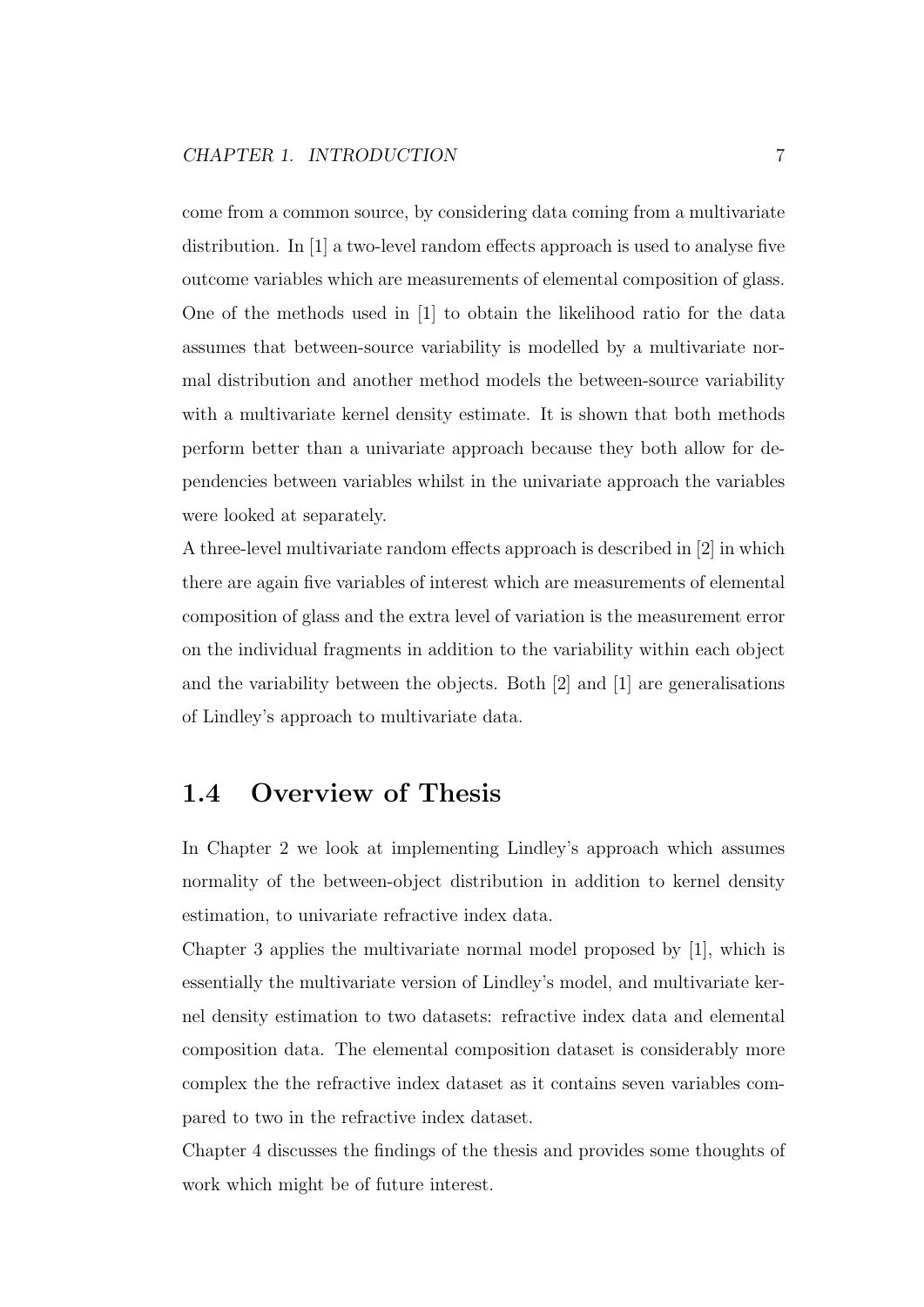## **Chapter 2**

# **Statistical models for the evaluation of evidence in the form of univariate data**

In this chapter, two models are applied to univariate data. One assumes normality of the between-object distribution and the other estimates the between-object distribution by kernel density estimation. The two methods are compared in terms of simulations using experimental data which consists of the refractive index measured on various fragments of glass and are of known origin.

#### **2.1 Control and Recovered Data**

Suppose a crime was committed where a window was broken and some glass fragments were recovered from a suspect and analysed at a forensic laboratory where the refractive indices of the glass fragments were measured. Suppose that there are  $n_1 \geq 1$  replicate measurements taken from the fragments of glass found at the crime scene and further suppose that they all come from source  $W_1$ . These measurements are referred to as the control data since a single source is known. Suppose that there are  $n_2 \geq 1$  but not necessarily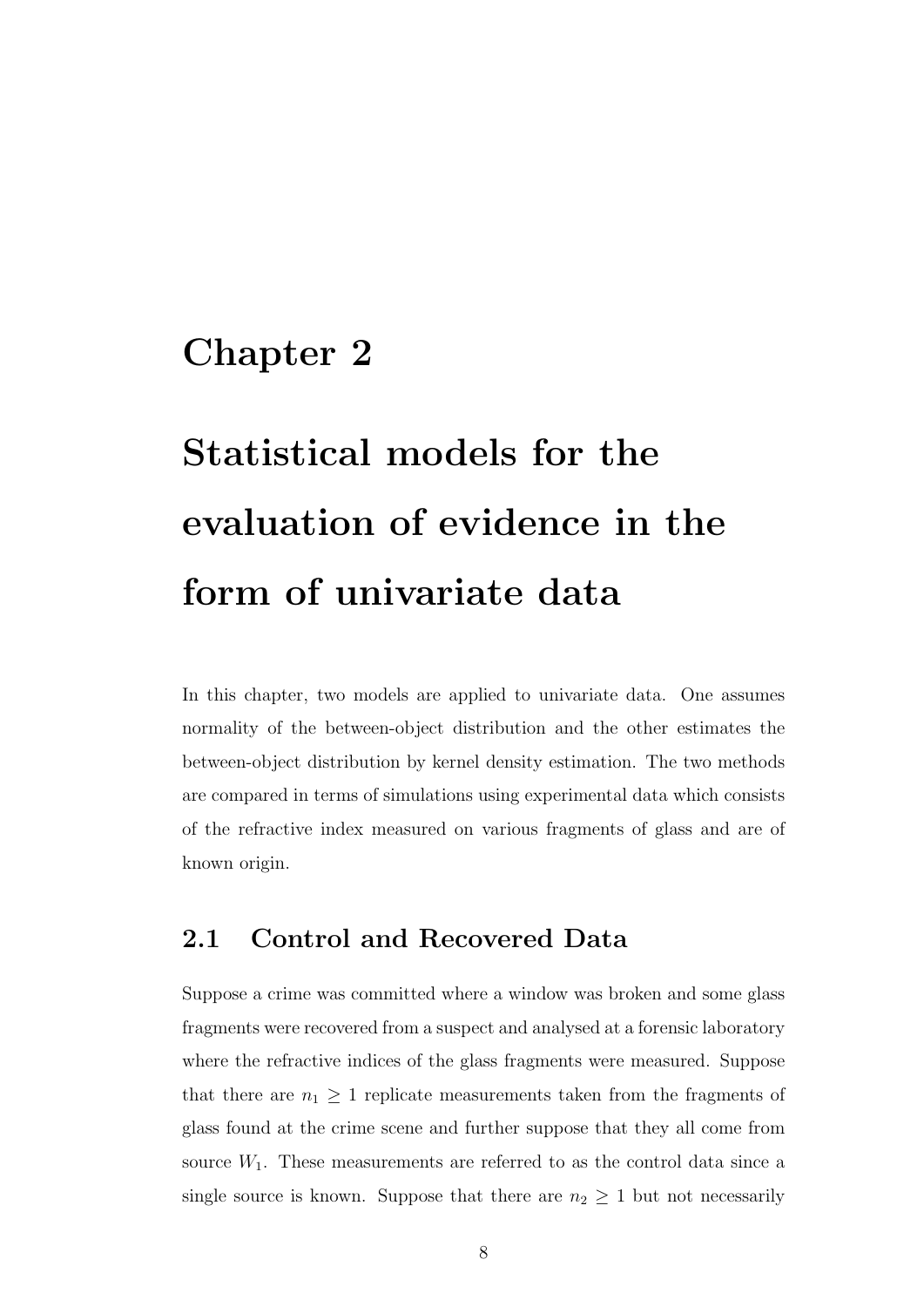the same as  $n_1$  replicate measurements taken from the fragments of glass which were recovered from a suspect and these measurements are referred to as source  $W_2$ , which assumes that these measurements come from a single source. As defined in Section 1.1, the prosecution proposition states that *W*<sup>1</sup> and  $W_2$  are the same source and the defence proposition states that  $W_1$  and *W*<sup>2</sup> are not the same source.

## **2.2 Lindley's approach assuming normality of the between-object distribution**

Lindley [13] proposed the following model for evaluation of glass evidence in the form of univariate data. Given  $n_1$  measurements  $(x_{11}, \ldots, x_{1n_1})$  of glass fragments found at the scene of the crime,  $W_1$  and  $n_2$  measurements  $(x_{21},...,x_{2n_2})$  taken of glass fragments recovered from a suspect,  $W_2$ , let *C* be the event that the two sets of fragments come from the same source and  $\overline{C}$  the conjugate event. Consider the sample means  $\overline{X}_1 = \sum_{i=1}^{n_1}$ *x*1*<sup>i</sup> n*1 and  $\bar{X}_2 = \sum_{i=1}^{n_2}$ *x*2*<sup>i</sup> n*2 the odds on *C* will be multiplied by the factor:

$$
\frac{f(\bar{X}_1, \bar{X}_2|C)}{f(\bar{X}_1, \bar{X}_2|\overline{C})}
$$
\n(2.2.1)

where  $f$  is the corresponding probability density. The numerator of  $(2.2.1)$ can be expressed as:

$$
\int f(\bar{X}_1|\theta) f(\bar{X}_2|\theta) f(\theta) d\theta \qquad (2.2.2)
$$

because  $H_p$  denotes that  $\theta_1$  and  $\theta_2$  come from the same source, so  $\theta$  is the common value of  $\theta_1$  and  $\theta_2$ , where  $\theta$  is a parameter in the joint distribution of  $\bar{X}_1$  and  $\bar{X}_2$ . Since  $H_d$  denotes that the two fragments come from different sources, the denominator of  $(2.2.1)$  can be expressed as:

$$
\int f(\bar{X}_1|\theta_1) f(\theta_1) d\theta_1 \int f(\bar{X}_2|\theta_2) f(\theta_2) d\theta_2 \tag{2.2.3}
$$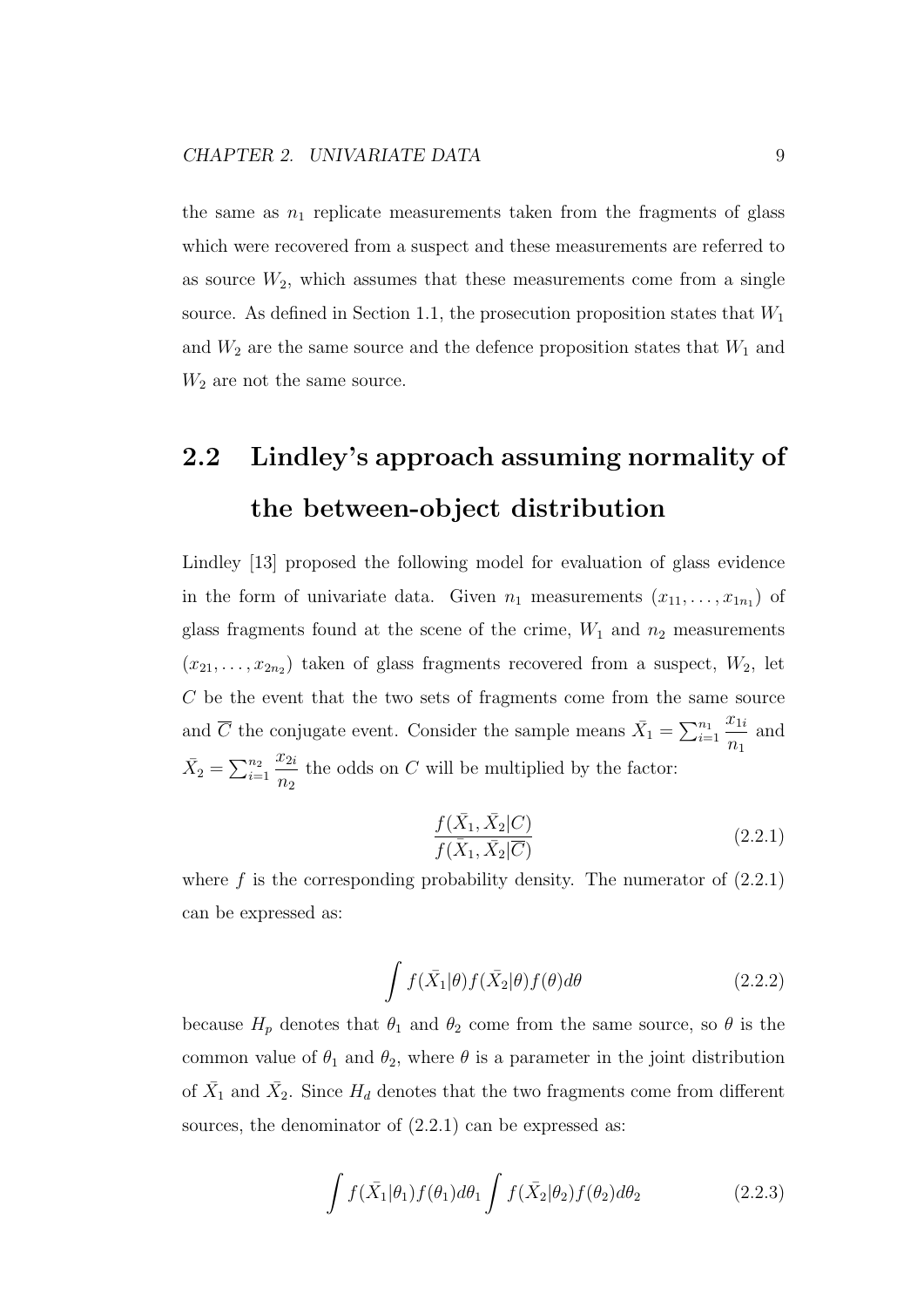which is the product of marginal distributions of  $\bar{X}_1$  and  $\bar{X}_2$  assuming independence. The distributions can be written formally as:

$$
\bar{X}_1 \sim \mathcal{N}(\theta_1, \sigma_1^2), i = 1, \dots, n_1
$$
  

$$
\bar{X}_2 \sim \mathcal{N}(\theta_2, \sigma_2^2), i = 1, \dots, n_2
$$
  

$$
\theta_j \sim \mathcal{N}(\mu, \tau^2), j = 1, 2
$$

where  $\sigma^2$  is the within-group variance and  $\sigma_1^2$  and  $\sigma_2^2$  are defined to be:

$$
\sigma_1^2 = \tau^2 + \frac{\sigma^2}{n_1} \tag{2.2.4}
$$

$$
\sigma_2^2 = \tau^2 + \frac{\sigma^2}{n_2} \tag{2.2.5}
$$

and  $\tau^2$  is defined to be the between-group variance. Then, following Lindley [13],  $(\bar{X}_1 - \bar{X}_2) \sim N(0, \sigma_1^2 + \sigma_2^2)$  independently of

$$
Z = \frac{\sigma_2^2 \bar{X}_1 + \sigma_1^2 \bar{X}_2}{\sigma_1^2 + \sigma_2^2}
$$
 (2.2.6)

and the denominator of the likelihood ratio may be written as:

$$
\frac{1}{2\pi\sigma_1\sigma_2} \exp\left[-\frac{(\bar{x_1} - \bar{x_2})^2}{2(\sigma_1^2 + \sigma_2^2)}\right] \exp\left[-\frac{(z - \mu)^2(\sigma_1^2 + \sigma_2^2)}{2\sigma_1^2\sigma_2^2}\right] \tag{2.2.7}
$$

Under  $H_p$ ,  $\bar{X}_1$  and  $\bar{X}_2$  both have means equal to  $\mu$ , variances  $\sigma_1^2$  and  $\sigma_2^2$  and covariance  $\tau^2$  and the distribution of  $(\bar{X}_1 - \bar{X}_2)$  is  $N(0, \sigma^2(\frac{1}{n}))$  $\frac{1}{n_1} + \frac{1}{n_1}$  $(\frac{1}{n_2})$ ). Define

$$
W = \frac{m\bar{X}_1 + n\bar{X}_2}{n_1 + n_2} \tag{2.2.8}
$$

so that  $W \sim N(\theta_3, \sigma_3^2)$ , where

$$
\sigma_3^2 = \tau^2 + \frac{\sigma^2}{n_1 + n_2} \tag{2.2.9}
$$

and  $\theta_3 \sim N(\mu, \tau^2)$ . Also define

$$
a^2 = \frac{1}{n_1} + \frac{1}{n_2} \tag{2.2.10}
$$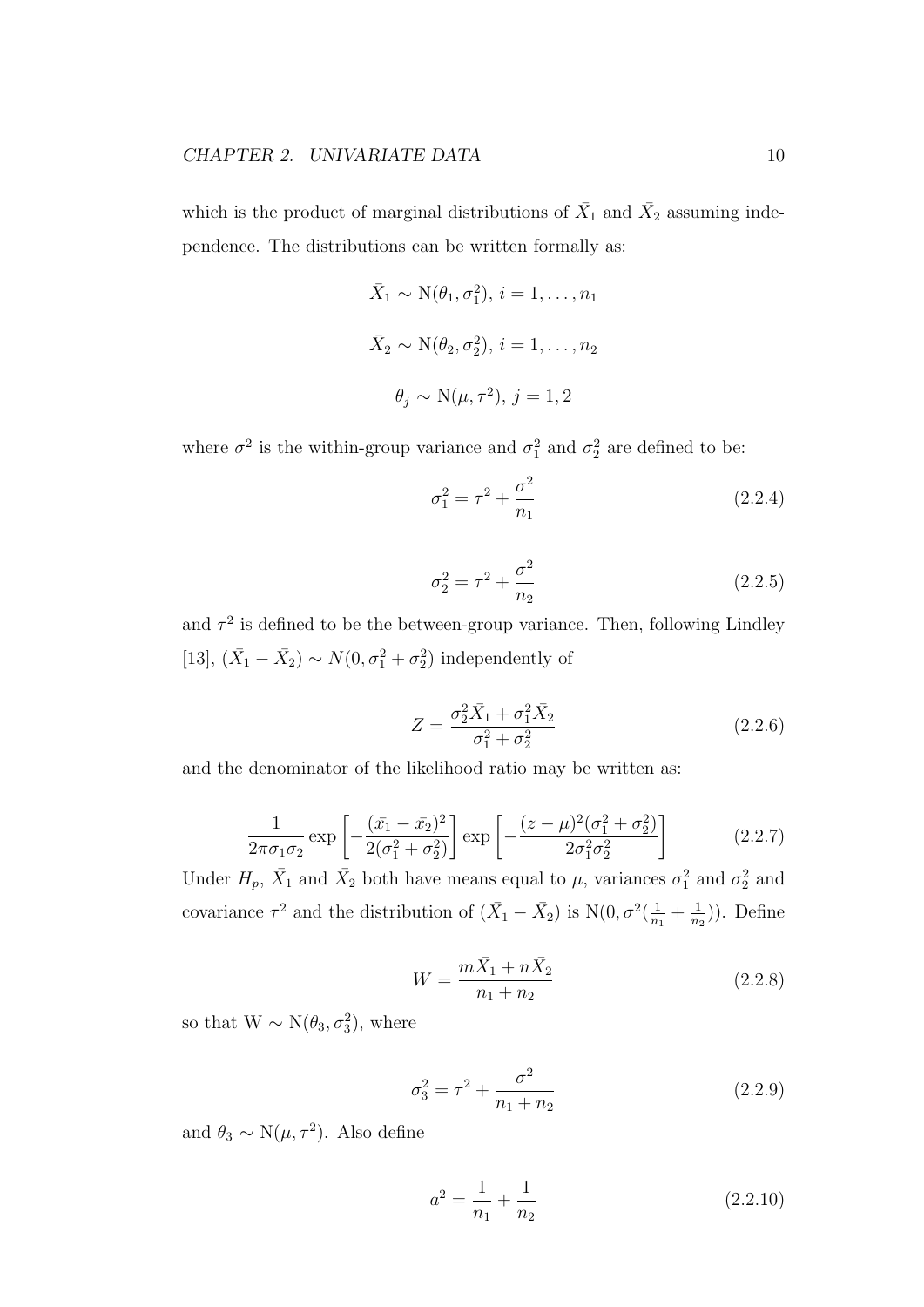Then  $(\bar{X}_1 - \bar{X}_2)$  and W are independent [13] and the numerator can be expressed as:

$$
\frac{1}{2\sigma\sigma_3} \exp\left[-\frac{(\bar{x}_1 - \bar{x}_2)^2}{2a\sigma^2}\right] \exp\left[-\frac{(w-\mu)^2}{2\sigma_3^2}\right] \tag{2.2.11}
$$

The likelihood ratio is the ratio of  $(2.2.11)$  and  $(2.2.7)$  and has the form:

$$
V = \frac{\sigma_1 \sigma_2}{a \sigma \sigma_3} \exp\left[-\frac{(\bar{x}_1 - \bar{x}_2)^2 \tau^2}{a^2 \sigma^2 (\sigma_1^2 + \sigma_2^2)}\right] \exp\left[-\frac{(w - \mu)^2}{2\sigma_3^2} + \frac{(z - \mu)^2 (\sigma_1^2 + \sigma_2^2)}{2\sigma_1^2 \sigma_2^2}\right]
$$
\n(2.2.12)

and will be referred to from now on as the likelihood ratio from Lindley's model.

The natural logarithm of equation (2.2.12) is

$$
\log(V) = \log\left[\frac{\sigma_1 \sigma_2}{a \sigma \sigma_3}\right] - \frac{(\bar{x}_1 - \bar{x}_2)^2 \tau^2}{a^2 \sigma^2 (\sigma_1^2 + \sigma_2^2)} - \frac{(w - \mu)^2}{2\sigma_3^2} + \frac{(z - \mu)^2 (\sigma_1^2 + \sigma_2^2)}{2\sigma_1^2 \sigma_2^2}
$$
(2.2.13)

In order to implement Lindley's evaluating evidence in the form of univariate data in practice, one needs to estimate the parameters  $\mu$ ,  $\sigma^2$  and  $\tau^2$  from a background database as described in Section 2.3.

## **2.3 Population database and parameter estimation**

Let  $\Psi$  denote a population where the data consist of one variable which is measured *n* times on each of the *m* items. The background data can then be denoted as  $\{y_{ij}\}, i = 1, \ldots, m; j = 1, \ldots, n$ . In order to obtain the likelihood ratio for a pair of measurements estimates of  $\mu$ ,  $\sigma^2$  and  $\tau^2$  are required. These estimates can be obtained from the population database. The overall mean,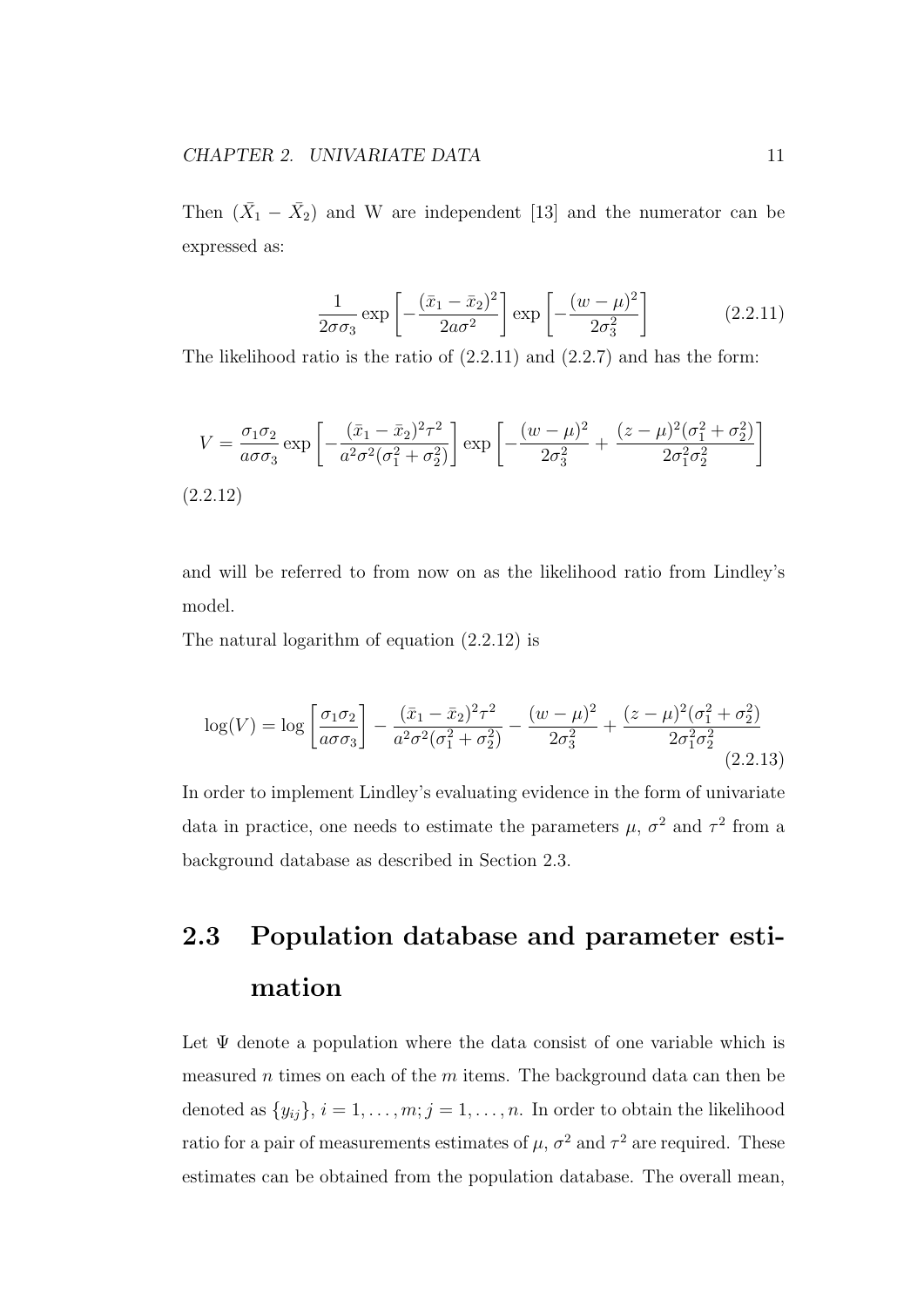$\mu$ , the within-group variance,  $\sigma^2$ , and between-group variance,  $\tau^2$ , can be estimated by:

$$
\hat{\mu} = \frac{1}{mn} \sum_{i=1}^{m} \sum_{j=1}^{n} y_{ij}
$$
\n(2.3.1)

$$
\hat{\sigma}^2 = \sum_{i=1}^m \sum_{j=1}^n \frac{(y_{ij} - \bar{y}_i)^2}{mn - m}
$$
\n(2.3.2)

$$
\hat{\tau}^2 = \frac{\sum_{i=1}^m (y_i - \bar{y})^2}{m - 1} - \frac{\hat{\sigma}^2}{m}
$$
\n(2.3.3)

With the population database defined and parameter estimates obtained, we can proceed to conduct a simulation experiment to study the performance of Lindley's model which assumes that the between-object distribution is normal (2.2.12) in correctly identifying same-source and different-source pairs of measurements.

# **2.4 Same-source and different-source comparisons for an experimental dataset of refractive index values before and after annealing using Lindley's normal model**

An experimental dataset supplied by G. Zadora was available which consisted of refractive index values measured on several fragments of glass. The refractive index measurements were taken from the fragments before they were subjected to an annealing process and again after the process. A more detailed account of the refractive index dataset can be found in Appendix A. The population database described in Appendix A will be used to obtain parameter estimates and also to supply "control" and "recovered" measurements pairs for a simulation experiment. What follows is a description of how these pairs were obtained.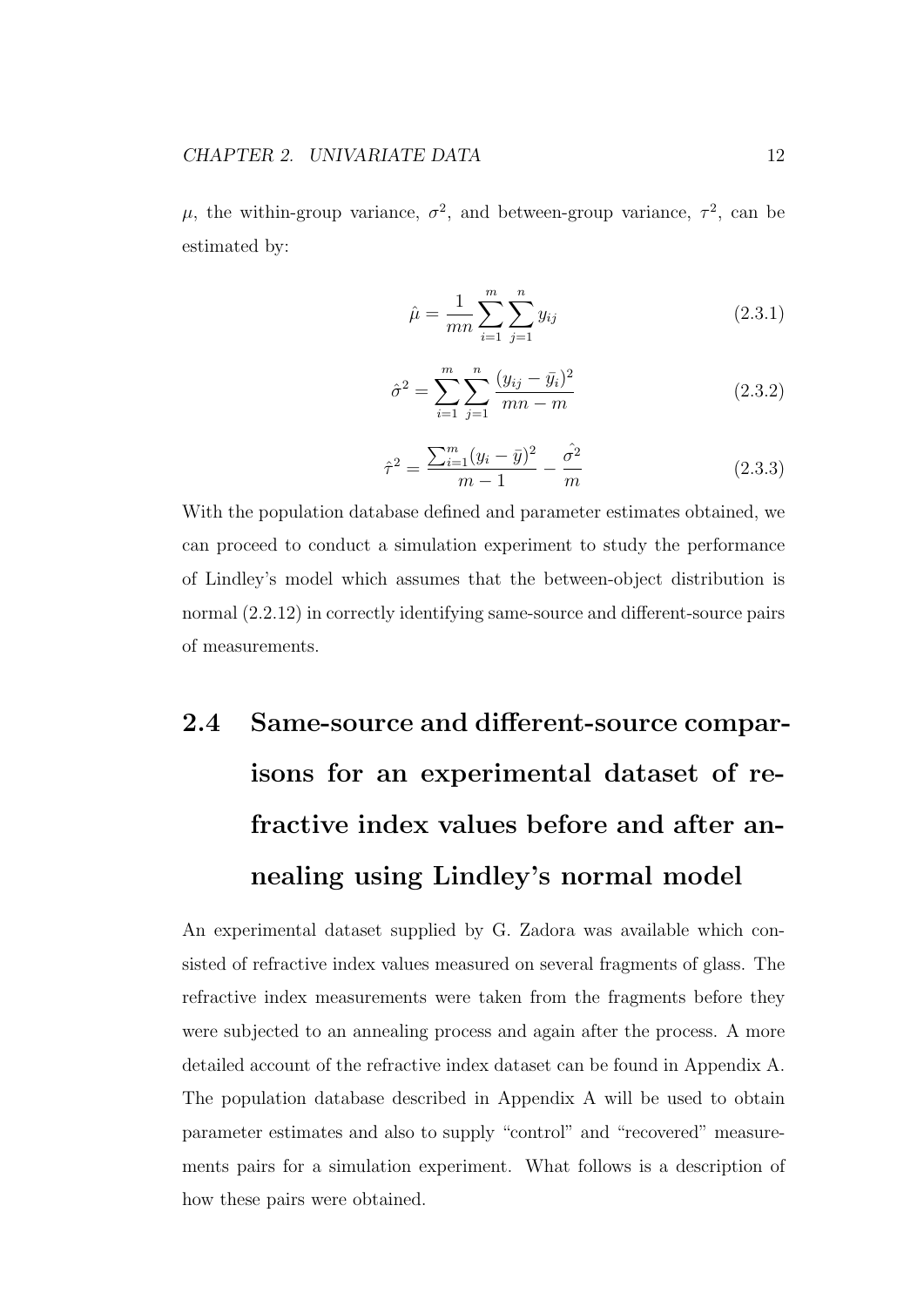Simulations were constructed to investigate same-source comparisons that compare the refractive index of two pairs of fragments from the same item with each other, and different-source comparisons that compared the refractive index of two different items with each other. Both simulations were based on the refractive index database described in the previous paragraph and use equation (2.2.12) to return the likelihood ratio.

The same-source comparisons were constructed in the following way:

- *•* Each time the likelihood ratio was calculated for the *i th* item from the background database, the *i th* item was removed from the database and its mean and variance components were calculated from the remaining data using equations  $(2.3.1)$  -  $(2.3.3)$ . Out of the four measurements for each object, the first two measurements were taken as the "control" set,  $(x_{11}, x_{12})$ , and the second two measurements were taken as the "recovered" set of measurements,  $(x_{21}, x_{22})$ . This then enabled the likelihood ratio, *V* to be calculated for the object using equation (2.2.12).
- *•* This resulted in 55 values of the likelihood ratio, one for each of the objects in the database.

For same-source comparisons one would expect the log of the value of evidence,  $log_{10}(V)$ , to be greater than 0 (which corresponds to a value of V greater than 1) which indicates that the two sets of fragments are more likely come from the same object.The proportion of false negatives for samesource comparisons is defined to be the percentage of comparisons with *V <*1 or equivalently  $log_{10}(V) < 0$ , and will be used as a measure of performance for each evidence evaluation method.

The different-source comparisons were set up in a similar way. Since there were 55 items and all possible comparisons were required, this resulted in  $\binom{55}{3}$  $\binom{55}{2}$  = 1485 possible comparisons. Each time the *i*<sup>th</sup> and *j*<sup>th</sup> items were compared, they were removed from the background database and the mean and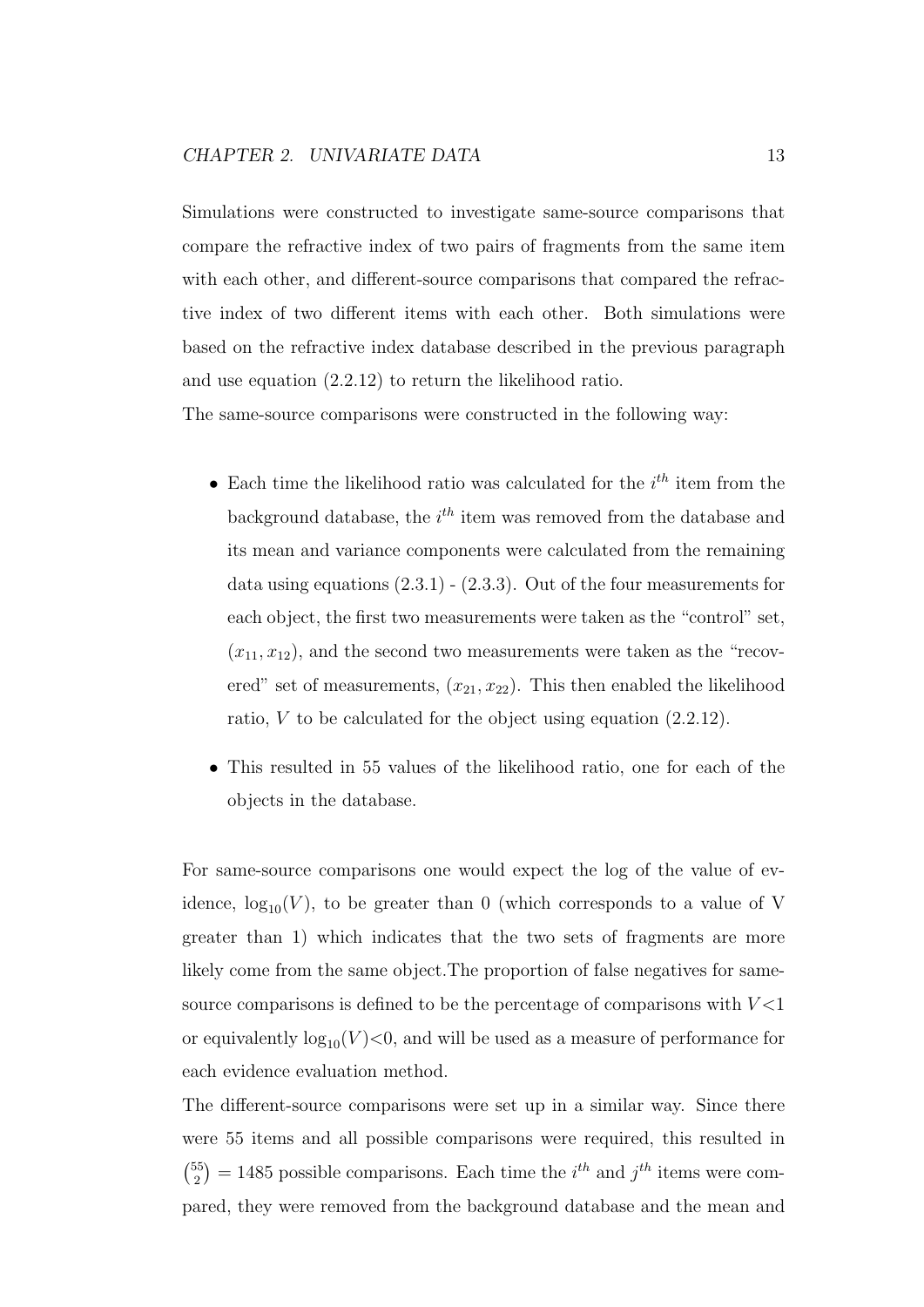variance components were calculated from the remaining data using equations (2.3.1) - (2.3.3). In each comparison the four measurements from one object,  $(x_{11}, \ldots, x_{14})$ , the "control" set, were compared against the four measurements for the second object,  $(x_{21}, \ldots, x_{24})$ , the "recovered" set. The likelihood ratio, *V*, was calculated for each comparison using equation  $(2.2.12)$ . For different-source comparisons one would expect  $log_{10}(V)$  to be less than 0 (which corresponds to a value of V less than 1) which would indicate that the two items are from different sources. The proportion of false positives for different-source comparisons is defined to be the percentage of comparisons with  $V > 1$  or equivalently  $\log_{10}(V) > 0$ .

#### **2.4.1 Simulation study results for refractive index before and after annealing using Lindley's approach**

The simulation experiments described in Section 2.4 were implemented using the refractive index data described in Appendix A. The results for samesource and different-source comparisons for the refractive index before annealing are shown in Figure 2.1 as histograms of the logarithms base 10 of the likelihood ratio.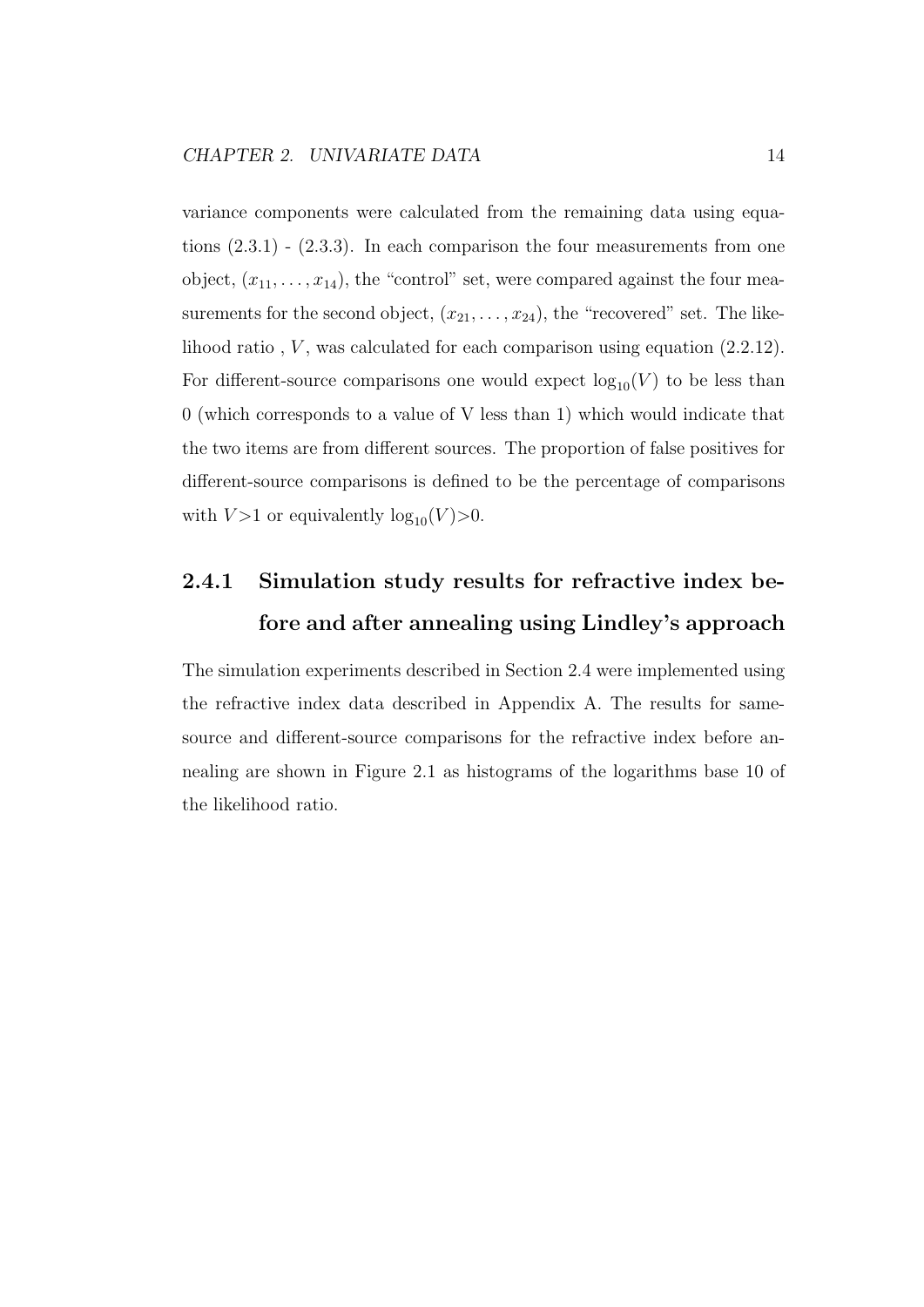

<sup>(</sup>a) Same-source comparisons (b) Different-source comparisons

**Figure 2.1:**  $\log_{10}(V)$  values for same-source and different-source omparisons for refractive index before annealing using Lindley's approach

The proportions of false negatives and false positives are shown in the first row of Table 2.1. The fact that the proportion of false negatives for the same source comparisons is 0 suggests that equation  $(2.2.12)$  has been effective in correctly identifying same-source pairs of refractive index measurements. It has correctly identified that for every item, the two pairs of fragments do come from the same item. From Figure  $2.1(a)$  for same-source comparisons most of the  $log_{10}(V)$  values are centered between 1.5 and 2 corresponding to the likelihood ratio values (V) between 32 and 100. Referring back to Table 1.1, these values suggest that there is moderate evidence to support the fact the two pairs of fragments come from the same source.

When looking at different-source comparisons the proportion of false positives in Table 2.1 is low. Only 37 out of 1485 comparisons were false positives which suggests that, again, equation  $(2.2.12)$  has been effective at identifying that two items do come from different sources. There are 980 comparisons which have a value of  $log_{10}(V)$  to be  $-\infty$ . This is extremely strong support for the different-source proposition. For the 37 misleading values of the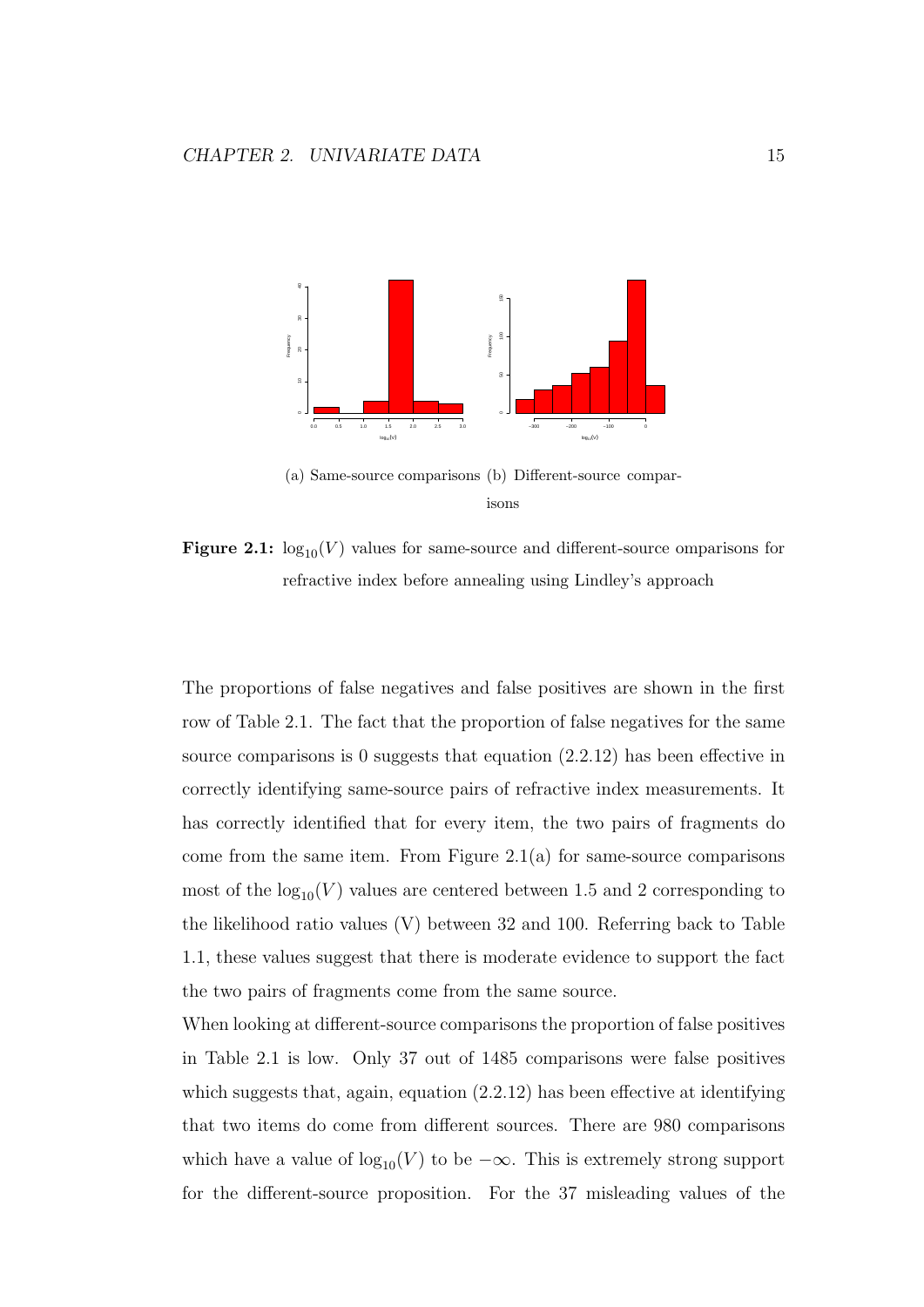likelihood ratio, the highest value of  $log_{10}(V)$  is 2.1 which corresponds to a value of *V* of 126. When one refers back to Table 1.1, this suggests that there is moderately strong evidence to support the proposition that the two pairs of fragments come from the same source. However, there are only seven misleading values of  $log_{10}(V)$  greater than 1.9 (V=79) which suggests there is moderate evidence to support the proposition that the two pairs of fragments come from the same source. These few large misleading values of the likelihood ratio do cause some concern but the value of  $log_{10}(V)$  for the majority of the false positive comparisons is small enough to only lend weak support to the same-source proposition.

| Variable Used                     | False-negatives $(\%)$ False-positives $(\%)$ |     |
|-----------------------------------|-----------------------------------------------|-----|
| Refractive index before annealing |                                               | 2.5 |
| Refractive index after annealing  | 1.8                                           | 2.1 |

**Table 2.1:** Table of misclassifications for refractive index before and after annealing using Lindley's model

The simulation experiment was repeated using the refractive indices after annealing. The results for same-source and different-source comparisons consisting of the logarithms (base10) of the likelihood ratio are shown in Figure 2.2 and the proportions of false positives and false negatives are shown in Table 2.1.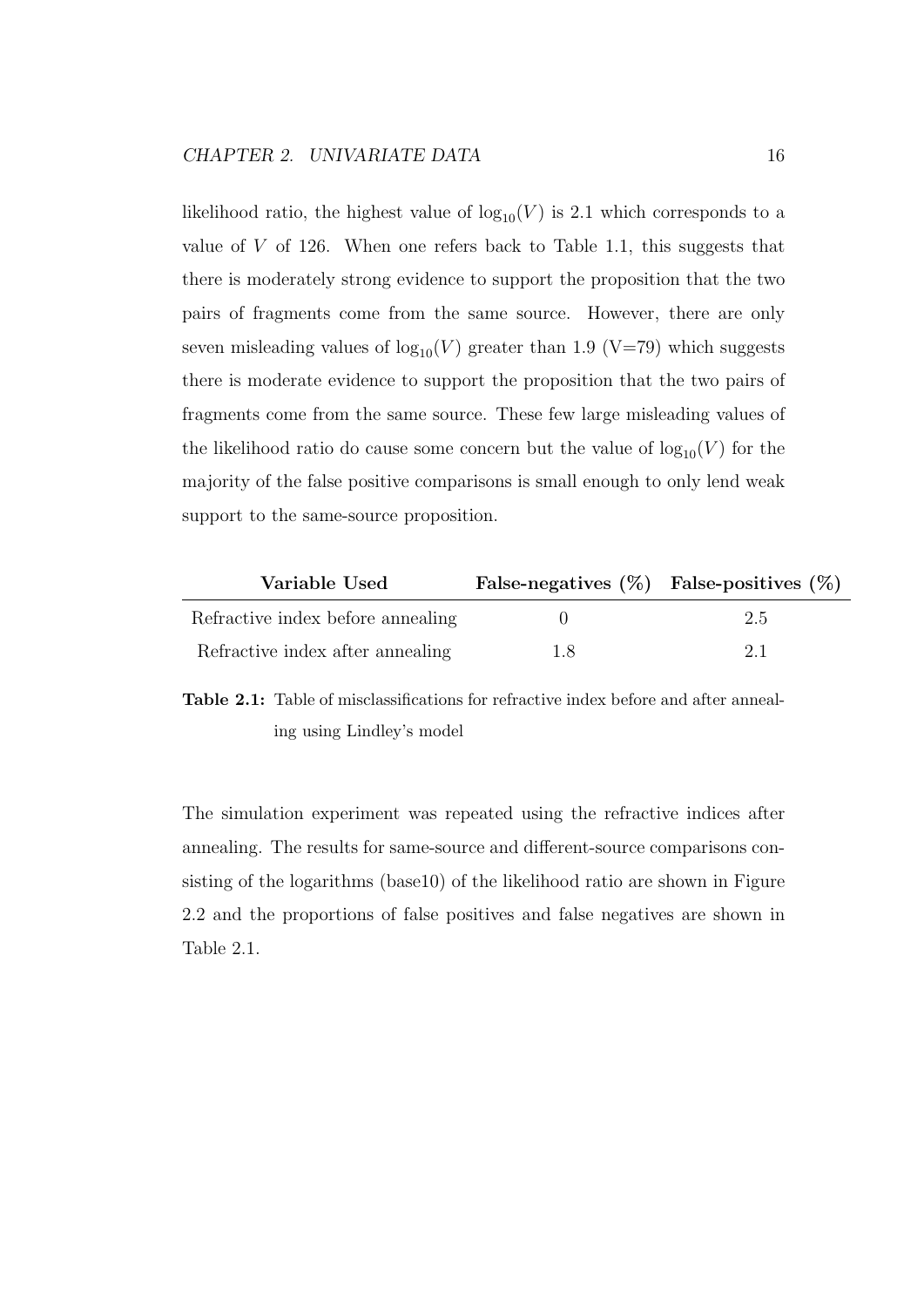

<sup>(</sup>a) Same-source comparisons (b) Different-source comparisons

**Figure 2.2:**  $\log_{10}(V)$  values for same-source and different source omparisons for refractive index after annealing using Lindley's approach

Similarly to the refractive index before annealing, Figure 2.2(a) shows that most of the  $log_{10}(V)$  values are centered between 1.5 and 2 which suggests that the results are relatively in line with with those obtained for the refractive index before the annealing process shown in Table 2.1. Equation  $(2.2.12)$  has only returned one false negative item with a value of  $log_{10}(V)$ = 1.3. This value has a corresponding value of *V* to be 0.05, which is equivalent to the pairs of measurements being 20 times more likely to come from different sources than from the same source. When one refers to Table 1.1, this is moderate evidence that the two pairs of measurements come from different sources. With only one false negative result, which is not too concerning, equation (2.2.12) has been effective in correctly identifying same-source pairs of refractive index measurements.

The proportion of false positives for different-source comparisons, located in the second row of Table 2.1, is also low which suggests that using the refractive index after annealing has been fairly effective with only 2.1% false positive comparisons. There are only two values of  $log_{10}(V)$  which are greater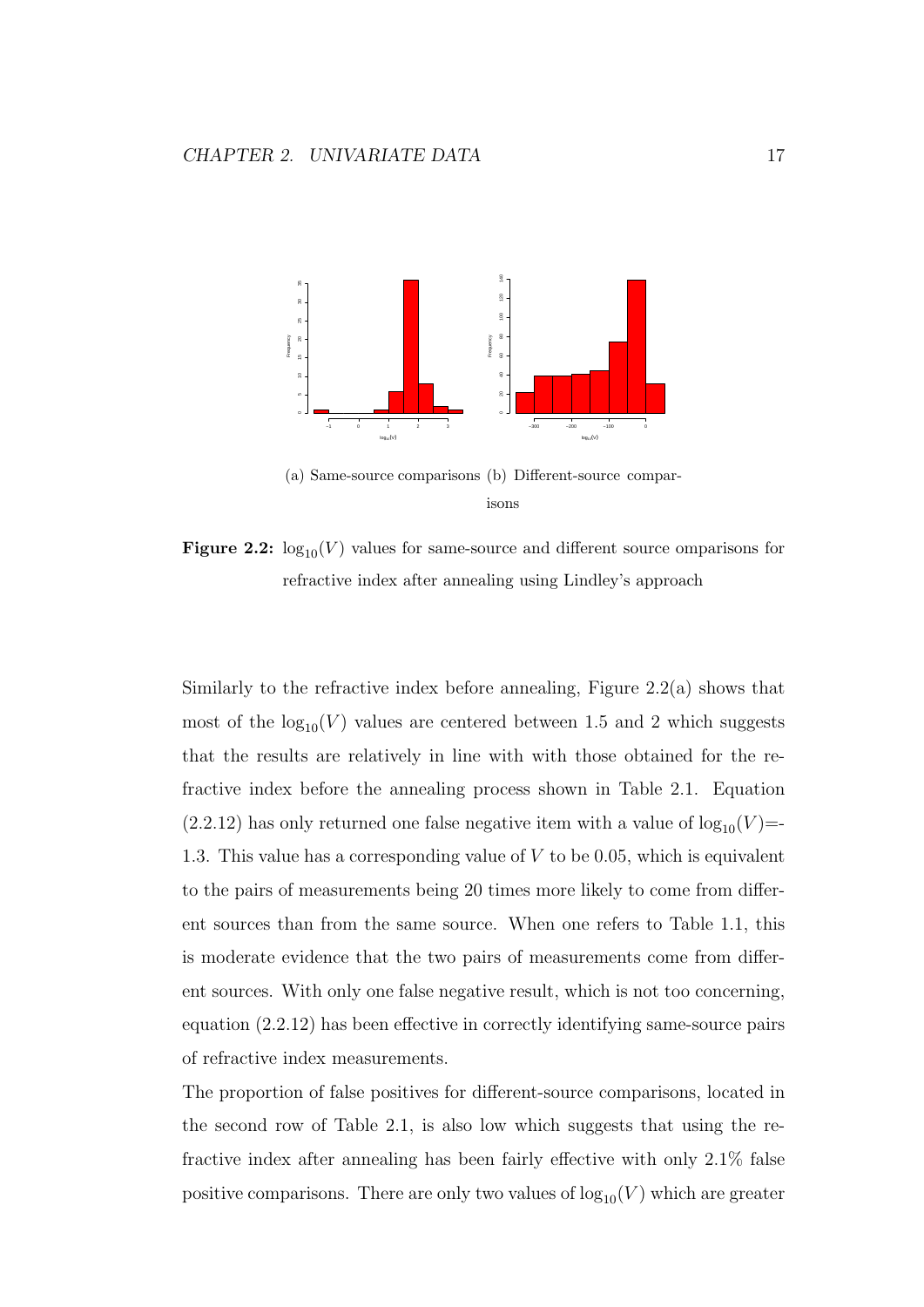than 2 (V=100), with the largest being V=182. There are 1054 comparisons which have a value of  $\log_{10}(V)$  to be  $-\infty$  which is equivalent to 71% of all comparisons. This is overwhelming support for the different-source proposition. These results are relatively in line with the different-source comparisons for the refractive index before annealing and show that equation (2.2.12) has been effective once again in identifying different-source comparisons of refractive index measurements.

It is fair to say that Lindley's model appears to perform satisfactorily since there is a very small number of false comparisons.

When one compares the results using the refractive index before the annealing process to those using the refractive index after annealing, there is only a marginal difference. This suggests that both the refractive index before and after annealing can be used to effectively test the same-source hypothesis and that it is reasonable to assume normality for the between-object distribution, at least in terms of the results of this simulation.

#### **2.5 Kernel density estimation**

When it becomes difficult to model data by standard distributions, the calculation of their probability density function proves useful. A popular and widely used method is kernel density estimation which estimates the probability density function in a non-parametric fashion from the data.

Kernel density estimation uses the basic principles of the histogram as its underlying theory. As explained in [3] (pages 330-338) a histogram consists of rectangular blocks where each block relates to its observations. Instead of placing a rectangular block to the corresponding observation, kernel density estimation places a probability density curve over the observation (quite often the normal distribution). This is known as the kernel density function. The curve is placed by centering it over the observation it relates to. The estimate of the probability density curve can be thought of as amalgamating all the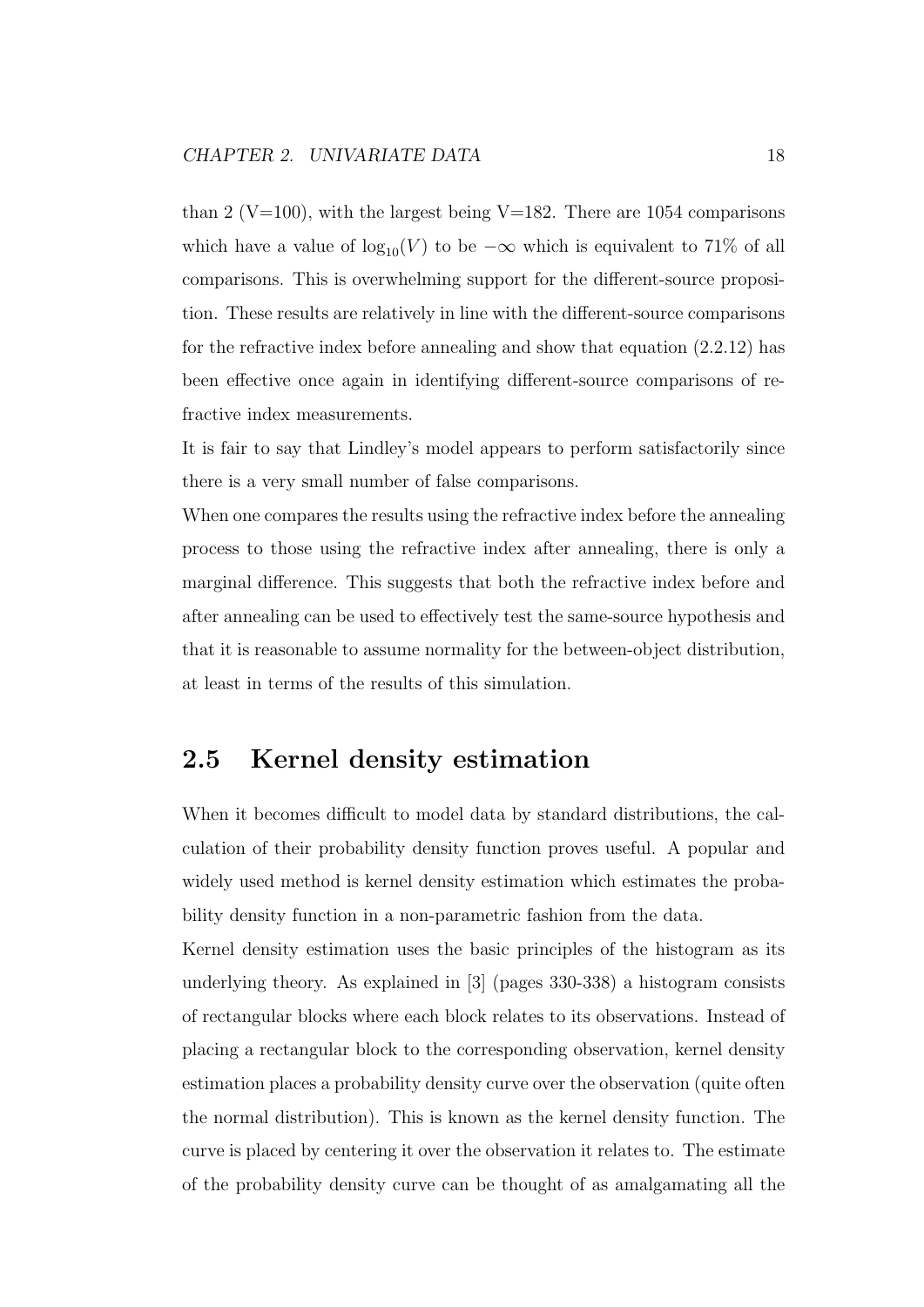curves on the histogram into one. This is formally done by summing all the curves which relate to the observations in the data set and dividing by the total number of observations. The sum of all the curves divided by the number of observations has an area of 1 which makes it a probability density function which is non-negative. Figure 2.3 illustrates this where with eight randomly chosen points on the x-axis.



**Figure 2.3:** An illustration of kernel density estimation

To illustrate how kernel density estimation is simply an extension of the histogram, consider a histogram and a given origin, *x*0, and bin width, *h*, where bins are defined to be the intervals of the histogram. The intervals can be represented by  $[x_0 + mh, x_0 + (m+1)h]$ , where *m* is a positive or negative number. The histogram is defined by:

$$
\hat{f}(x) = \frac{1}{nh} \times \text{(number of X}_i \text{ in the same bin as x)} \tag{2.5.1}
$$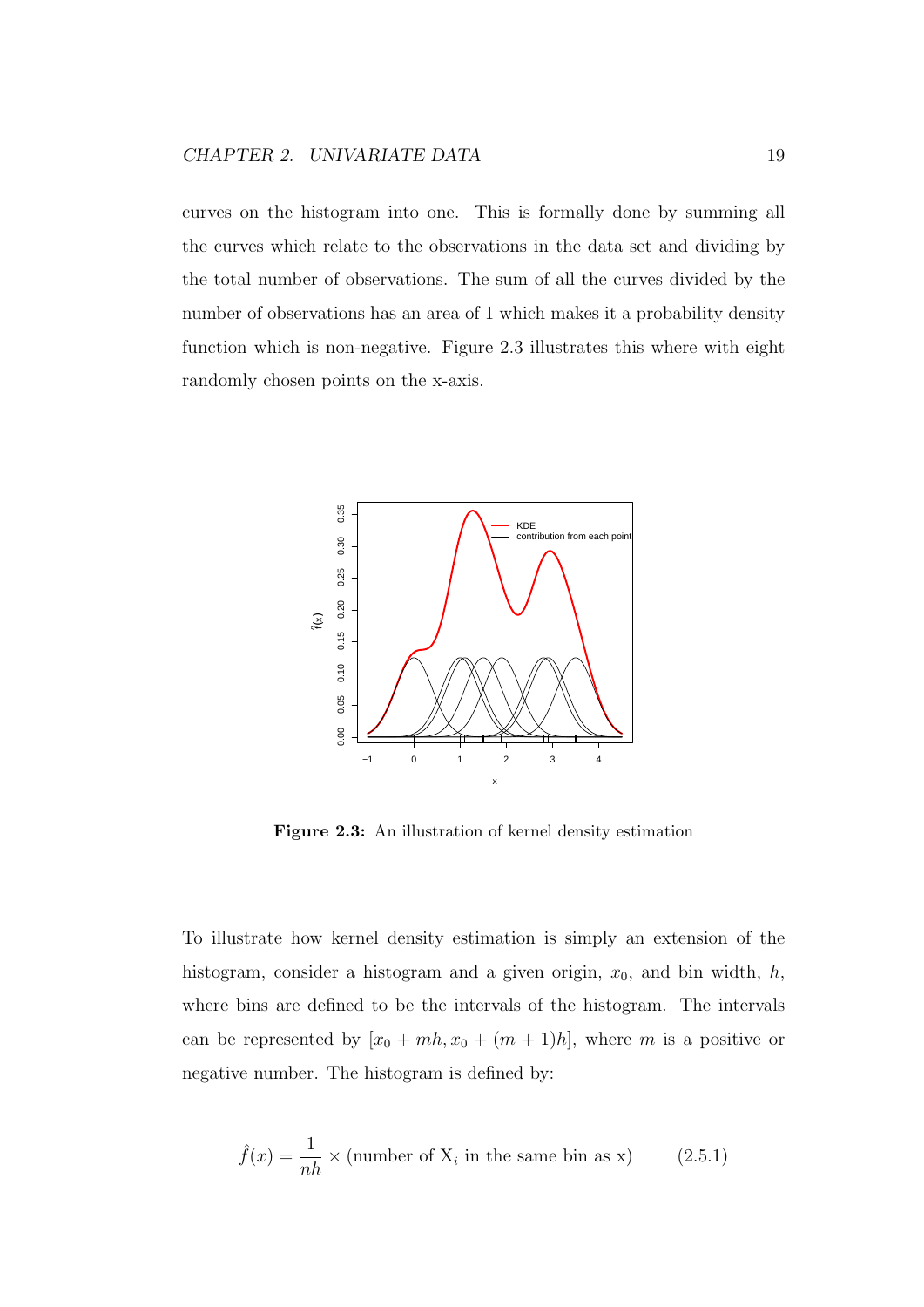The kernel density estimate has a similar formula given by:

$$
\hat{f}(x) = \frac{1}{nh} \sum_{i=1}^{n} K\left(\frac{x - X_i}{h}\right)
$$
\n(2.5.2)

where the *K* is the kernel function and *h* is the smoothing parameter. One can see that equation (2.5.2) is an extension of equation (2.5.1).

An important choice in kernel density estimation is the choice of the kernel, *K*. There are various different kernels which can be selected such as rectangular, triangular, Epanechnikov and Gaussian to name a few. Figure 2.3 illustrates what these kernels look like when they are centered around a single datapoint at zero.



**Figure 2.4:** Different choices of kernels

In kernel density estimation the choice of the smoothing parameter (or bandwidth),  $h$ , is very important. If  $h$  is chosen to be too small the resultant curve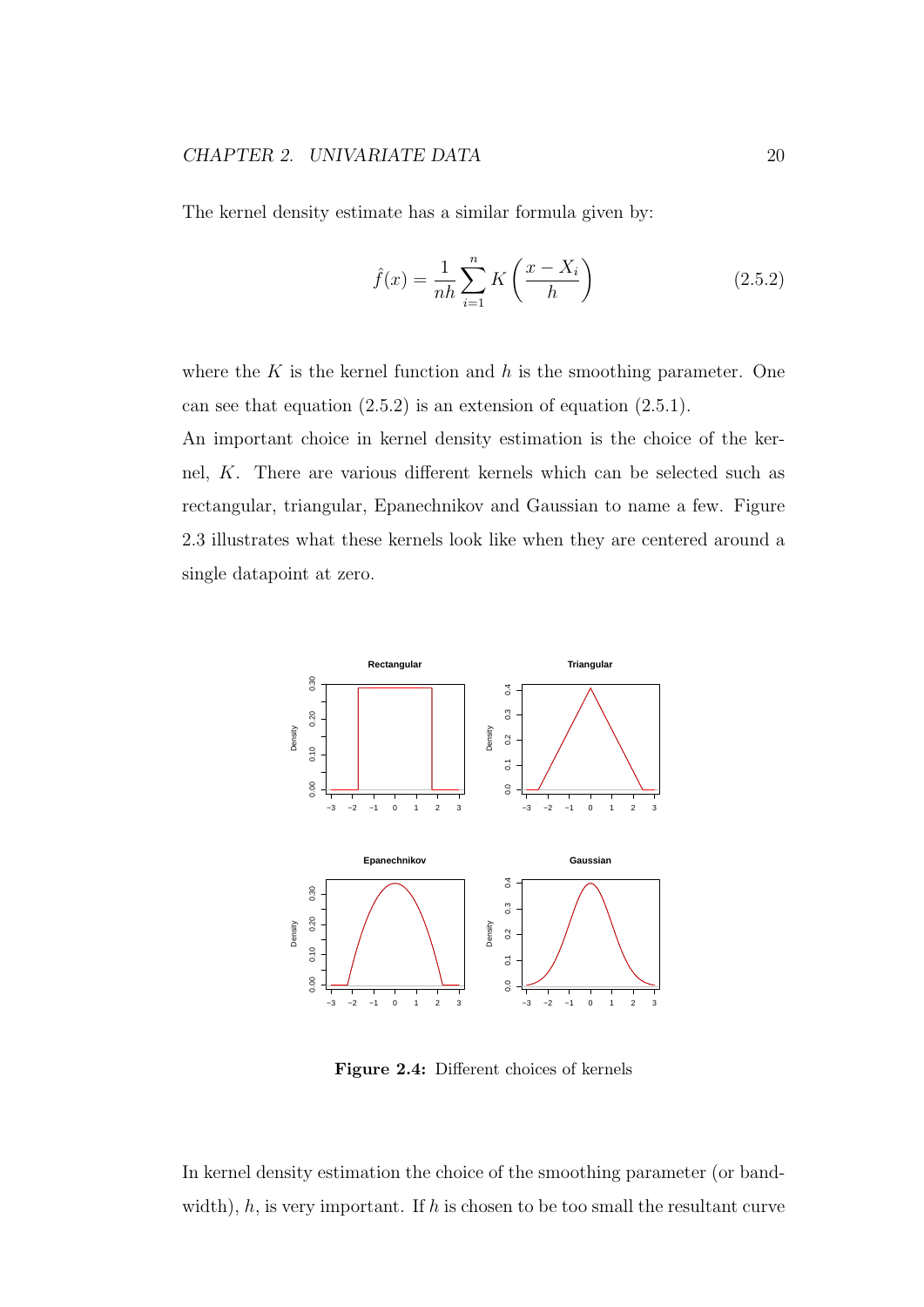can be very spiky and there is too much detail to consider about the underlying distribution. If *h* is chosen to be too large the resultant curve is very smooth but to the point that quite a lot of information could be lost from the data set. One wants *h* to be the optimal size which captures most of the data but the curve is not too spiky nor too smooth.

#### **2.5.1 Bandwidth selection**

The question of how to make an appropriate choice for the bandwidth is one of the most extensive and controversial problems in the field of kernel density estimation. Several ideas and approaches have been considered over the years. Two popular methods are least-squares cross-validation [4], and Silverman's rule of thumb [18]. These techniques are relatively straightforward and can easily be applied to data. Bandwidth selection can be structured into two groups: subjective and machine-analysed. The subjective approach relies on using one's own eyes to see which bandwidth looks most appropriate for the dataset. For the machine-analysed approach the bandwidths are automatically chosen. Everything depends entirely on the data and one needs no prior experience to obtain a good fit. What follows is a description of machine analysed methods of obtaining optimal bandwidths.

When one chooses a kernel estimator,  $\hat{f}$ , to model data of the form  $Y_1, \ldots, Y_n$ it is useful to assess the discrepancy between  $\hat{f}$  and  $f$ . The most widely used way of doing this is by calculating the mean integrated square error (MISE) which is formally written as:

$$
MISE(\hat{f}) = E\left[\int (\hat{f}(x) - f(x))^2 dx\right]
$$
 (2.5.3)

The least-squares cross-validation method which was proposed by [4] intends to choose a value for *h* which will make the integrated square error as small as possible. The integrated square error is defined as follows: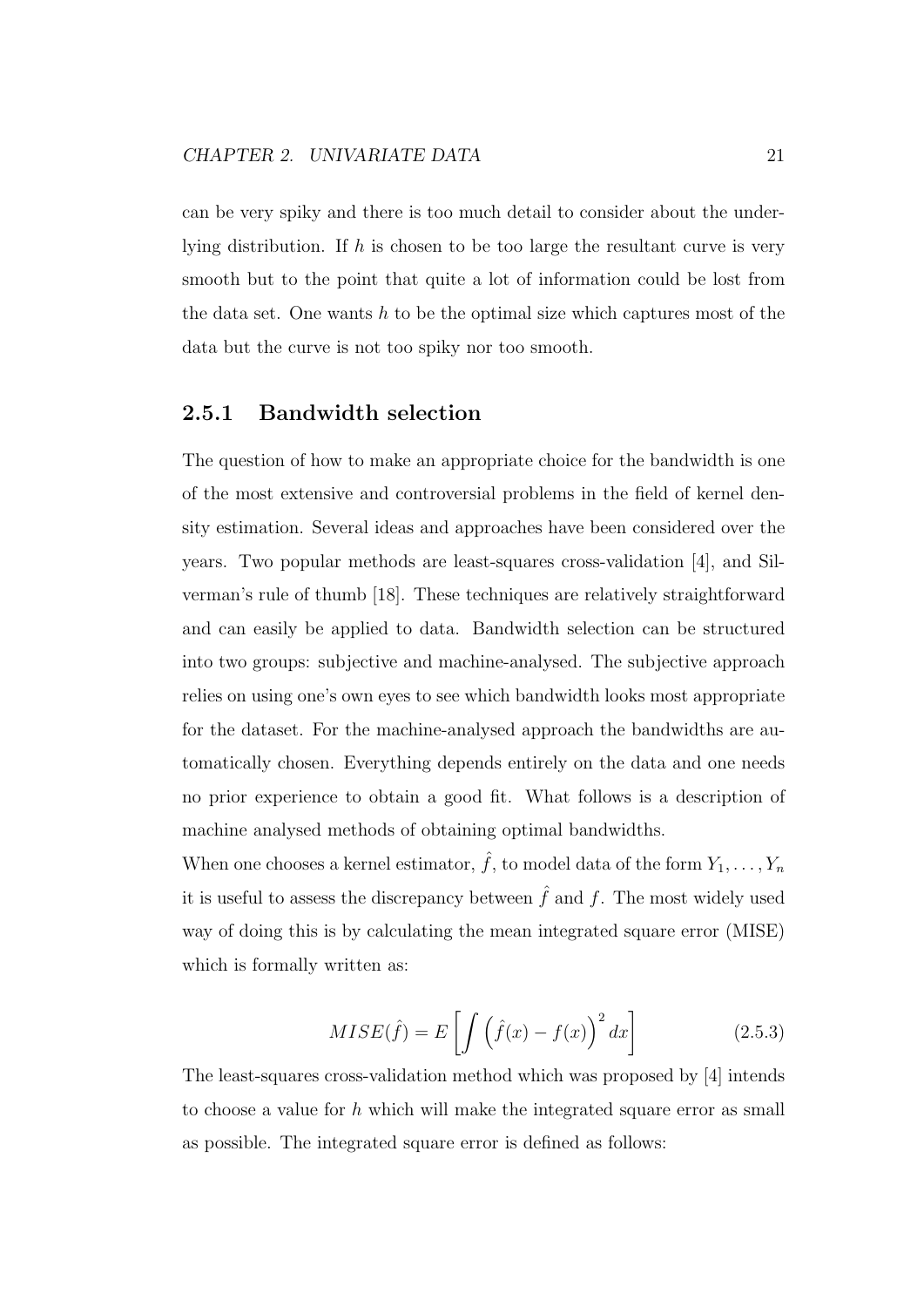$$
\int (\hat{f}_h - f)^2 = \int \hat{f}_h^2 - 2 \int \hat{f}_h f + \int f^2 \tag{2.5.4}
$$

Since the last term does not depend on  $h$ , it is sufficient just to keep an eye on the first two terms. The first term can be calculated straight from the data and the second term is the expected value of  $\hat{f}_h(X)$  where X is a random variable. The expected value is therefore given by:

$$
E\left[\hat{f}_h(X)\right] = \frac{1}{n} \sum_{i=1}^n f_{h,-i}(X_i)
$$
\n(2.5.5)

where

$$
\hat{f_{n,-i}}(x) = \frac{1}{n-1} \sum_{j=1, i \neq j}^{n} K_j(x - X_j)
$$
\n(2.5.6)

denotes a *leave*-*one*-*out* estimator where datapoint *i* is left out of the calculation of  $f_{h,-i}(x)$ . This ensures that the observations for  $f_{h,-i}(x)$  are independent of  $X_i$ . The integrated square error (which is the criterion function that one seeks to minimize with respect to  $h$ ) can then be re-written as:

$$
ISE(h) = \int \hat{f}_h^2 dx - 2E\left[\hat{f}_h(X)\right] + \int f^2 dx \qquad (2.5.7)
$$

As stated before, the third term does not depend on *h* so there is no need to worry about it. It is now possible to insert the expression from equation (2.5.5) into equation (2.5.7) and this will produce the cross-validation criterion.

$$
LSCV(h) = \int \hat{f}_h^2 dx - \frac{2}{n(n-1)} \sum_i \sum_{j \neq i} K_h (X_i - X_j)
$$
 (2.5.8)

The remaining step is to replace the first term with a sum rather than an integral. It can be shown [11] that:

$$
\int \hat{f}_h^2 dx = \frac{1}{n^2 h} \sum_i \sum_j K \star K \left( \frac{X_j - X_i}{h} \right) \tag{2.5.9}
$$

where the convolution  $K \star K(u)$  is defined as: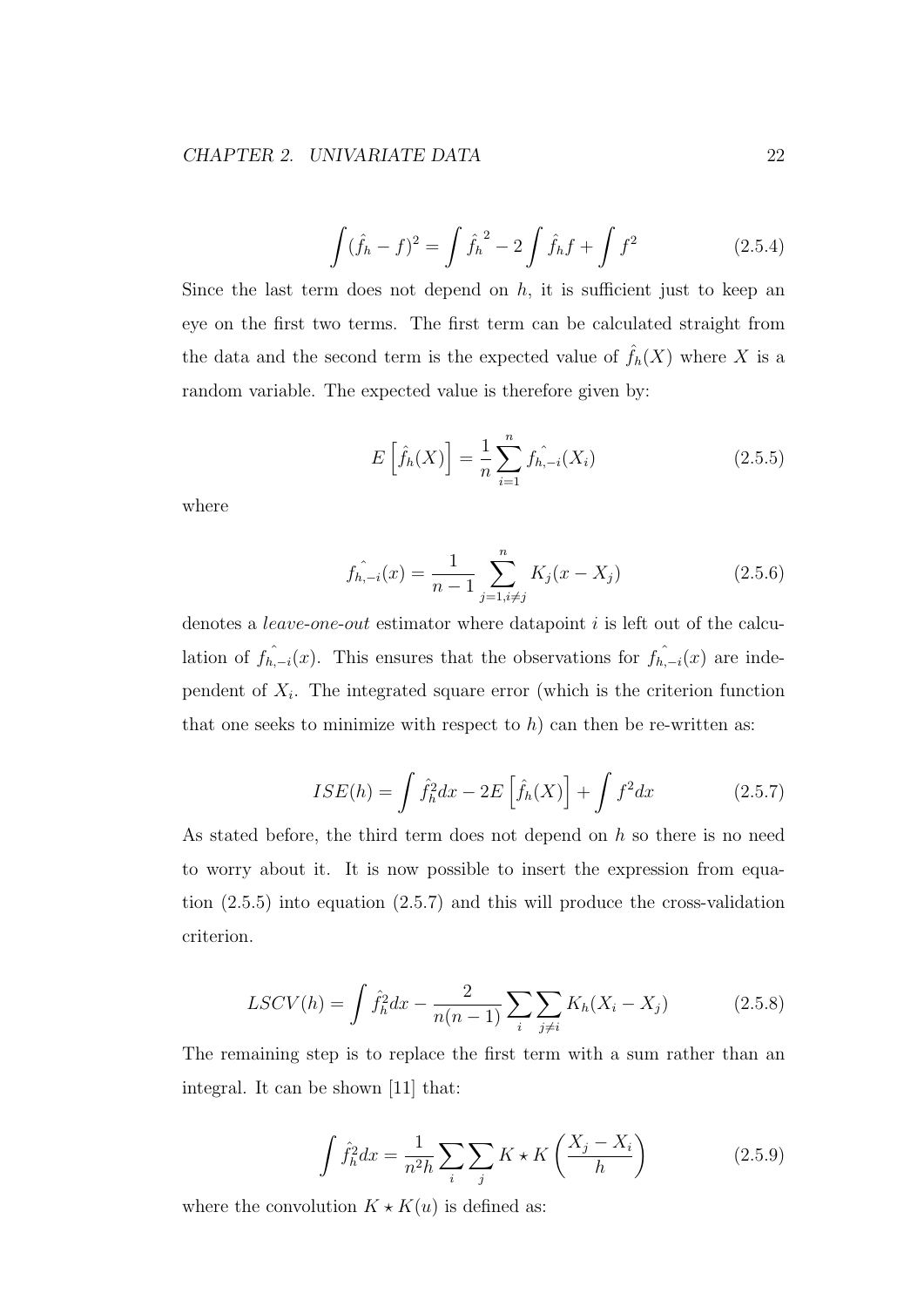$$
K \star K(u) = \int K(u-v)K(v)dv
$$
\n(2.5.10)

The resulting least-squares cross-validation criterion to be minimized is thus:

$$
LSCV(h) = \frac{1}{n^2 h} \sum_{i} \sum_{j} K \star K \left( \frac{X_j - X_i}{h} \right) - \frac{2}{n} \sum_{i=1}^{n} \hat{f}_{-i}(x_i)
$$
(2.5.11)

and the value of  $\hat{h}$  that minimizes  $LSCV(h)$  is the resulting bandwidth. The  $LSCV(h)$  method has one drawback: if there are too many equal values in the data, an overall  $LSCV(h)$  will be found at  $h = 0$ , which would be an unreasonable choice.

Biased cross-validation is similar to least-squares cross-validation but the main difference is that the minimization is based on the asymptotic mean integrated square error (AMISE), formally defined as:

$$
AMISE(h) = \frac{R(K)}{nh} + \frac{1}{4}\sigma_K^4 h^4 R(f'')
$$
\n(2.5.12)

where  $R(K) = \int_{-\infty}^{\infty} K(x)^2 dx$  of the kernel, *K*, *h* is the smoothing parameter, *n* is the sample size,  $\sigma_K^4$  is the variance of the kernel, *K* and  $f''$  is the second derivative of the underlying density.

The biased cross-validation criterion is derived in the same fashion as *LSCV* (*h*) and [16] show that the resulting criterion is given by:

$$
BCV(h) = \frac{R(K)}{nh} + \frac{1}{4}\sigma_K^4 h^4 \hat{R}_1
$$
\n(2.5.13)

where  $\hat{R_1} = R(\hat{f}^{\prime\prime}) = R(\hat{f}^{\prime\prime}) R(K'')$ *nh*<sup>5</sup> and  $\hat{f}^{\prime\prime}$  is the second derivative of the univariate kernel density estimator with kernel *K*. As the name suggests the resulting bandwidth is biased and has smaller variance than *LSCV* (*h*). Another popular method of choosing *h* was developed by Silverman [18] who obtained the following rule of thumb formula for *h*, under the assumption of normality: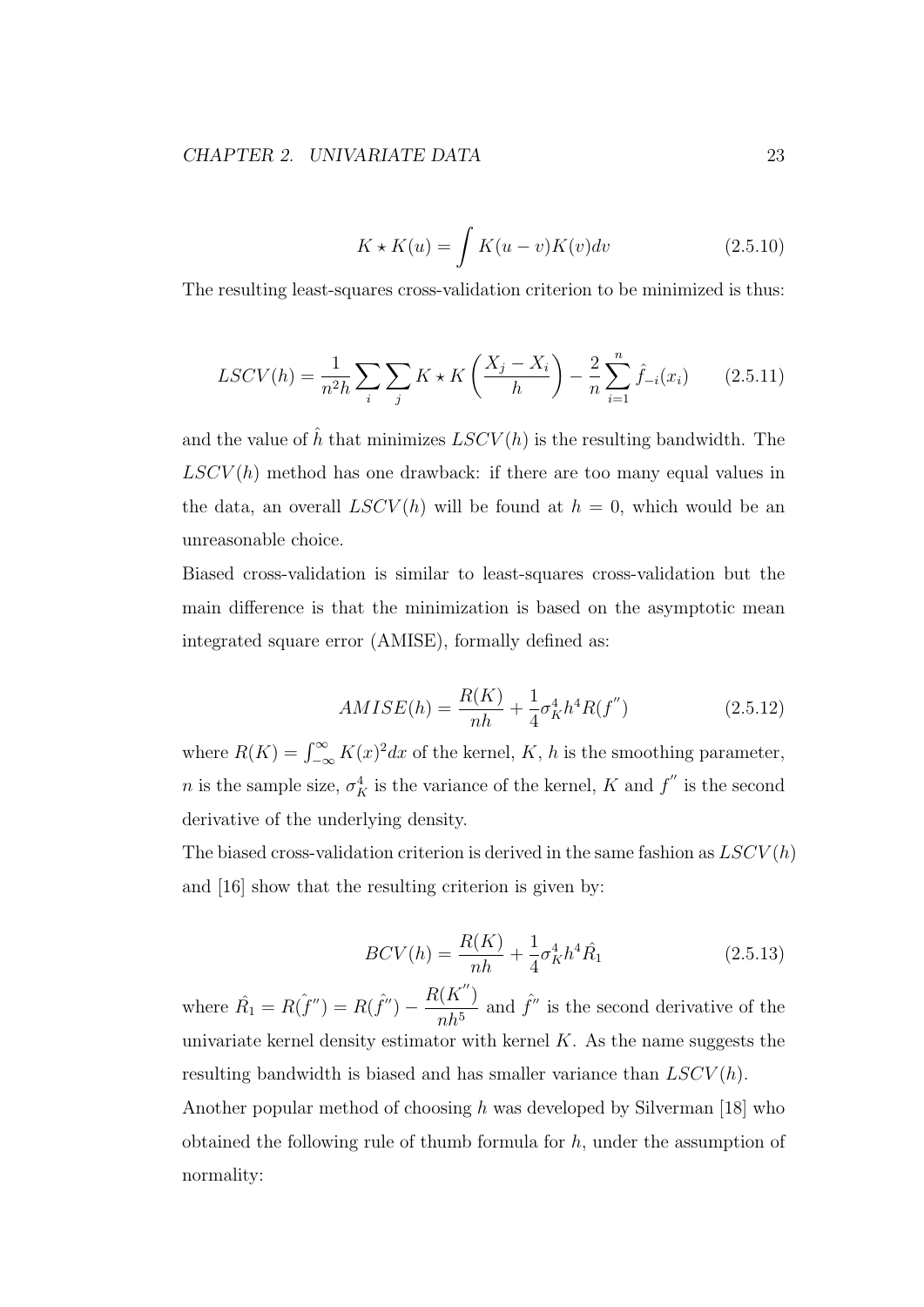$$
h_{opt} = 1.06\sigma n^{-\frac{1}{5}}\tag{2.5.14}
$$

This is a quick way of choosing the smoothing parameter which can be done by substituting  $\hat{\sigma}^2$  for  $\sigma^2$ , the sample variance. This will tend to oversmooth with multi-modal or skewed data. Another possibility would be to have a more robust estimate of  $\sigma$ , the interquartile range,  $\hat{R}$ . Because of the fact that *R* is approximately 1.34 times as high as the standard deviation for normal densities, Silverman adapted equation  $(2.5.14)$  to:

$$
h_{opt} = 0.79Rn^{-\frac{1}{5}}\tag{2.5.15}
$$

Again, this method does tend to oversmooth with multi-modal distributions. Silverman [18] then proposes another formula for *h* which binds equations (2.5.14) and (2.5.15) together to make the best of both worlds.

$$
h = 0.9An^{-\frac{1}{5}}\tag{2.5.16}
$$

where  $A = min(\text{standard deviation}, \text{interquartile range}/1.34)$  and *n* is the sample size. Equation (2.5.16) is thought to be a good rule of thumb because the expression can cope well with unimodal densities and it should cope reasonably well with moderately bimodal densities too, although it can tend to over-smooth in practice.

Another popular and widely used method is that by Sheather and Jones [17] which minimizes the criterion

$$
SJ(h) = \frac{1}{n^2} \sum_{i=1}^{n} \sum_{j=1}^{n} K_h(x_i - x_j)
$$
 (2.5.17)

where *K* and *h* respectively are a kernel and bandwidth. This method tends to require extra computation time because of the complex connection of *h* on the left and right hand side of the equation. This method is also considered to be a good compromise between the Rule of Thumb and least-squares cross-validation.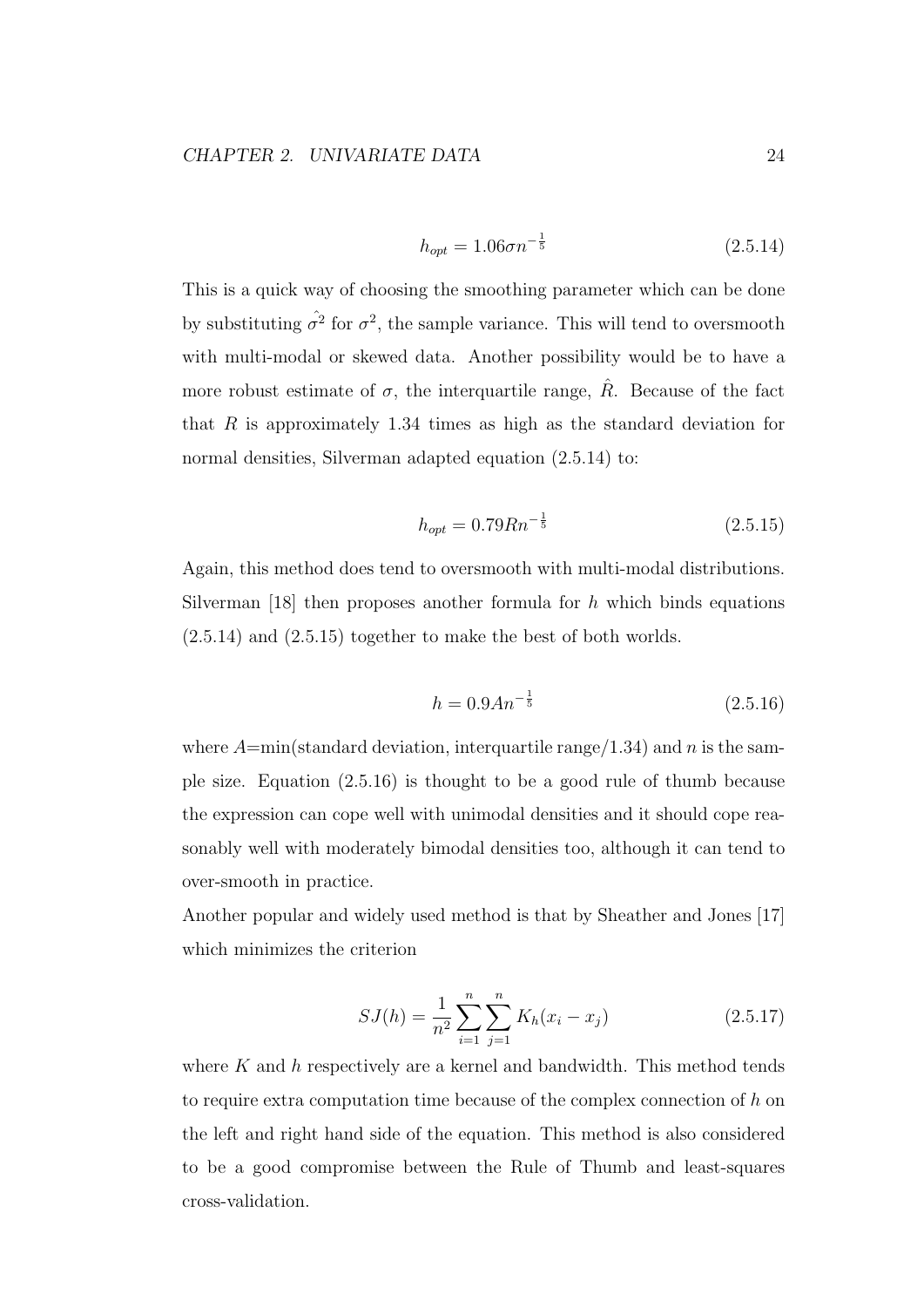# **2.6 Application of kernel density estimation to simulation study for refractive index data**

In addition to normal estimation according to Lindley's model described in Section 2.2, kernel density estimation is also considered for the betweenobject distribution of the refractive indices in the experimental database of Section 2.3. The method assumes the background data, *D*, has the form  $(y_1, \ldots, y_m)$ . In the refractive index database  $y_i$  would be the mean refractive index for the  $i^{th}$  item in the database,  $i = 1, \ldots, m$ . The within-group variance  $\sigma^2$  is calculated in the same way as Lindley's [13] approach. The sample variance,  $s^2$ , of the refractive indices from different groups is calculated by:

$$
s^{2} = \sum_{i=1}^{m} \frac{(y_{i} - \bar{y})^{2}}{m - 1}
$$
 (2.6.1)

where  $y_i, i = 1, \ldots, m$  are the background database and  $m$  is the number of items in the database.

The kernel, *K*, is generally chosen to be a unimodal probability density which is symmetric around zero. When the kernel takes a normal distribution, it is of the form:

$$
K(\theta|y_i, h) = \frac{1}{h s \sqrt{2\pi}} \exp\left[-\frac{(\theta - y_i)^2}{2h^2 s^2}\right]
$$
 (2.6.2)

where the mean is  $y_i$  and the variance is  $h^2 s^2$ . Then the estimate of the probability density function,  $\hat{f}(\theta|D, h)$ , at point  $y_i$  is given by:

$$
\hat{f}(\theta|D, h) = \frac{1}{m} \sum_{i=1}^{m} K(\theta|y_i, h)
$$
\n(2.6.3)

Using a normal kernel density estimate in [22] it is shown that the numerator of the likelihood ratio (1.2.1) can be expressed as: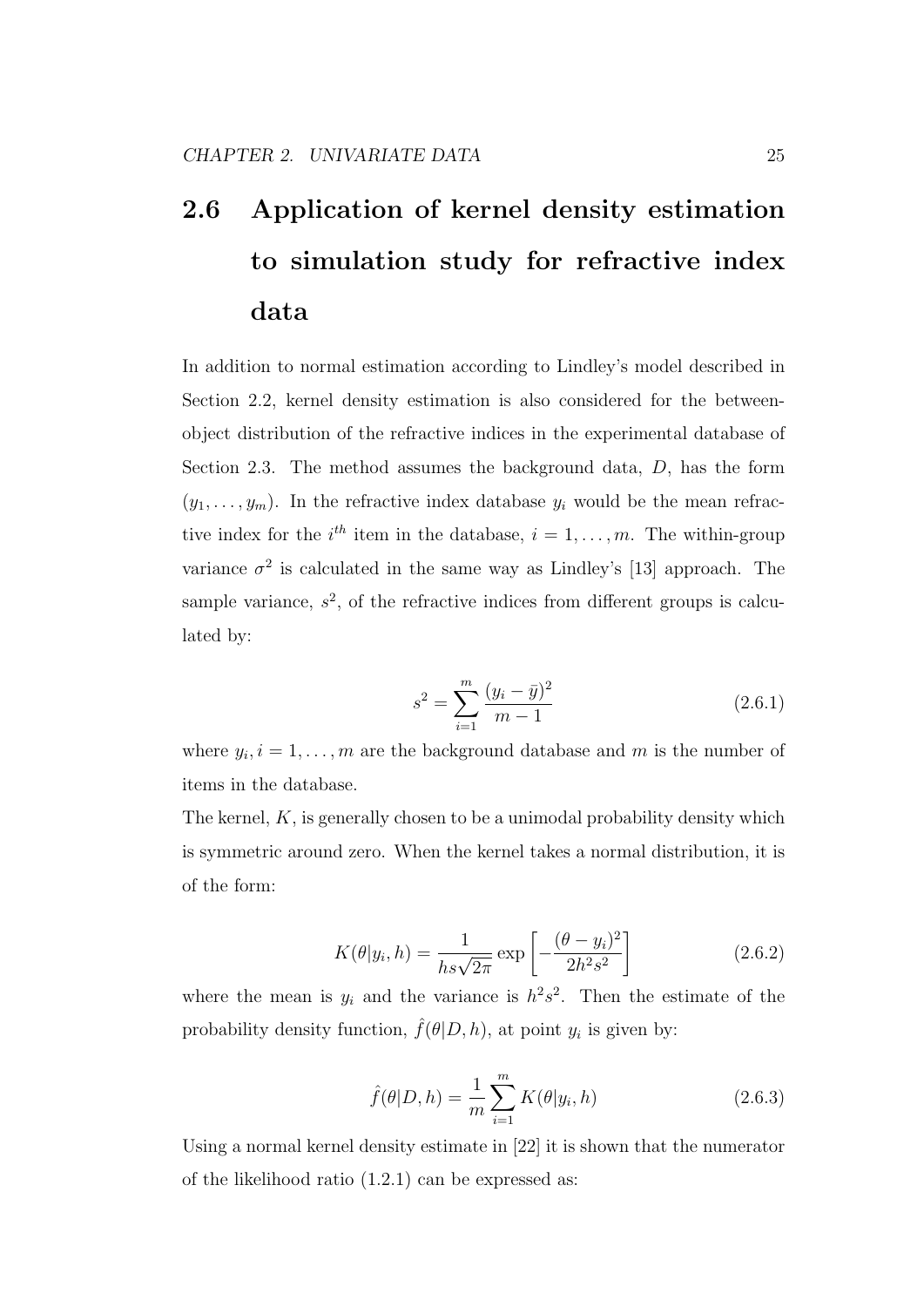$$
\frac{1}{\sqrt{2\pi u_0^2}} \exp\left\{-\frac{(\bar{x}_1 - \bar{x}_2)^2}{2u_0^2}\right\}
$$
\n
$$
\times \frac{1}{m} \sum_{i=1}^m \frac{1}{\sqrt{2\pi \frac{\sigma^2}{n_1 + n_2} + h^2 s^2}} \exp\left\{-\frac{(w - y_i)^2}{2\left(\frac{\sigma^2}{n_1 + n_2} + h^2 s^2\right)}\right\} \tag{2.6.4}
$$

where  $u_0 = \sigma^2 \left( \frac{1}{m} + \frac{1}{n} \right)$  $\frac{1}{n}$  and  $\bar{y}_i$  is the mean of the *i*<sup>th</sup> item. Similarly, [22], the denominator of the likelihood ratio (1.2.1) can be expressed as:

$$
\frac{1}{\sqrt{2\pi \left(\frac{\sigma^2}{n_1} + h^2 s^2\right)}} \frac{1}{m} \sum_{i=1}^m \exp\left\{-\frac{(\bar{x}_1 - y_i)}{2\left(\frac{\sigma^2}{n_1} + h^2 s^2\right)}\right\}
$$

$$
\times \frac{1}{\sqrt{2\pi \left(\frac{\sigma^2}{n_2} + h^2 s^2\right)}} \frac{1}{m} \sum_{i=1}^m \exp\left\{-\frac{(\bar{x}_2 - y_i)}{2\left(\frac{\sigma^2}{n_2 + h^2 s^2}\right)}\right\} \tag{2.6.5}
$$

Equations (2.6.4) and (2.6.5) can be simplified to obtain the likelihood ratio:

$$
V = \frac{K \exp\left[-\frac{(\bar{x}_1 - \bar{x}_2)^2}{2u_0}\right] \sum_{i=1}^m \exp\left[-\frac{(n_1 + n_2)(w - y_i)^2}{2[\sigma^2 + (n_1 + n_2)s^2h^2]}\right]}{\sum_{i=1}^m \exp\left[-\frac{n_1(\bar{x}_1 - y_i)^2}{2(\sigma^2 + n_1s^2h^2)}\right] \sum_{i=1}^m \exp\left[-\frac{n_2(\bar{x}_2 - y_i)^2}{2(\sigma^2 + n_2s^2h^2)}\right]}
$$
(2.6.6)

where

$$
K = \frac{p\sqrt{n_1 + n_2}\sqrt{\sigma^2 + n_1 s^2 h^2} \sqrt{\sigma^2 + n_2 s^2 h^2}}{a\sigma\sqrt{n_1 n_2}\sqrt{\sigma^2 + (n_1 + n_2)s^2 h^2}}
$$
(2.6.7)

as shown in [3].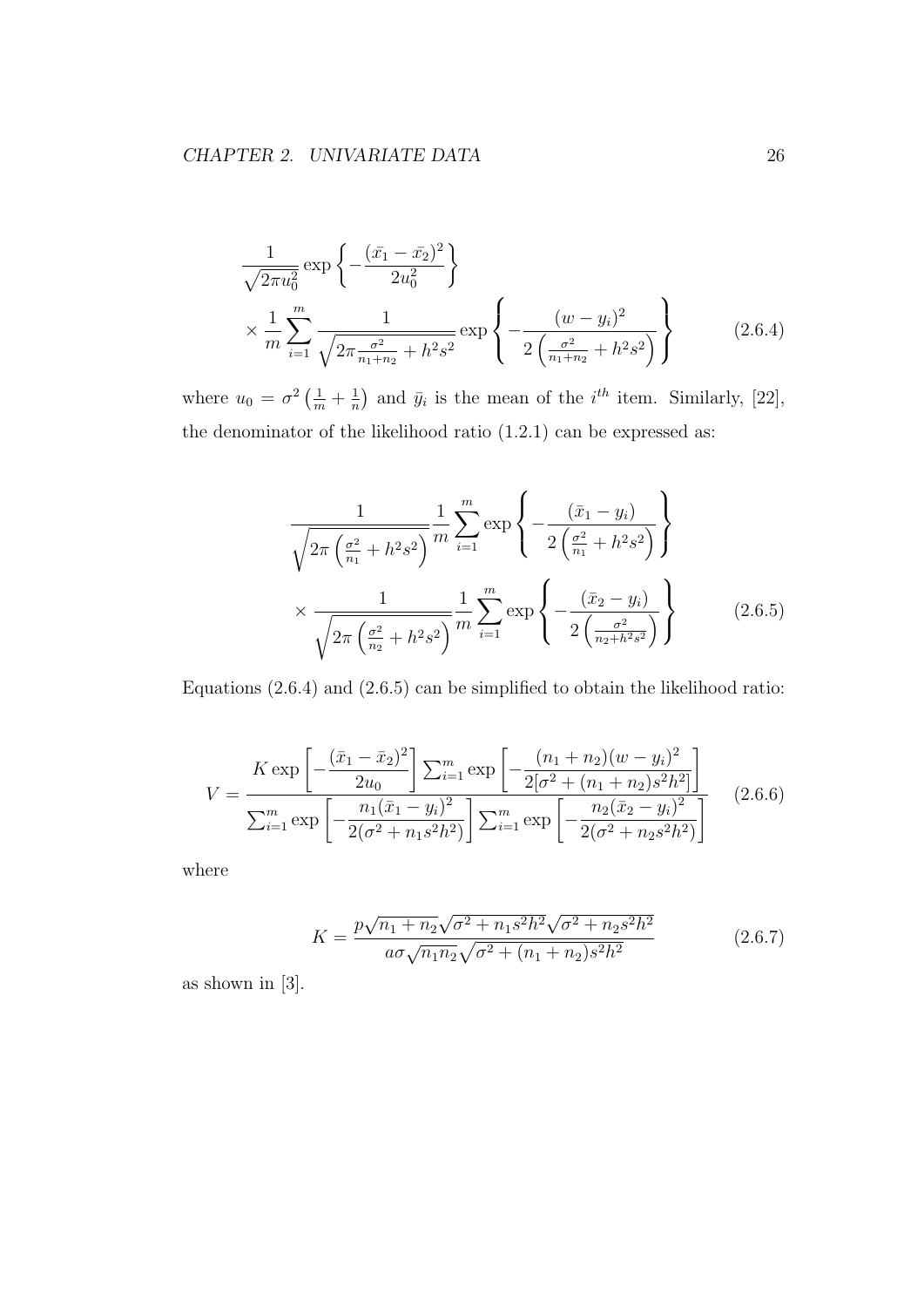### **2.6.1 Bandwidth selection for refractive index before and after annealing**

The bandwidth selection methods described in Section 2.4.1 were implemented for the refractive index data described in Section 2.3 where each of the  $m$  items had a mean  $\bar{y}_i$ . Kernel density estimates of the between-object distributions of refractive index before annealing, with various bandwidth choices and Gaussian kernels are shown in Figure 2.5. These were obtained considering the 55 object means as the data. The plots were obtained from R [14] using the density function found in the MASS [19] package.

Figure 2.5 shows that there is not much difference between the four methods of automatically choosing the bandwidth. By inspection, the Sheather-Jones and Least-Squares Cross-Validation methods appear to capture the shape of the data slightly better than the other two but not by a considerable amount. All four methods will be considered in the simulations for same-source and different-source comparisons.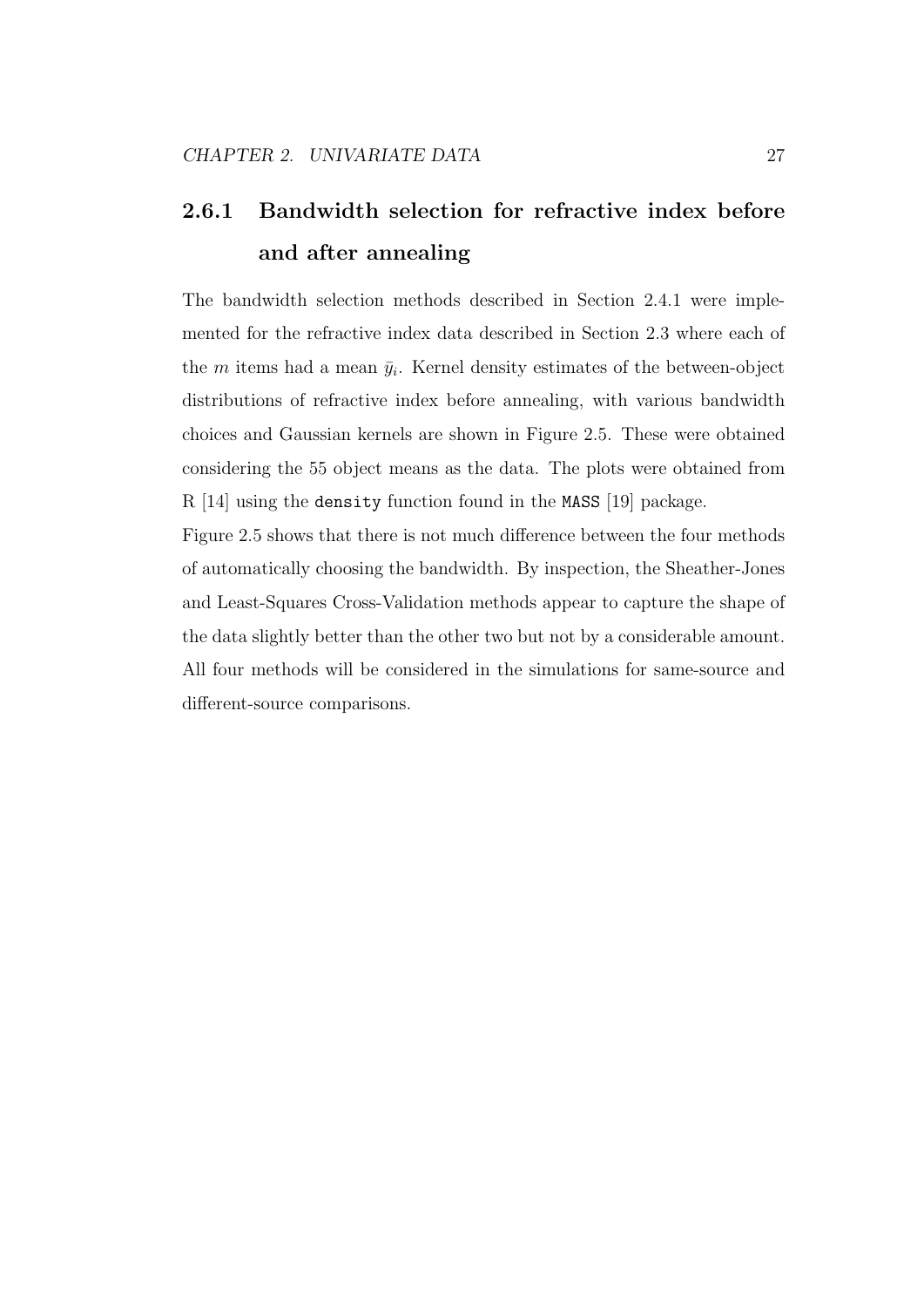

**Figure 2.5:** Comparing different bandwidths in kernel density estimation of the between-object distribution for refractive index before annealing

It would also be useful to look at the bandwidth methods implemented for the refractive index after annealing data. Figure 2.6 clearly shows that there is not much variation between the four methods of bandwidth selection. As for the bandwidth selection for refractive index before annealing, it appears perfectly valid to use any one of the bandwidth selection methods to estimate the between-object distribution.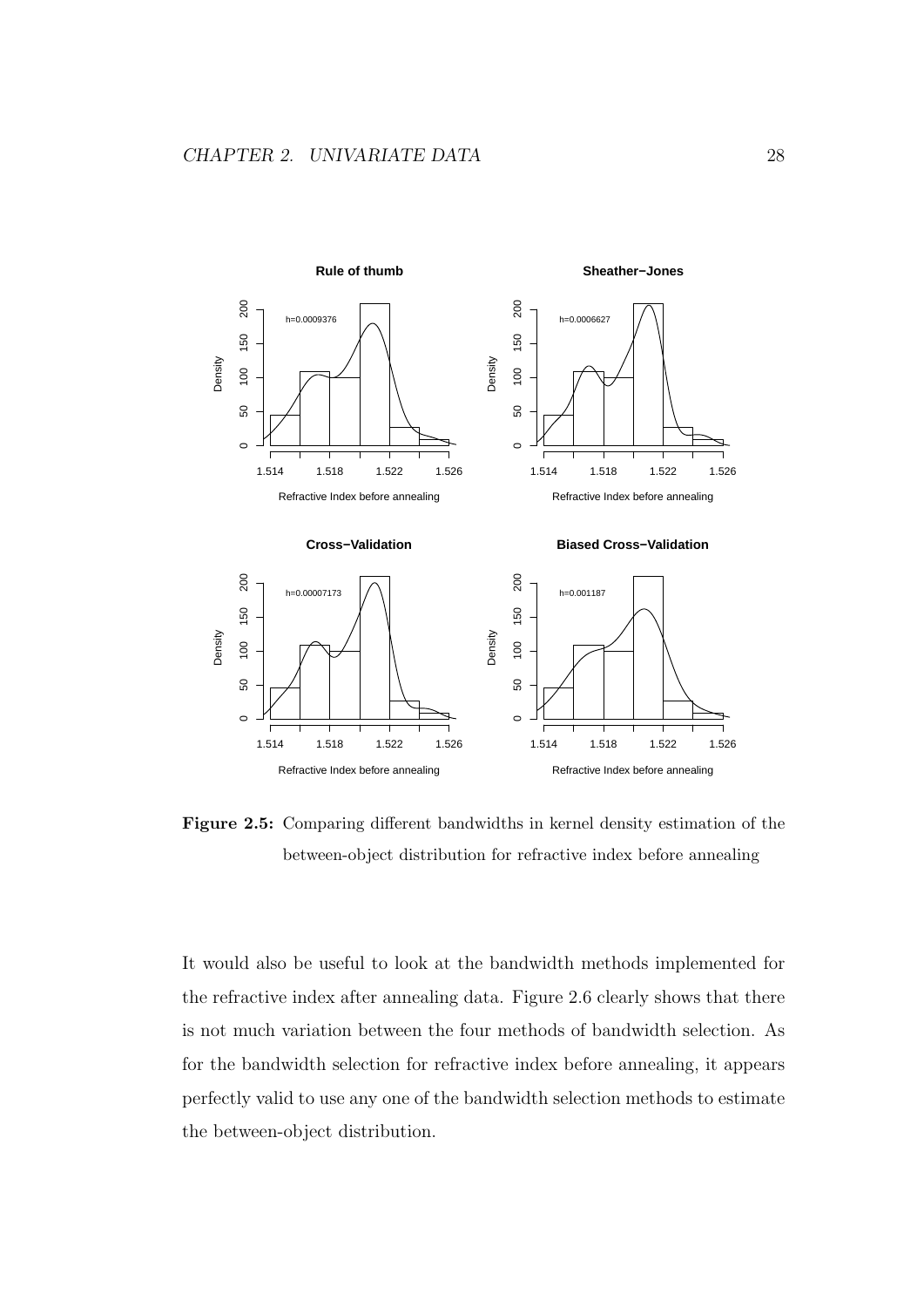

**Figure 2.6:** Comparing different bandwidths in kernel density estimation of the between-object distribution for refractive index after annealing

### **2.6.2 Simulation study results for refractive index before and after annealing using kernel density estimation**

Same-source and different-source comparisons were implemented for the refractive index data in the simulation experiments similar to the one described in Section 2.4 where the likelihood ratio for each comparison was obtained using kernel density estimation as given in equation (2.6.6). The histograms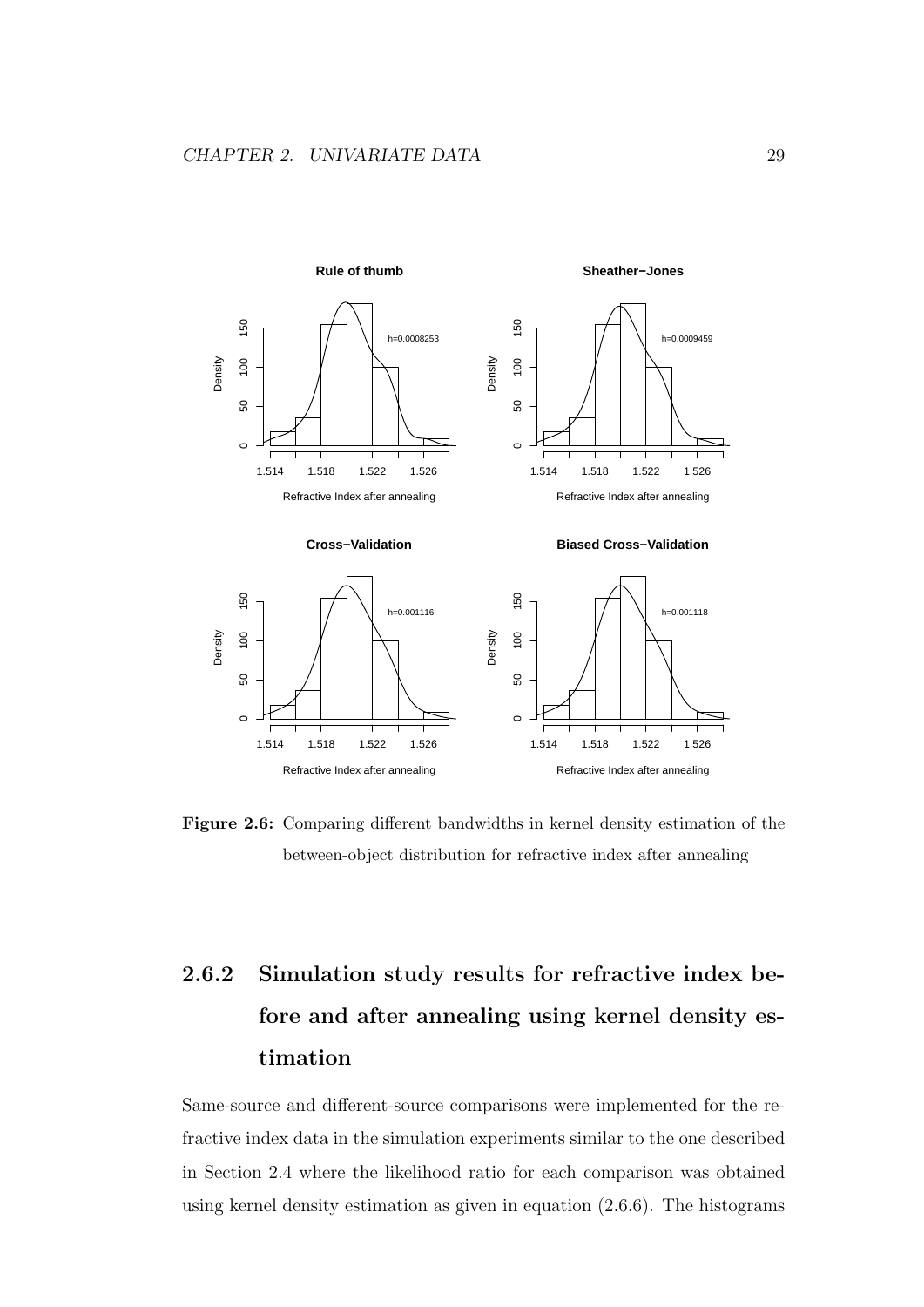of same-source and different-source comparisons to logarithm (base 10) of likelihood ratios for comparisons for the refractive indices before annealing is shown in Figure 2.7 and the summary of results shown in the first row of Table 2.2.

Silverman's method is presented for illustrative purposes because there was no difference between the four methods of bandwidth selection in terms of the percentages of false positives and false negatives. Figure 2.7(a) shows that most of the  $log_{10}(V)$  values lie between 2.6 and 2.8 which have corresponding values of *V* to be between 398 and 631 and when one refers back to Table 1.1, this suggests there is moderately strong evidence to support the proposition that the two sets of measurements come from the same source. The other three methods of bandwidth selection produced more larger values of  $log_{10}(V)$  between 2.8 and 3.0 than Silverman's method, which might suggest that Silverman's method is slightly more conservative than the other three. The false negative rate of  $0\%$  suggests that equation (2.6.6) has performed extremely well in identifying that two sets of measurements come from the same source.

| Variable Used         | False-negatives $(\%)$ False-positives $(\%)$ |    |
|-----------------------|-----------------------------------------------|----|
| R.I. before annealing |                                               | 30 |
| R.I. after annealing  | 1.8                                           | 26 |

**Table 2.2:** Table of misclassifications for refractive index before and after annealing using kernel density estimation and implementing all four methods of bandwidth selection described in Section 2.5.1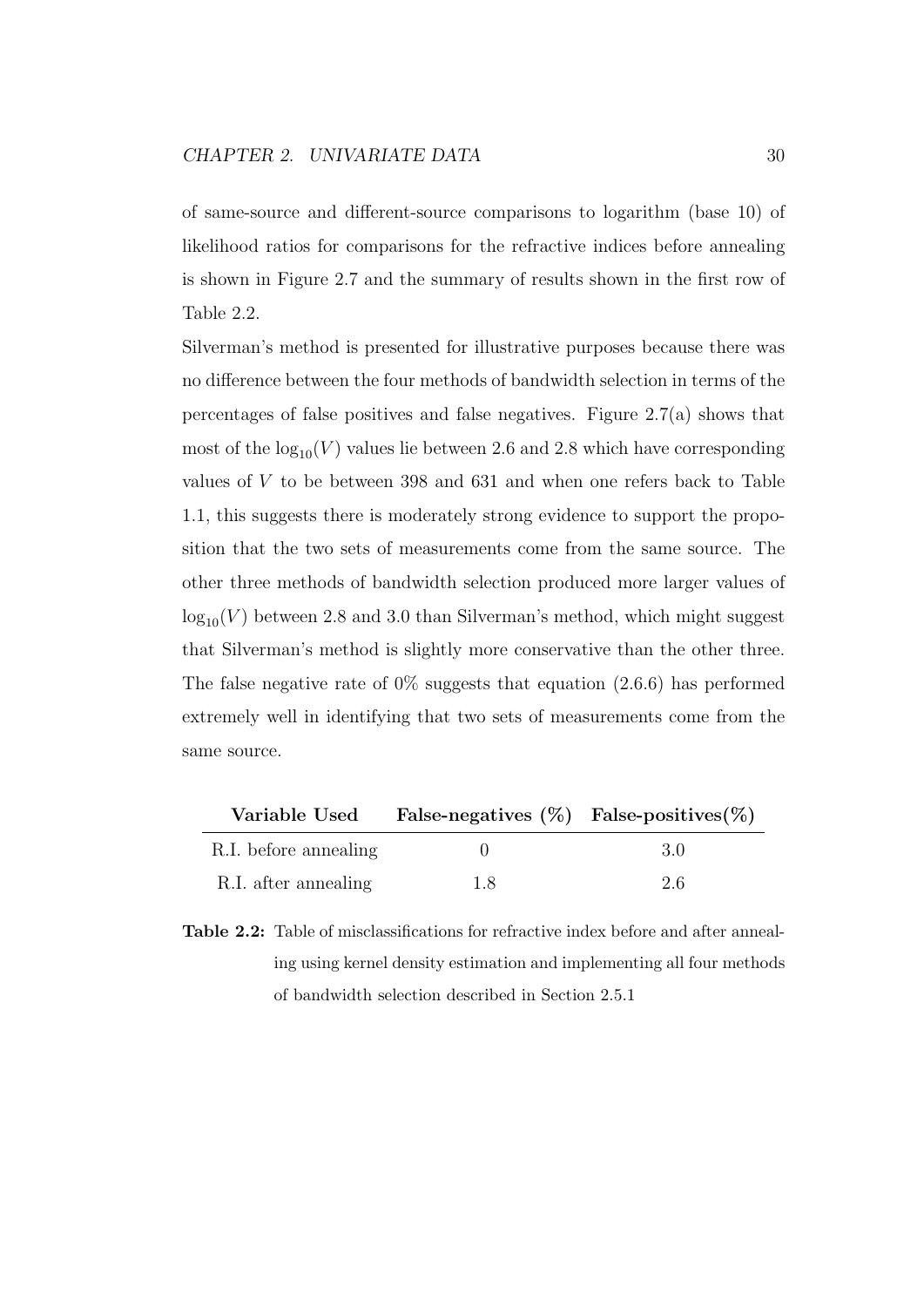

(a) Same-source comparisons (b) Different-source comparisons

**Figure 2.7:**  $\log_{10}(V)$  values for same-source and different-source comparisons for refractive index before annealing using kernel density estimation for the between-object distribution

There were 971 different-source comparisons which had a value of  $log_{10}(V)$ to be *−∞* which suggests there is overwhelming support for different-source proposition. The fairly low false positive rate of 3% suggests that, again for refractive index before annealing, equation (2.6.6) has performed extremely well.

Same-source and different-source comparisons were also implemented for the refractive index data after annealing. The resulting histograms of logarithm (base 10) ratios are shown in Figure 2.8 and the misclassifications are shown in the second row of Table 2.2.

There was no difference between the four methods of selecting the bandwidth, so Silverman's method is shown in Figure 2.8 for illustrative purposes. All four methods returned a false negative result for item 12, classifying the two sets of fragments as coming from different sources. With a small false positive rate of 1.8%, equation (2.6.6) has performed very well.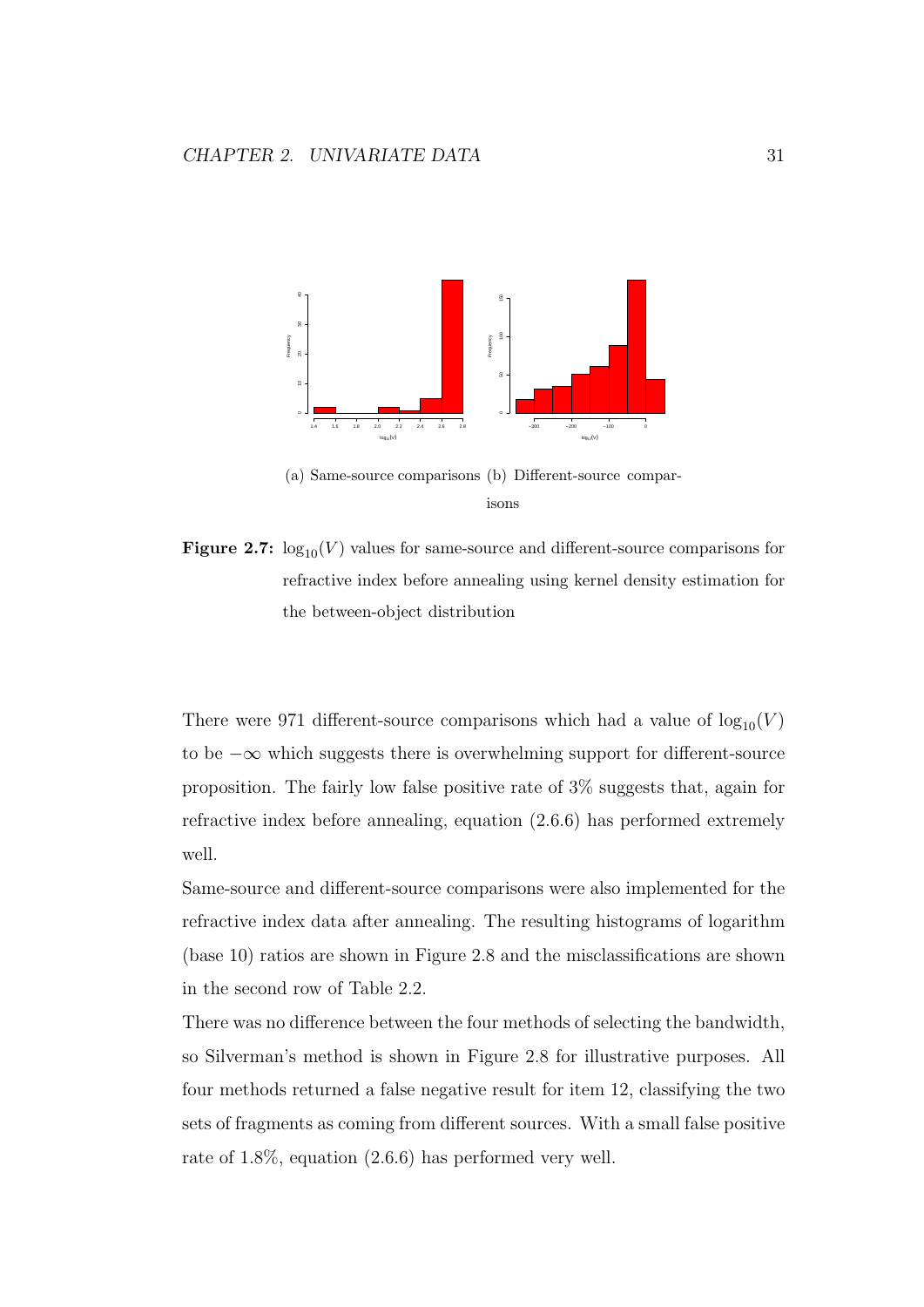

<sup>(</sup>a) Same-source comparisons (b) Different-source comparisons

**Figure 2.8:**  $\log_{10}(V)$  values for same-source and different-source omparisons for refractive index after annealing using kernel density estimation for between-object distribution

Looking at Figure 2.8(b), there are 1054 comparisons which have a value of log<sub>10</sub>(*V*) (equivalent to 71% of all possible comparisons) to be  $-\infty$  which suggests there is overwhelming evidence that the two pairs of measurements come from different sources. At the other end of the scale, the highest value of the false positives is 3 which has an equivalent value of *V* to be 1000. This is only equivalent to moderate evidence to support the same-source proposition which is not too concerning. It is plausible to say that equation (2.6.6) has performed well once again.

When one compares the results of comparisons using the refractive index before annealing to the refractive index after annealing using kernel density estimation, there are very few differences. It is plausible to use either the refractive index before annealing or after annealing to test the same-source and different-source hypothesis and it is reasonable to use any of the four methods of bandwidth selectors.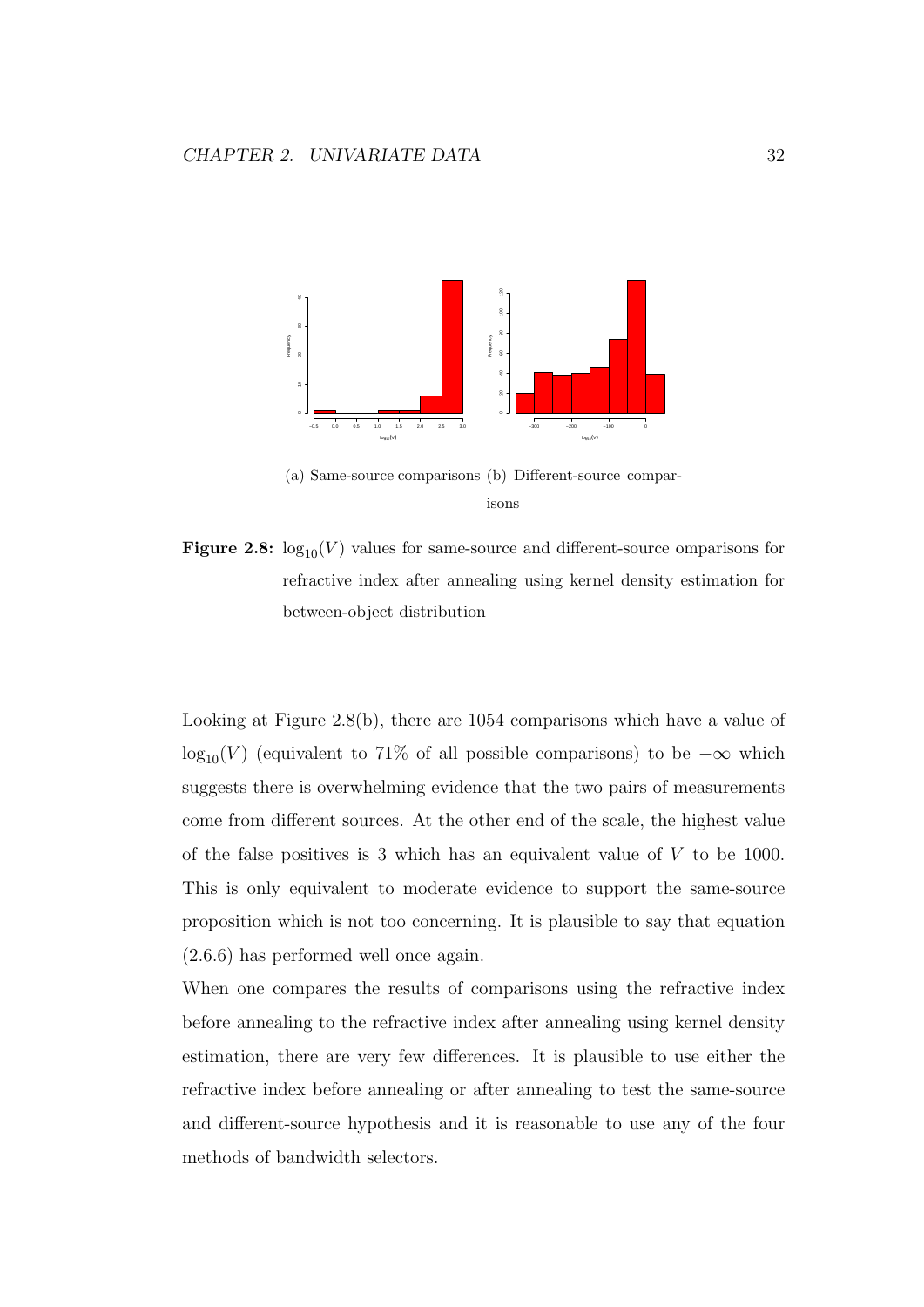# **2.7 Tippett plots for univariate refractive index dataset**

The Tippett plot is a diagnostic plot which contains two curves, one for the log likelihood ratios for the same-source comparisons  $(H_p)$  and one for the different-source comparisons  $(H_d)$ . Tippett plots are commonly used for interpretation of evidence in forensic speaker recognition. The separation between the two curves, where the vertical dashed line at zero lie, is indicative of how well the plot has discriminated between comparisons which correspond to  $H_p$  and  $H_d$  for a given variable. The blue line in the Tippett plots represent the log likelihood ratios for  $H_p$  and the red line in each of the plots represent the log likelihood ratio for *Hd*.

The Tippett plots in Figure 2.9 are for the univariate refractive index dataset when one has employed Lindley's method and kernel density estimation for the between-object distribution.

For every plot in Figure 2.9, the separation between the lines for same-source and different-source comparisons is fairly wide which suggests that both Lindley's normal approach and kernel density estimation to the between-object distribution have been successful in discriminating same-source and differentsource comparisons.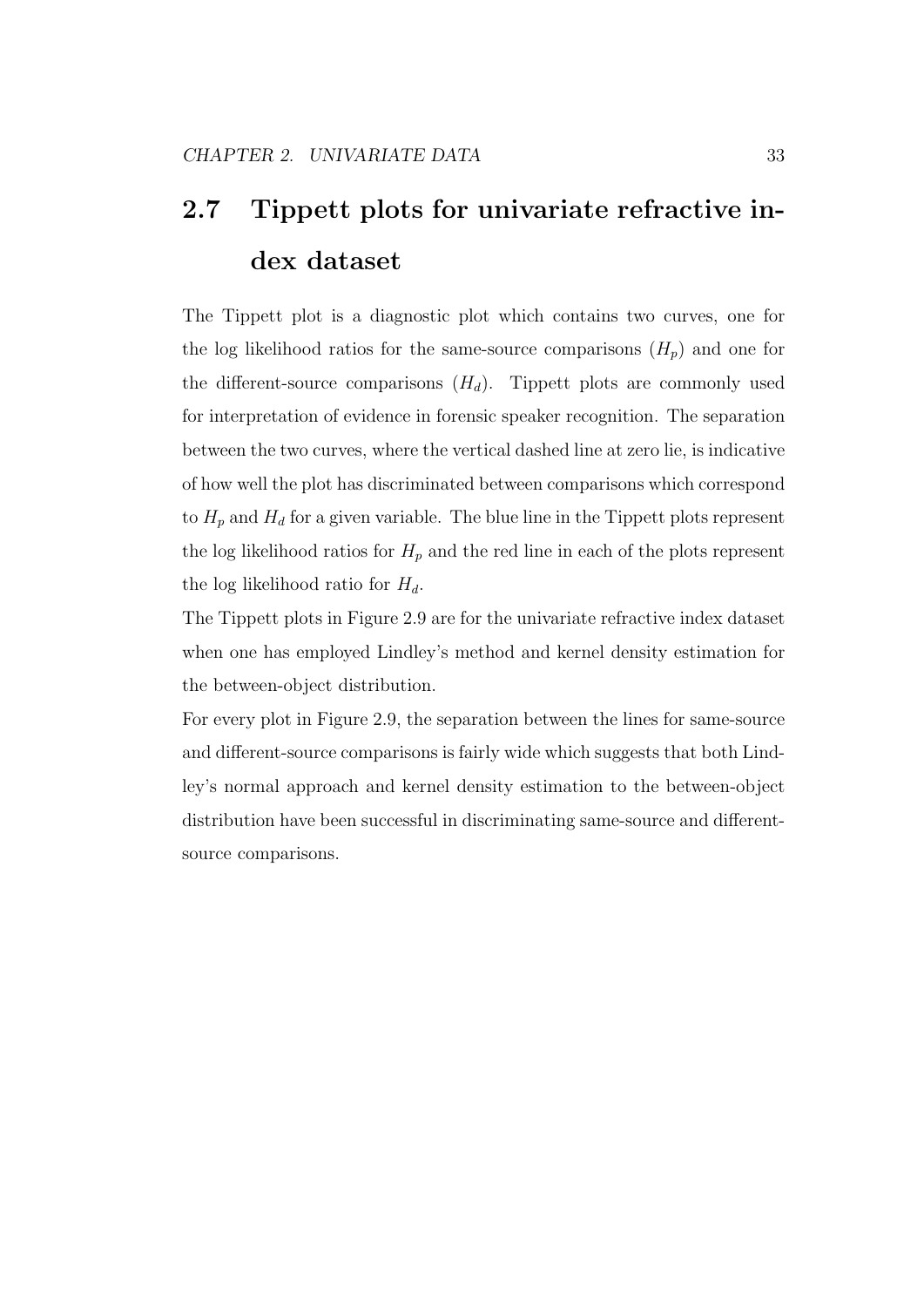

**Figure 2.9:** Tippett plots for univariate refractive index dataset using both Lindley's normal approach and kernel density estimation to estimate the between-object distribution

### **2.8 Summary**

In this chapter, a two-level random effects model was applied to evaluating evidence in the form of univariate refractive index data.

Two approaches to estimating the between-object distribution were explored, normal and kernel density estimation. Both methods performed extremely well as they resulted in very low false-negative rates for the same-source comparisons and very low false-positive rates for the different-source comparisons. Very low false rates suggest that both methods have been extremely effective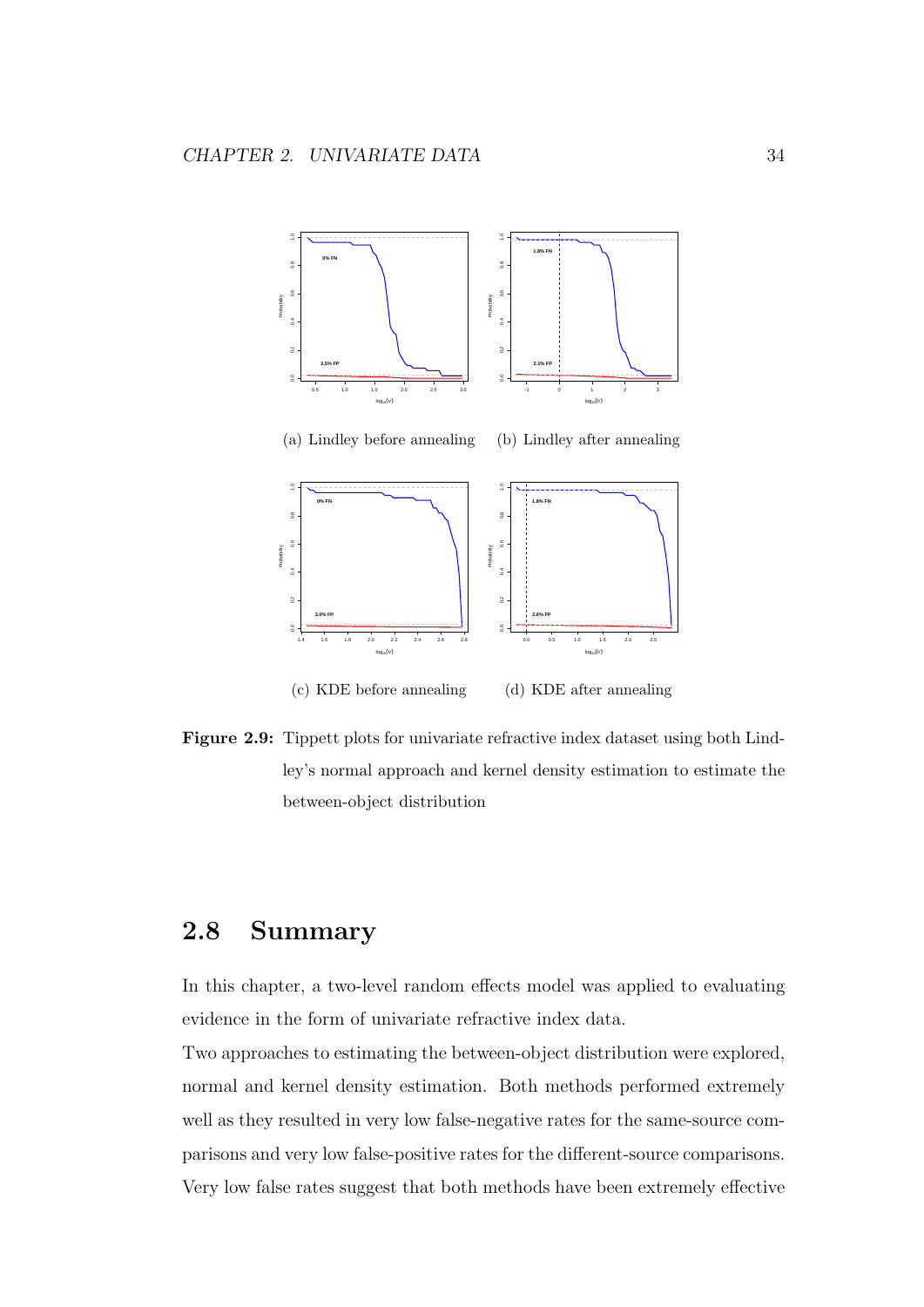at identifying same and different-source pairs of refractive index measurements.

The fact that both methods for estimating the between-object distribution have been extremely effective suggests that they are both plausible to use for refractive index data, however it may be simpler to use Lindley's normal approach in practice than the more involved kernel density estimation method. To use Lindley's method in practice, one only needs to estimate  $\mu$ ,  $\sigma^2$  and  $\tau^2$ , whereas for kernel density estimation one needs the aforementioned estimates as well as selecting a kernel and choosing from a vast array of bandwidth selection methods. It is recommended to use a normal model for the between-object distribution of refractive index since it is simple to use. Although the false rates are very similar for both the refractive index before annealing and the refractive index after annealing, if one had to use one variable, it is recommended to use a normal model for the between-object distribution with the refractive index before annealing as this variable has the lowest total of false rates.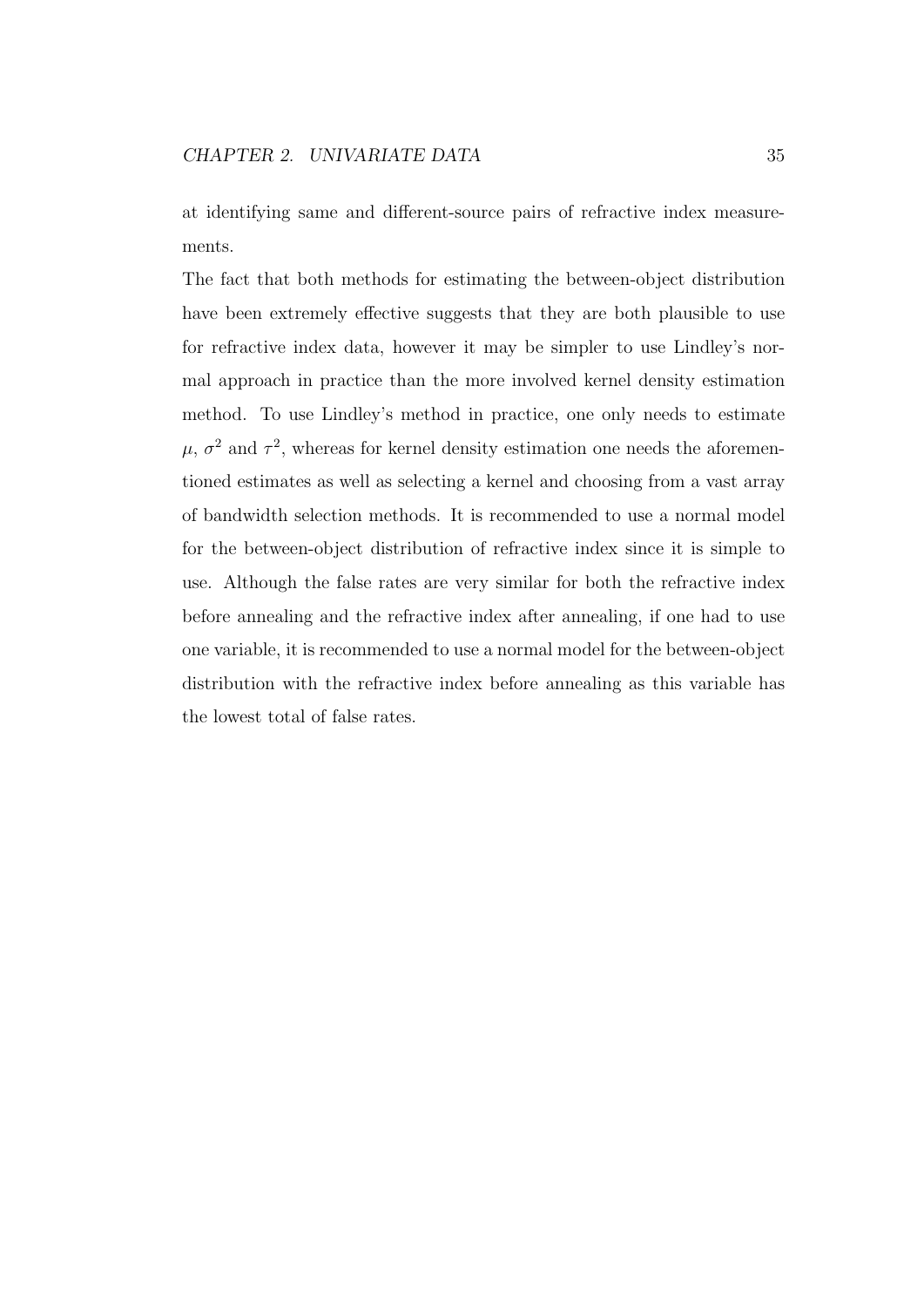### **Chapter 3**

# **Statistical models for evaluation of evidence in the form of multivariate data**

In this chapter, the random effects models presented in chapter 2 are extended to a multivariate setting. It is of interest to model data in a multivariate as well as univariate form. In the refractive index example for instance this is possible since there are two variables of interest, namely the refractive index before annealing and the refractive index after annealing. These variables might not be independent and it is necessary to allow for dependence between them. We apply multivariate random effects models both using between-object normality and kernel density estimation to two databases; the refractive index dataset described in Appendix A analysed in Chapter 2 and an elemental composition dataset which is described in Appendix B. Simulation experiments are conducted to assess the performance of these methods in evaluating evidence in the form of multivariate data.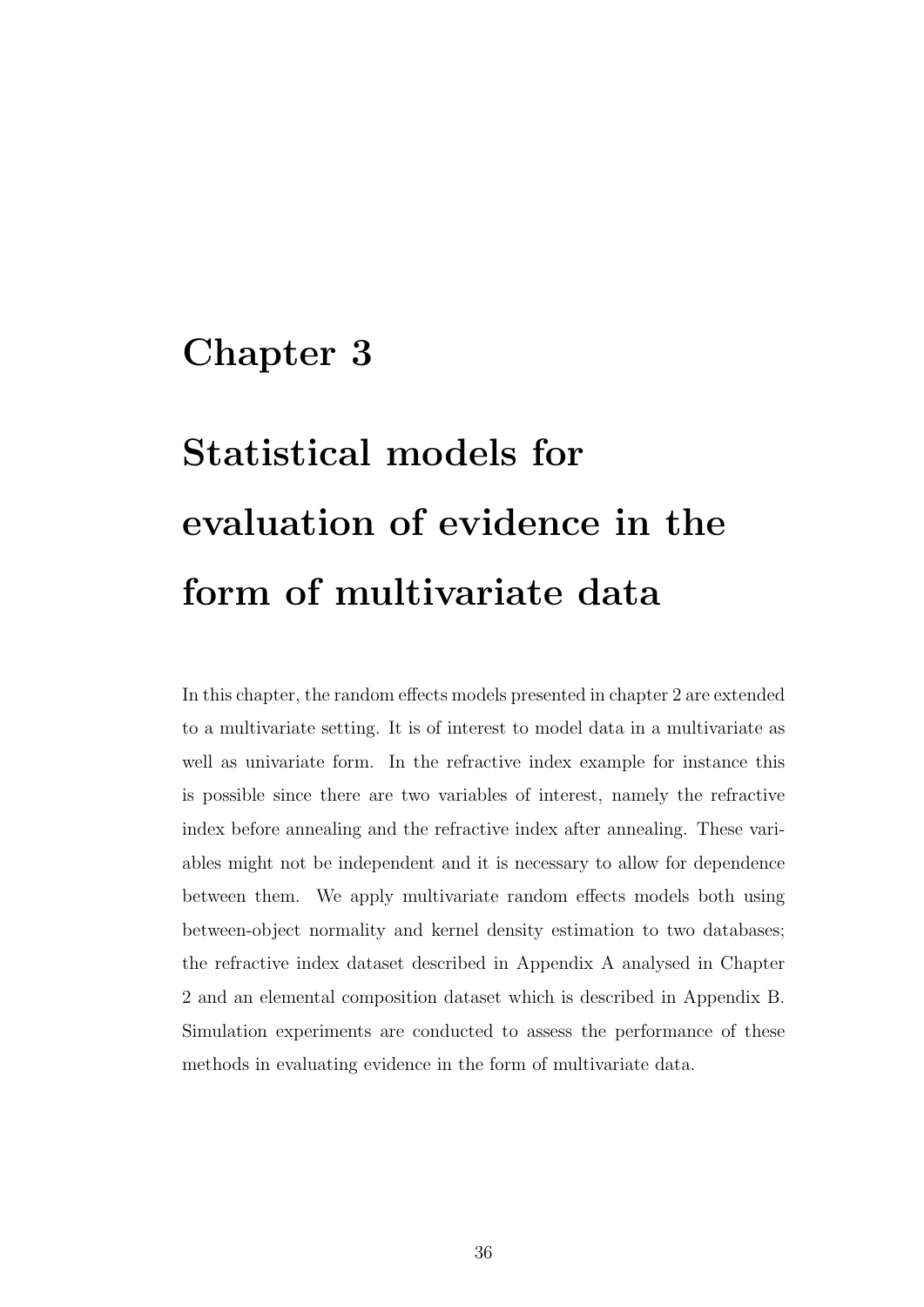### **3.1 The multivariate normal model**

As in Chapter 2, consider two sets of measurements but now these are multivariate in nature. Consider a vector of  $n_1$  control measurements  $\mathbf{x}_1$  =  $(\mathbf{x}_{11}, \ldots, \mathbf{x}_{1p})$  and a vector of  $n_2$  recovered measurements  $\mathbf{x}_2 = (\mathbf{x}_{21}, \ldots, \mathbf{x}_{2p})$ . Their means are  $\bar{\mathbf{x}}_1$  = 1 *n*1  $\sum_{i=1}^{n_1} \mathbf{x}_{1i}$  and  $\bar{\mathbf{x}}_2$  = 1 *n*2  $\sum_{i=1}^{n_2} \mathbf{x}_{2i}$ . The control and recovered measurements are assumed to have normal distribution with means  $\theta_1$  and  $\theta_2$  respectively. The within-group variance-covariance matrices are assumed be of form:  $D_1 =$ 1 *n*1 **U** such that  $\bar{\mathbf{x}}_1 \sim N(\boldsymbol{\theta}_1, \mathbf{D}_1)$  and  $\mathbf{D}_2 =$ 1 *n*2 **U** such that  $\bar{\mathbf{x}}_2 \sim N(\boldsymbol{\theta}_2, \mathbf{D}_2)$ .

Under the assumption of between-group normality, let the between-object variance covariance matrix be **C**, so that

$$
\bar{\mathbf{x}}_1 \sim N(\boldsymbol{\mu}, \mathbf{C} + \mathbf{D}_1)
$$
  

$$
\bar{\mathbf{x}}_2 \sim N(\boldsymbol{\mu}, \mathbf{C} + \mathbf{D}_2)
$$

For the numerator of the likelihood ratio,  $\theta_1 = \theta_2 = \theta$  and the numerator has the form

$$
\int_{\theta} f(\bar{\mathbf{x}}_1 | \boldsymbol{\theta}, \mathbf{D}_1) f(\bar{\mathbf{x}}_2 | \boldsymbol{\theta}, \mathbf{D}_2) f(\boldsymbol{\theta} | \boldsymbol{\mu}, \mathbf{C}) d\boldsymbol{\theta}
$$
(3.1.1)

The three instrumental parts to equation (3.1.1) are all multivariate normals and their expressions are substituted into the probability density function for the multivariate normal. The resulting numerator is then given by [1]:

$$
|2\pi\mathbf{U}|^{-0.5(n_1+n_2)}|2\pi\mathbf{C}|^{-0.5}|2\pi\left[(n_1+n_2)\mathbf{U}^{-1}+\mathbf{C}^{-1}\right]^{-1}|^{0.5}\times\exp\left[-\frac{1}{2}(H_1+H_2+H_3)\right]
$$
\n(3.1.2)

where

$$
H_1 = \sum_{l=1}^{2} trace(\mathbf{S}_l \mathbf{U}^{-1})
$$
 (3.1.3)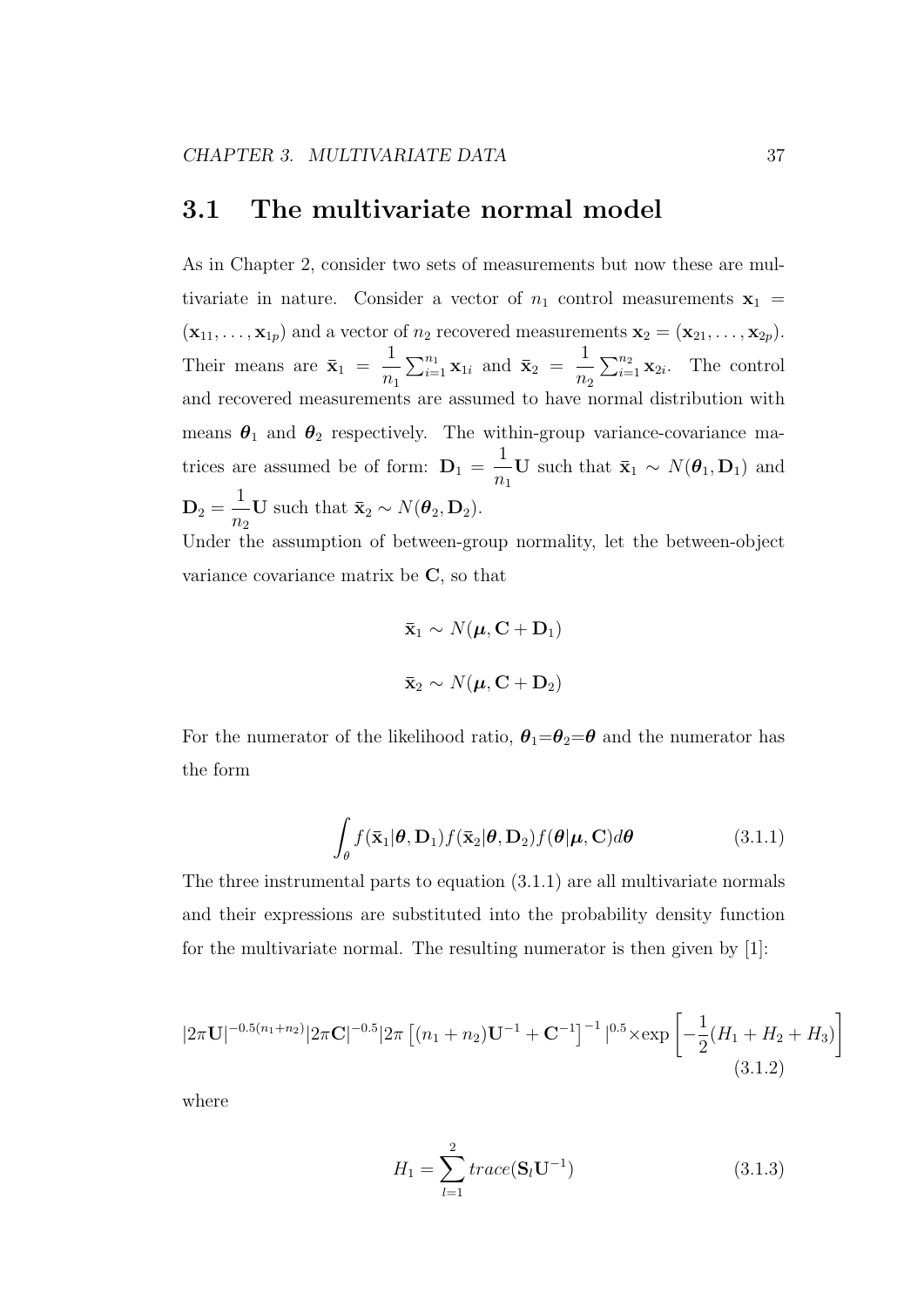$$
H_2 = (\mathbf{\bar{x}}^* - \boldsymbol{\mu})^T \left( \frac{\mathbf{U}}{n_1 + n_2} + \mathbf{C} \right)^{-1} (\mathbf{\bar{x}}^* - \boldsymbol{\mu})
$$
 (3.1.4)

$$
\overline{\mathbf{x}}^* = \frac{n_1 \overline{\mathbf{x}}_1 + n_2 \overline{\mathbf{x}}_2}{n_1 + n_2} \tag{3.1.5}
$$

$$
\mathbf{S}_{l} = \sum_{j=1}^{n} (\mathbf{x}_{lj} - \bar{\mathbf{x}}_{l})(\mathbf{x}_{lj} - \bar{\mathbf{x}}_{l})^{T}
$$
(3.1.6)

where  $j = 1, \ldots, n$  are the number of measurements per object,  $l = 1, 2$  and  $\mathbf{x}_{lj}$  are *p*-dimensional vectors.

The expression for equation  $(3.1.2)$  is simplified slightly by  $[22]$  to:

numerator = 
$$
(2\pi)^{-p}|\mathbf{D}_1 + \mathbf{D}_2|^{-\frac{1}{2}} \exp\left[-\frac{1}{2}(\bar{\mathbf{x}}_1 - \bar{\mathbf{x}}_2)^T(\mathbf{D}_1 + \mathbf{D}_2)^{-1}(\bar{\mathbf{x}}_1 - \bar{\mathbf{x}}_2)\right]
$$
  
 
$$
\times \left|\frac{\mathbf{U}}{n_1 + n_2}\right|^{-\frac{1}{2}} \exp\left[-\frac{1}{2}(\bar{\mathbf{x}}^* - \boldsymbol{\mu})^T(\frac{\mathbf{U}}{n_1 + n_2})^{-1}(\bar{\mathbf{x}}^* - \boldsymbol{\mu})\right]
$$
(3.1.7)

For the denominator  $\theta_1 \neq \theta_2$  and  $\bar{\mathbf{x}}_1$  and  $\bar{\mathbf{x}}_2$  are assumed to be independent as they are believed to come from different sources. The denominator thus takes the form:

$$
\int_{\theta} f(\bar{\mathbf{x}}_1 | \boldsymbol{\theta}, \mathbf{U}) f(\boldsymbol{\theta} | \boldsymbol{\mu}, \mathbf{C}) d\boldsymbol{\theta} \int_{\theta} f(\bar{\mathbf{x}}_2 | \boldsymbol{\theta}, \mathbf{U}) f(\boldsymbol{\theta} | \boldsymbol{\mu}, \mathbf{C}) d\boldsymbol{\theta}
$$
(3.1.8)

As for the numerator, the four component parts of (3.1.8) are substituted by the probability density function for the multivariate normal and following [1] the resulting denominator is defined to be:

$$
|2\pi \mathbf{C}|^{-0.5} |2\pi (n_1 \mathbf{U}^{-1} + \mathbf{C}^{-1})^{-1}|^{0.5} |2\pi (n_2 \mathbf{U}^{-1} + \mathbf{C}^{-1})^{-1}|^{0.5} \times \exp\left[-\frac{1}{2}(H_4 + H_5)\right]
$$
\n(3.1.9)

where

$$
H_4 = (\boldsymbol{\mu} - \boldsymbol{\mu}^*)^T \left[ (\mathbf{D}_1 + \mathbf{C})^{-1} + (\mathbf{D}_2 + \mathbf{C})^{-1} \right] (\boldsymbol{\mu} - \boldsymbol{\mu}^*) \tag{3.1.10}
$$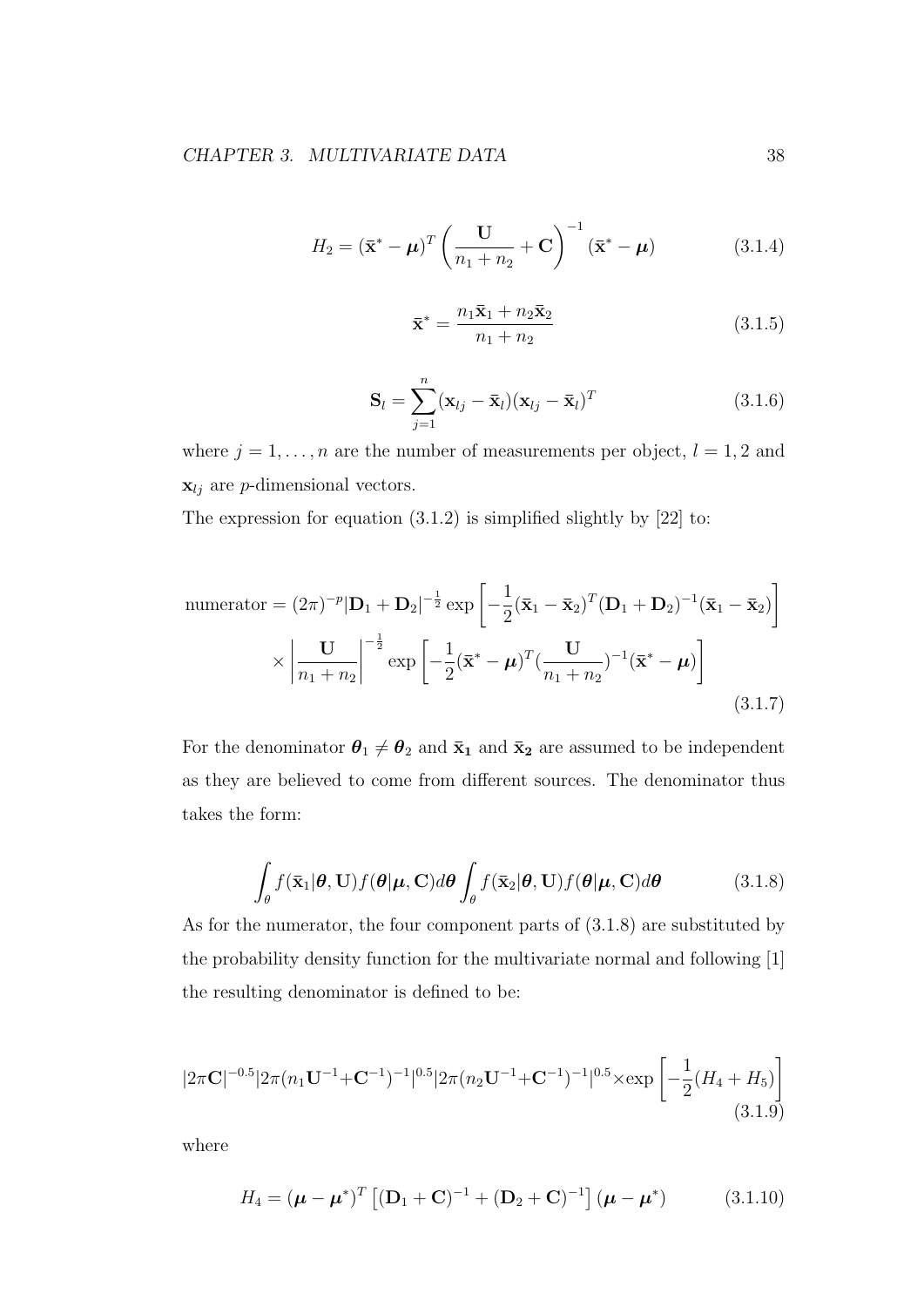$$
H_5 = (\bar{\mathbf{x}}_1 - \bar{\mathbf{x}}_2)^T (\mathbf{D}_1 + \mathbf{D}_2 + 2\mathbf{C})^{-1} (\bar{\mathbf{x}}_1 - \bar{\mathbf{x}}_2)
$$
(3.1.11)

$$
\mu^* = \left[ (\mathbf{D}_1 + \mathbf{C})^{-1} + (\mathbf{D}_2 + \mathbf{C})^{-1} \right]^{-1} \left[ (\mathbf{D}_1 + \mathbf{C})^{-1} \bar{\mathbf{x}}_1 + (\mathbf{D}_2 + \mathbf{C})^{-1} \bar{\mathbf{x}}_2 \right]
$$
(3.1.12)

A simplified version of expression (3.1.9) given by [22] is:

denominator = 
$$
(2\pi)^{-\frac{p}{2}}|\mathbf{D}_1 + \mathbf{C}|^{-\frac{1}{2}} \exp\left[-\frac{1}{2}(\bar{\mathbf{x}}_1 - \boldsymbol{\mu})^T(\mathbf{D}_1 + \mathbf{C})^{-1}(\bar{\mathbf{x}}_1 - \boldsymbol{\mu})\right]
$$
  
  $\times |\mathbf{D}_2 + \mathbf{C}|^{-\frac{1}{2}} \exp\left[-\frac{1}{2}(\bar{\mathbf{x}}_2 - \boldsymbol{\mu})^T(\mathbf{D}_2 + \mathbf{C})^{-1}(\bar{\mathbf{x}}_2 - \boldsymbol{\mu})\right]$  (3.1.13)

The likelihood ratio is given by the ratio of  $(3.1.7)$  and  $(3.1.13)$ :

$$
V = \frac{\text{numerator}}{\text{denominator}} \tag{3.1.14}
$$

In order to implement the multivariate normal model and subsequent multivariate models for evaluating evidence in the form of multivariate data in practice, we need to estimate the parameters  $\mu$ , **U** and **C** from a background database, as described in Section 3.2.

### **3.2 Population database for multivariate data**

Let  $\Psi$  denote a population where the data consist of p variables of interest and are measured *n* times on each of the *m* items. The background data can then be denoted as  $\mathbf{y}_{ij} = (y_{ij1}, \dots, y_{ijp})^T$ ;  $i = 1, \dots, m; j = 1, \dots, n$ . In order to obtain the likelihood ratio for a pair of measurements which come from a multivariate database one needs to estimate  $\mu$ , **U** and **C**. These estimates can be made from the background database. The mean  $\mu$  is the mean vector over the *p* variables. The mean vector is estimated as follows: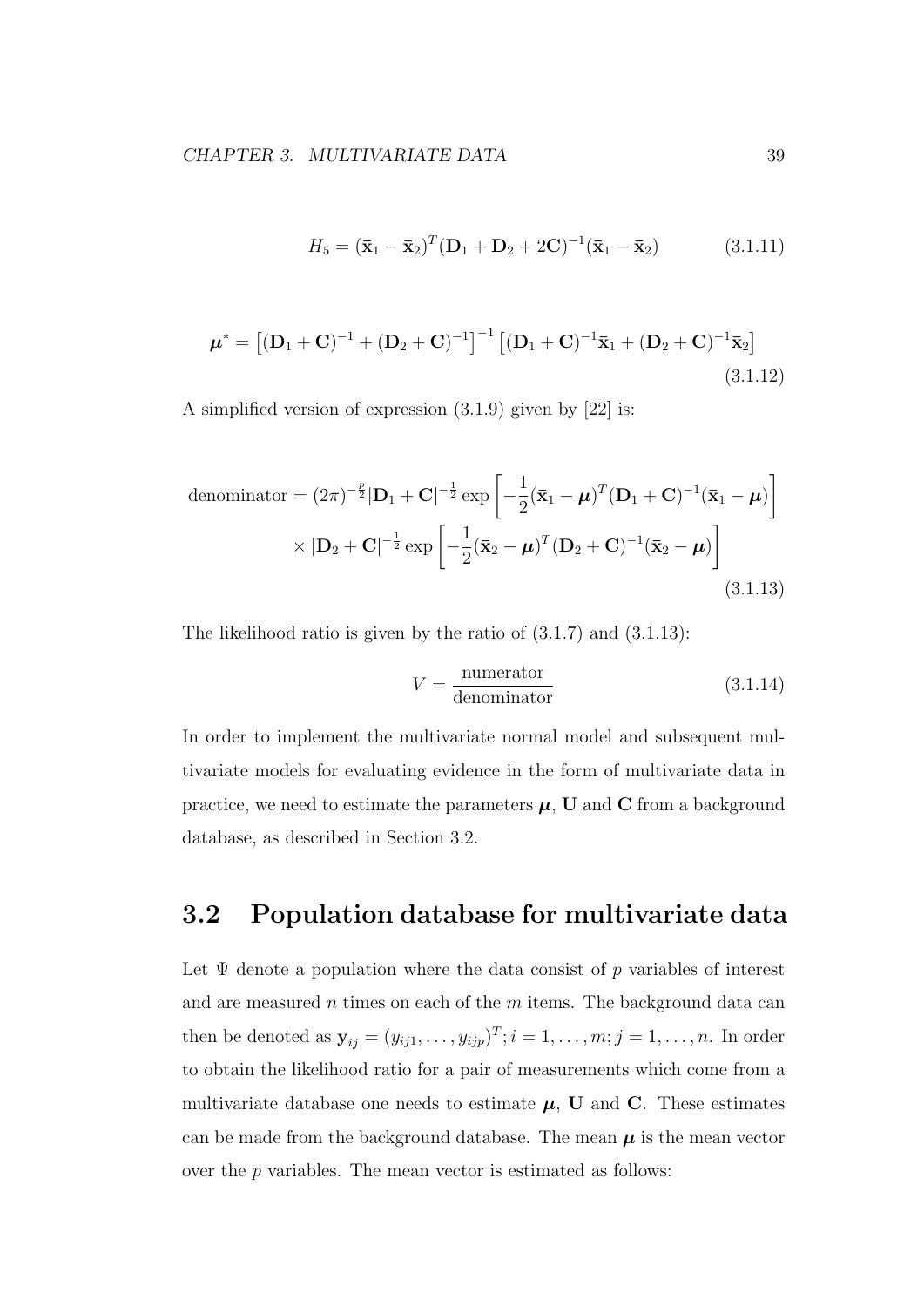$$
\hat{\mu} = \frac{1}{mn} \sum_{i=1}^{m} \sum_{j=1}^{n} \mathbf{y}_{ij}
$$
\n(3.2.1)

There are two sources of variation within the parameters being estimated. Firstly, there is variation between the replicates within each item and it is assumed that it is constant variation and is normally distributed. There is also variation between items, as in the univariate case, and this variation is similarly assumed to be normally distributed or can be estimated by kernel density estimation.

The within-group variance covariance matrix, **U**, is estimated from the population database by:

$$
\hat{\mathbf{U}} = \frac{\mathbf{S}_w}{N - m} \tag{3.2.2}
$$

where

$$
\mathbf{S}_w = \sum_{i=1}^m \sum_{j=1}^n (\mathbf{y}_{ij} - \overline{\mathbf{y}}_i)(\mathbf{y}_{ij} - \overline{\mathbf{y}}_i)^T
$$
(3.2.3)

and  $\bar{\mathbf{y}}_i =$ 1 *n*  $\sum_{j=1}^{n}$ **y**<sub>*ij*</sub> is the mean for the *i*<sup>th</sup> item. The between-group variance covariance matrix, **C**, is estimated in a similar way from the population database:

$$
\hat{\mathbf{C}} = \frac{\mathbf{S}^*}{m - 1} - \frac{\mathbf{S}_w}{n(N - m)}
$$
(3.2.4)

where

$$
\mathbf{S}^* = \sum_{i=1}^m (\bar{\mathbf{y}}_i - \bar{\mathbf{y}})(\bar{\mathbf{y}}_i - \bar{\mathbf{y}})^T
$$
(3.2.5)

The resulting  $\hat{U}$  and  $\hat{C}$  covariance matrices will be  $p \times p$  since there are *p* variables involved. The diagonal terms in the matrices indicate the variance of the *p th* variable. The off-diagonal entries describe the covariance which is a measure of association between the two variables that makes them statistically dependent.

With the multivariate population database defined, we can proceed to conduct a simulation experiment to study the performance of the multivari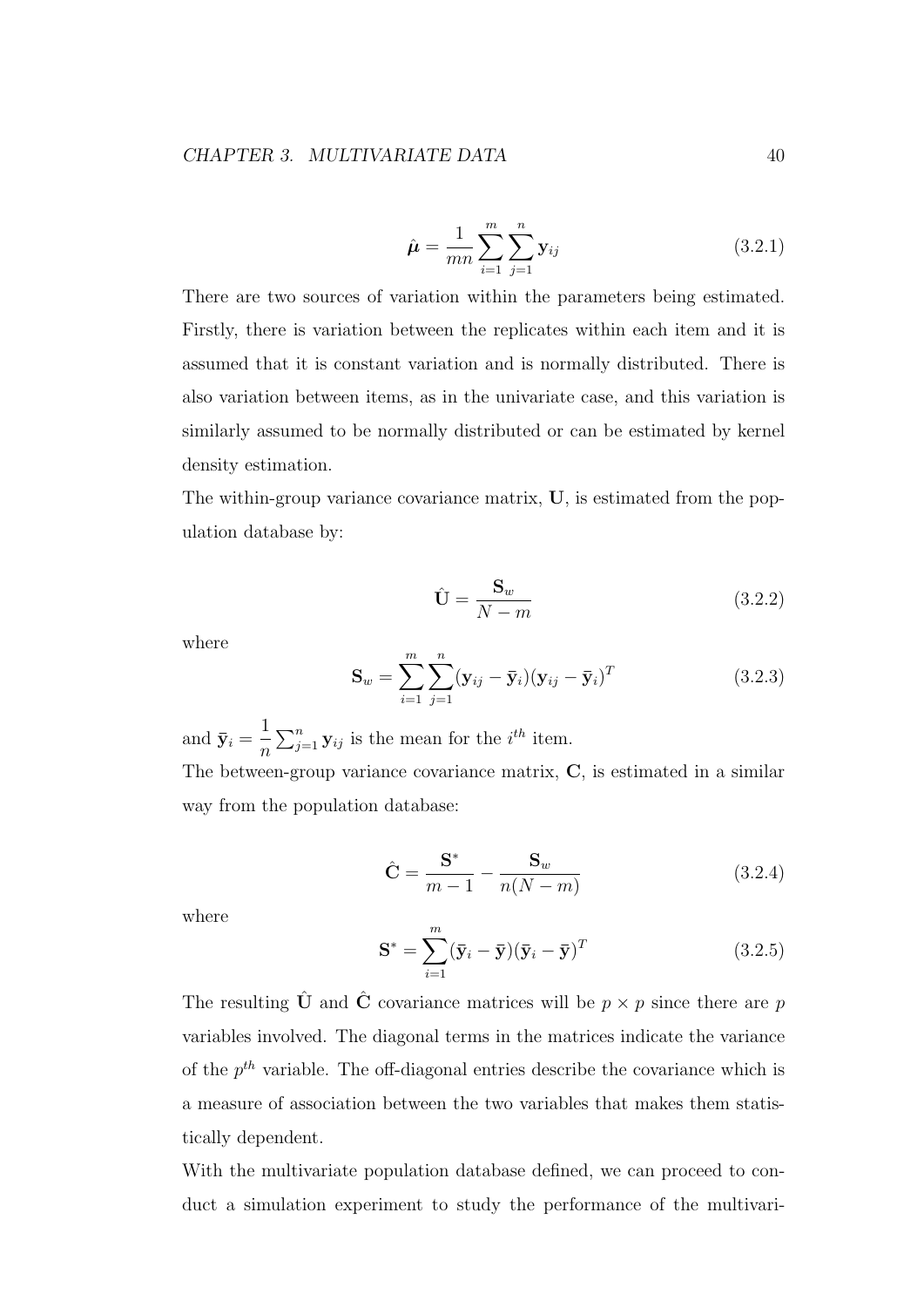ate normal model and any subsequent models in correctly identifying samesource and different-source pairs of measurements. The simulation experiments are similar to those described in Section 2.4 but use the multivariate version of the population database described in Section 3.2 and the likelihood ratio equation obtained by dividing equation (3.1.7) by equation (3.1.13) with parameters estimates for  $\mu$ , **U** and **C** given by expression (3.1.14).

### **3.3 Multivariate kernel density estimation**

The univariate case for kernel density estimation can be extended when one wants to account for possible dependencies between variables. The monographs of [5] and [18] provide an overview of the research which has already been carried out in the field of multivariate kernel density estimation. The general form of the *p*-dimensional multivariate kernel density estimator

is given by

$$
\hat{\mathbf{f}}_{\mathbf{H}}(x) = \frac{1}{n} \sum_{i=1}^{n} \frac{1}{\det(\mathbf{H})} \mathcal{K} \left\{ \mathbf{H}^{-1}(\mathbf{x} - \mathbf{X_i}) \right\}
$$
\n
$$
= \frac{1}{n} \sum_{i=1}^{n} \mathcal{K}_{\mathbf{H}}(\mathbf{x} - \mathbf{X_i}) \tag{3.3.1}
$$

where  $\mathbf{x} = (\mathbf{x}_1, \dots, \mathbf{x}_p), \mathbf{X}_i = (\mathbf{X}_{i1}, \dots, \mathbf{X}_{ip}), \mathbf{H}$  is the bandwidth matrix and  $K$  is the multiplicative kernel function. The kernel function can be derived simply by either multiplying the univariate kernels together or by "rotating" the univariate kernel in *p*-dimensional space, which is known as a radially symmetric kernel. As for the univariate case of kernel density estimation, there are different choices of kernel such as Gaussian, Epanechnikov, triangular and rectangular which were all mentioned in Section 2.5. The most common choice in multivariate kernel density estimation is the Gaussian. The multivariate Gaussian kernel has the form:

$$
K_{\mathbf{H}}(\mathbf{x}) = 2\pi^{-\frac{p}{2}} \exp(\mathbf{x}^T \mathbf{x})
$$
\n(3.3.2)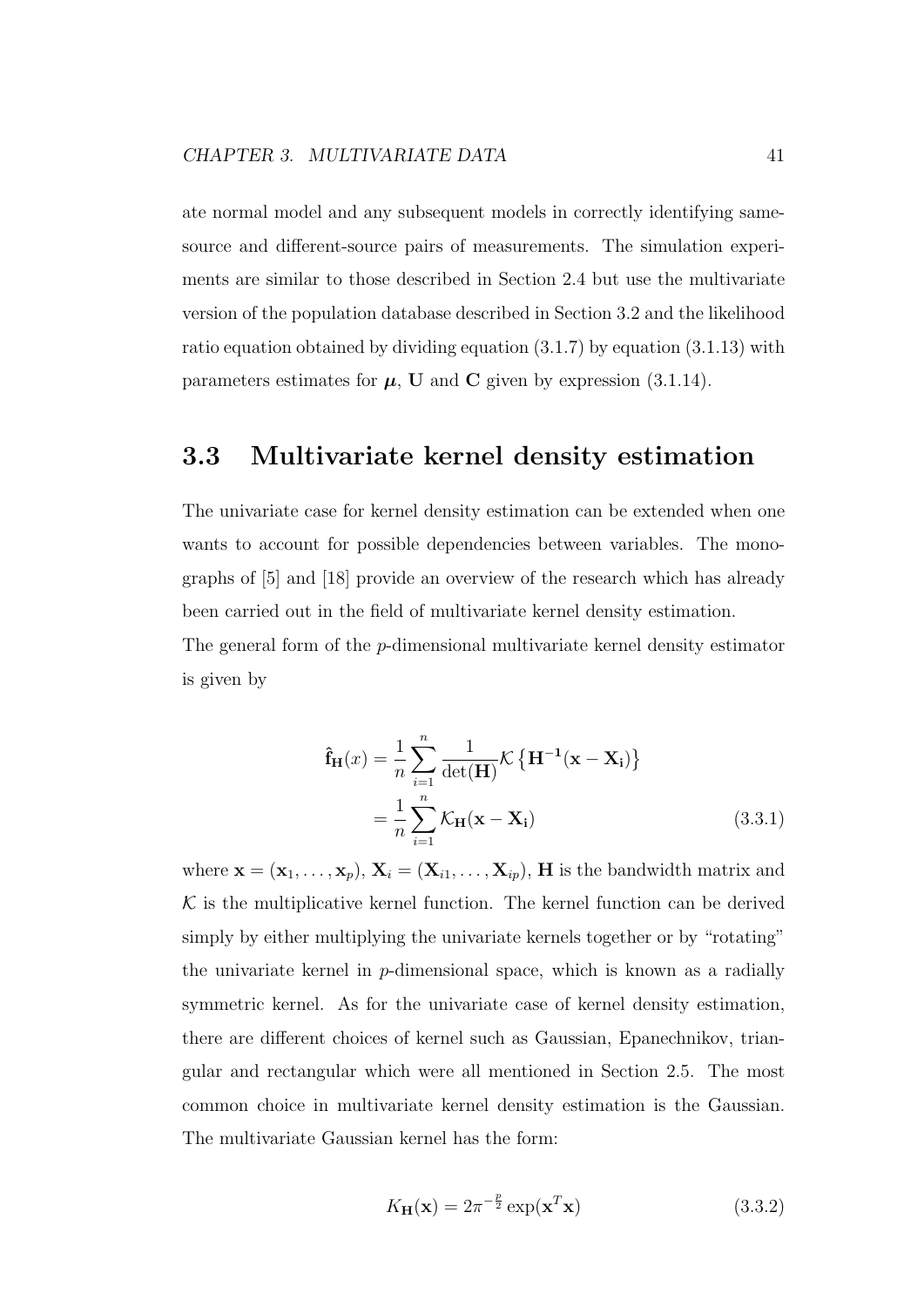where  $\mathbf{x}=(x_1,\ldots,x_p)$ .

The choice of the bandwidth matrix, as in the univariate case, is an important one. Two common choices of bandwidth matrices are the diagonal and the unconstrained matrix. The diagonal bandwidth matrix takes the form:

$$
\mathbf{H} = diag(\mathbf{h}_1, \mathbf{h}_2, \dots, \mathbf{h}_p) = \begin{bmatrix} h_1 & 0 & \cdots & 0 \\ 0 & h_2 & \ddots & \vdots \\ \vdots & \ddots & \ddots & 0 \\ 0 & \cdots & 0 & h_p \end{bmatrix}
$$
 (3.3.3)

The diagonal entries relate to which bandwidth selection method has been chosen. The unconstrained bandwidth matrix which has no restrictions on **H** is defined to be:

$$
H = \begin{bmatrix} h_1 & h_{12} & \cdots & h_{1p} \\ h_{12} & h_2 & \cdots & \vdots \\ \vdots & \ddots & \ddots & h_{p-1,p} \\ h_{1p} & \cdots & h_{p-1,p} & h_p \end{bmatrix}
$$
 (3.3.4)

where **H** is a positive definite symmetric matrix and the off-diagonal entries allow the kernels to have an arbitrary orientation. Alternatively, the bandwidth matrix can take the form of  $h^2$ **C**, where *h* is a single value and *C* is the variance-covariance matrix of the data, i.e. the resulting **H** is a multiple of the variance-covariance matrix.

What follows are descriptions of commonly used multivariate bandwidth selectors.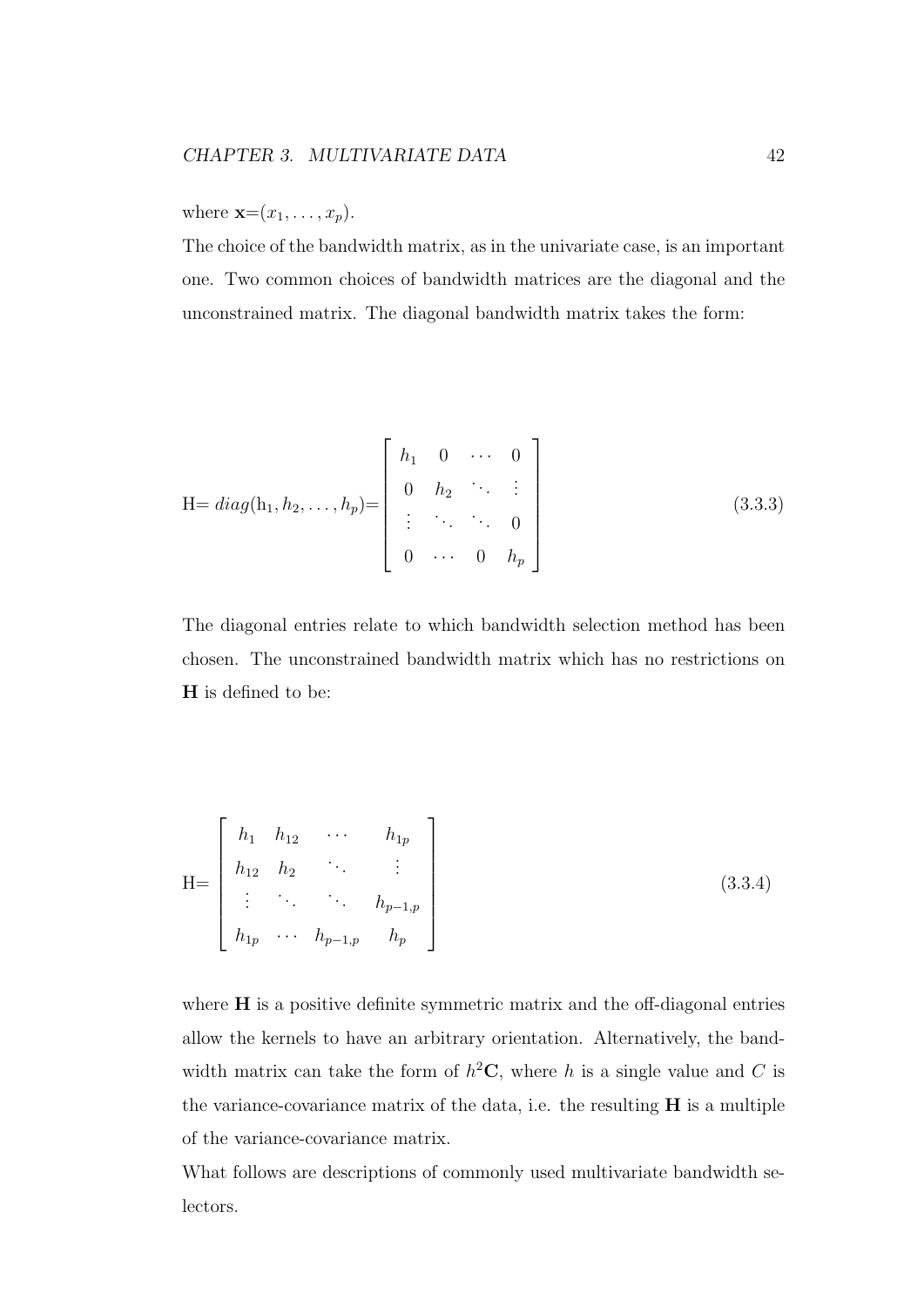# **3.4 Bandwidth selection for multivariate kernel density estimation**

Härdle and Müller [12] outline a proof of the least-squares cross-validation method for the multivariate case. As for the univariate case the method for least-squares cross-validation, *LSCV* (**H**), aims to choose an optimal bandwidth matrix which will minimize the integrated square error (ISE).

$$
ISE(\mathbf{H}) = \int \hat{f}_{\mathbf{H}}^2 dx - 2 \int \hat{f}_{\mathbf{H}}(x) f(x) dx + \int f^2(x) dx \tag{3.4.1}
$$

This is the same equation as  $(2.5.4)$  where the last term of  $(3.4.1)$  can be ignored since it does not depend on **H**. The first term can be calculated straight from the data and it is only the second term of (3.4.1) which needs to be estimated. The second term  $\int \hat{f}_{\mathbf{H}}(x) f(x) dx$  is equivalent to  $E\left[\hat{f}_{\mathbf{H}}(X)\right]$ where

$$
E\left[\hat{f}_{\mathbf{H}}(X)\right] = \frac{1}{n} \sum_{i=1}^{n} \hat{f}_{\mathbf{H}, -\mathbf{i}(X_i)} \tag{3.4.2}
$$

and

$$
\hat{f}_{\mathbf{H}, -\mathbf{i}}(X_i) = \frac{1}{n-1} \sum_{i \neq j, j=1}^n \mathcal{K}_{\mathbf{H}}(X_j - x)
$$
(3.4.3)

where  $K$  denotes a multivariate kernel function which operates over  $p$ -dimensional data.

Equation (3.4.2) is the multivariate version of the leave-one-out estimator for the univariate equation  $(2.5.5)$  where datapoint *i* is left out of the calculation to ensure that  $\hat{f}_{\mathbf{H}, -\mathbf{i}}$  is independent of  $X_i$ . By substituting (3.4.2) into (3.4.1) to obtain the multivariate *LSCV* (**H**) criterion to minimize given by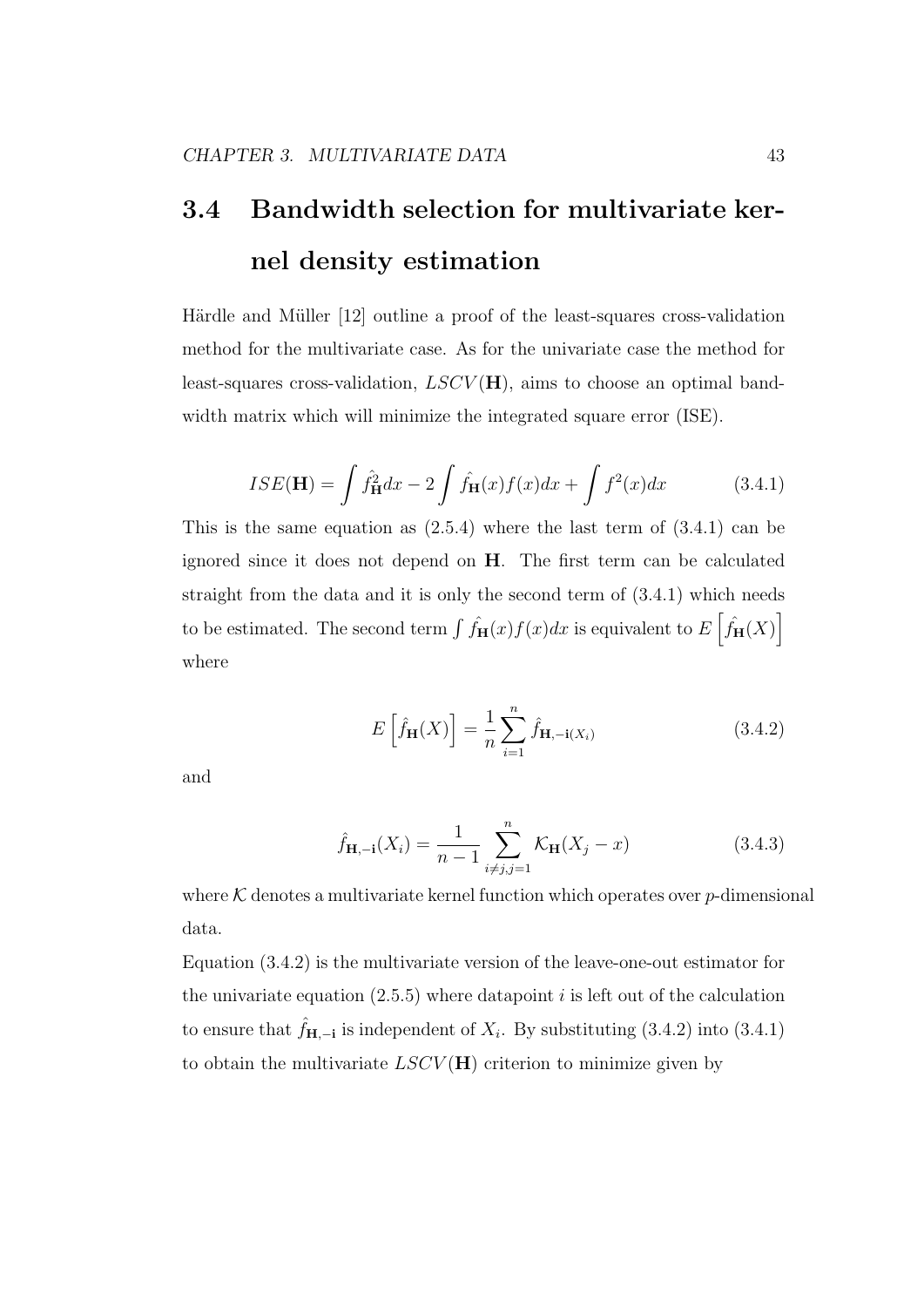$$
LSCV(\mathbf{H}) = \frac{1}{n^2 \det(\mathbf{H})} \sum_{i=1}^{m} \sum_{j=1}^{n} \mathcal{K} \star \mathcal{K} \left[ \mathbf{H}^{-1} (X_j - X_i) \right]
$$

$$
- \frac{2}{n(n-1)} \sum_{i=1}^{m} \sum_{i \neq j, j=1}^{n} \mathcal{K}_{\mathbf{H}} (X_j - X_i)
$$
(3.4.4)

where the convolution  $K \star \mathcal{K}(u)$  is the multivariate form of  $K \star K(u)$  which was defined in  $(2.5.10)$ . The multivariate form of the least-squares crossvalidation method retains the characteristics of its univariate counterpart such that it is easy to implement and interpret.

As in the univariate case, the multivariate version of biased cross-validation seeks to find an optimal bandwidth matrix to minimize the asymptotic mean integrated square error (AMISE). Sain, Baggerly and Scott [15] illustrate a proof of the biased cross-validation method when one considers the case of two-dimensional data. The resulting criterion can be extended to *p*dimensional data:

$$
BCV(h_1, ..., h_p) = \frac{1}{(2\sqrt{\pi})^p nh_1, ..., h_p} + \frac{1}{4n(n-1)h_1, ..., h_p}
$$
  
 
$$
\times \sum_{i=1}^n \sum_{i \neq j} \left[ \left( \sum_{k=1}^p \Delta_{ijk}^2 \right) - (2p-4) \left( \sum_{k=1}^p \Delta_{ijk}^2 \right) + (p^2 + 2p) \right]
$$
  
 
$$
\times \prod_{k=1}^p \phi(\Delta_{ijk})
$$
(3.4.5)

where  $\phi$  is taken to be the standard normal density and  $\Delta_{ijk} =$  $x_{ik} - x_{jk}$ *hk* . In a simulation study for unimodal data [15] equation (3.4.5) performed well as it produced slightly lower standard deviations than the *LSCV* (**H**) method. A second simulation for bimodal data and (3.4.5) appeared to have a much lower standard deviation than the *LSCV* (**H**) method. These results suggest that biased cross-validation method for the bandwidth matrix could be good as it does not tend to oversmooth too much.

An alternative to the *LSCV* and *BCV* methods is the smoothed crossvalidation. This was first proposed by Hall, Marron and Park [10]. The resulting criterion to be minimized is: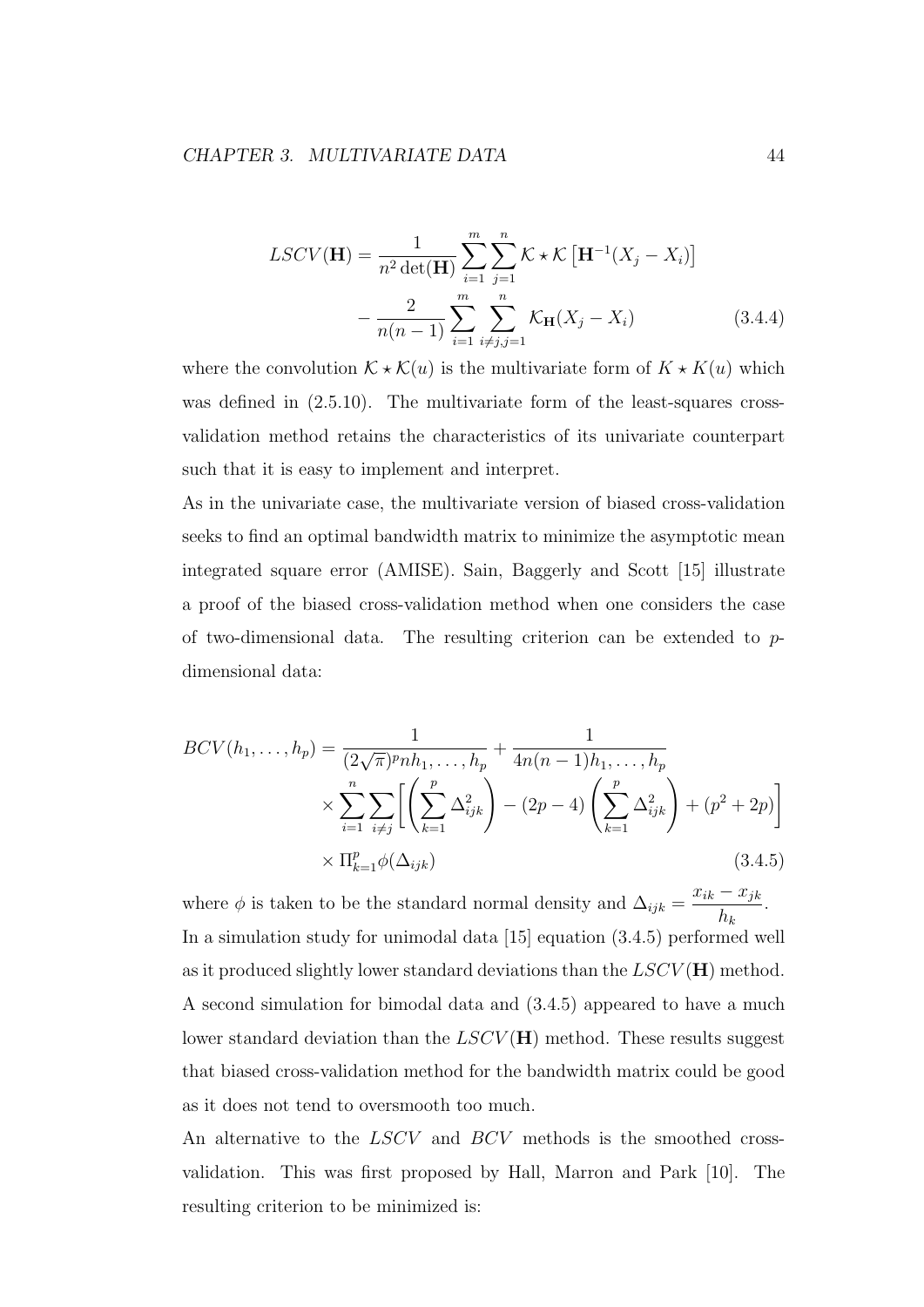$$
SCV_g(\mathbf{H}) = (n\mathbf{H})^{-1}R(K) + \hat{B}_g(\mathbf{H})
$$
\n(3.4.6)

where

$$
\hat{B}_g(\mathbf{H}) = n^{-1} R(K) |\mathbf{H}|^{-\frac{1}{2}} (n-1)^{-1}
$$
  
+ 
$$
n^{-2} \sum_{i=1}^n \sum_{j=1}^n \left\{ (K_{\mathbf{H}} \star K_{\mathbf{H}} - 2K_{\mathbf{H}} + K_0) L_{\mathbf{G}} \star L_{\mathbf{G}} \right\} (\mathbf{X}_i - \mathbf{X}_j) \tag{3.4.7}
$$

where  $K_0$  is the Dirac delta function, kernel functions  $K$  and  $L$  are not necessarily the same and bandwidth matrices **H** and **G** are not necessarily the same.

In the case of a diagonal bandwidth matrix  $\mathbf{H}=(h_1,\ldots,h_p)$  (3.3.3), Silverman [18] proposed a smoothing parameter,  $\hat{h}_i$ , to give the optimal window with for the smoothing of normally distributed data with unit variance:

$$
\hat{h}_i = \left[\frac{4}{p+2}\right]^{\frac{1}{p+4}} \sigma_i n^{-\frac{1}{p+4}} \tag{3.4.8}
$$

where *p* is the number of variables and an estimator  $\hat{\sigma_i}$  is necessary for  $\sigma_i$ (the variance for each  $i^{th}$  item) in application. Equation  $(3.4.8)$  retains a lot of its characteristics as its univariate counterpart as it will cope well with unimodal densities and reasonably well with multimodal densities.

There are several packages in R [14] which allow one to analyse the implementation of bandwidth selection methods to data. There is the function sm.density in Bowman's sm [6] package which implements a variety of bandwidth selection methods. A drawback to  $[6]$  is that it can only handle data up to three dimensions and it only uses diagonal bandwidth matrices. Another popular function to visualise the data, which also uses diagonal bandwidth matrices is kde2d which is found in the MASS [19] R package. This function has attractive graphical features but is unable to cope with data that is higher than 2 dimensions. A more recent R package is Duong's ks [8]. This library claims it can deal with one-dimensional to six-dimensional data.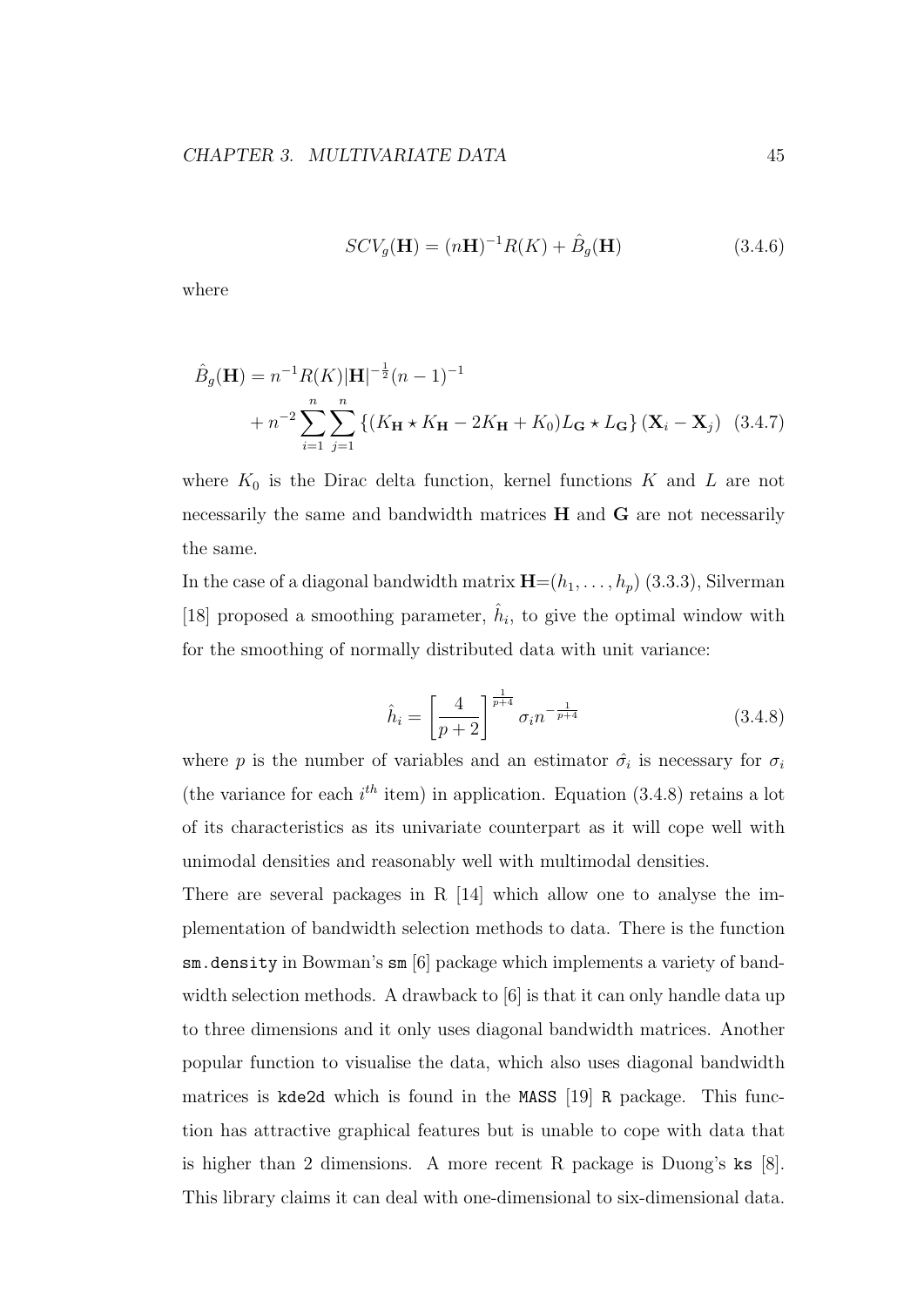It implements both diagonal and unconstrained bandwidth matrices which would allow comparisons of both the diagonal and unconstrained bandwidth matrices to see if there is much difference between them.

# **3.5 Application of multivariate kernel density estimation to simulation study**

Further to the multivariate normal model described in Section 3.1, kernel density estimation is also considered for the between-object distribution of the experimental databases described in the Appendix section to see how the false rates differ. The method assumes the background data has the form of  $\mathbf{y}_{ij} = (y_{ij1}, \ldots, y_{ijp})^T; i = 1, \ldots, m; j = 1, \ldots, n;$ . The mean,  $\hat{\boldsymbol{\mu}}$ , within-group covariance matrix,  $\hat{\mathbf{U}}$ , between-group covariance matrix,  $\hat{\mathbf{C}}$  were calculated from the population databases described in the Appendix section. The estimate of the probability density function at point  $y_i$  is given by:

$$
\hat{f}_{\mathbf{H}}(y) = \frac{1}{m} \sum_{i=1}^{m} \frac{1}{H} \mathcal{K} \left( \mathbf{y} - \mathbf{Y}_i \right)
$$
\n(3.5.1)

where **H** is the bandwidth matrix,  ${\bf Y}_i : i = 1, \ldots, m$  are the item means and  $K$  is the multiplicative kernel.

As for the univariate case of kernel density estimation Section 2.6, we assume there are  $\mathbf{y}_{1j} = (\mathbf{y}_{1j1}, \dots, \mathbf{y}_{1jp}), j=1, \dots, n_1$  control measurements taken assumed to have come from one source and similarly  $\mathbf{y}_{2j} = (\mathbf{y}_{2j1}, \ldots, \mathbf{y}_{2jp}),$  $j=1,\ldots,n_2$  recovered measurements also coming from a single source. The means of the control and recovered measurements are  $\bar{y}_1$  = 1 *nl*  $\sum_{j=1}^{n_l}$ **y**<sub>*lj*</sub> for  $l = 1, 2.$ 

Following [22], using multivariate normal kernel density estimation the numerator of the likelihood ratio (1.2.1) is given by: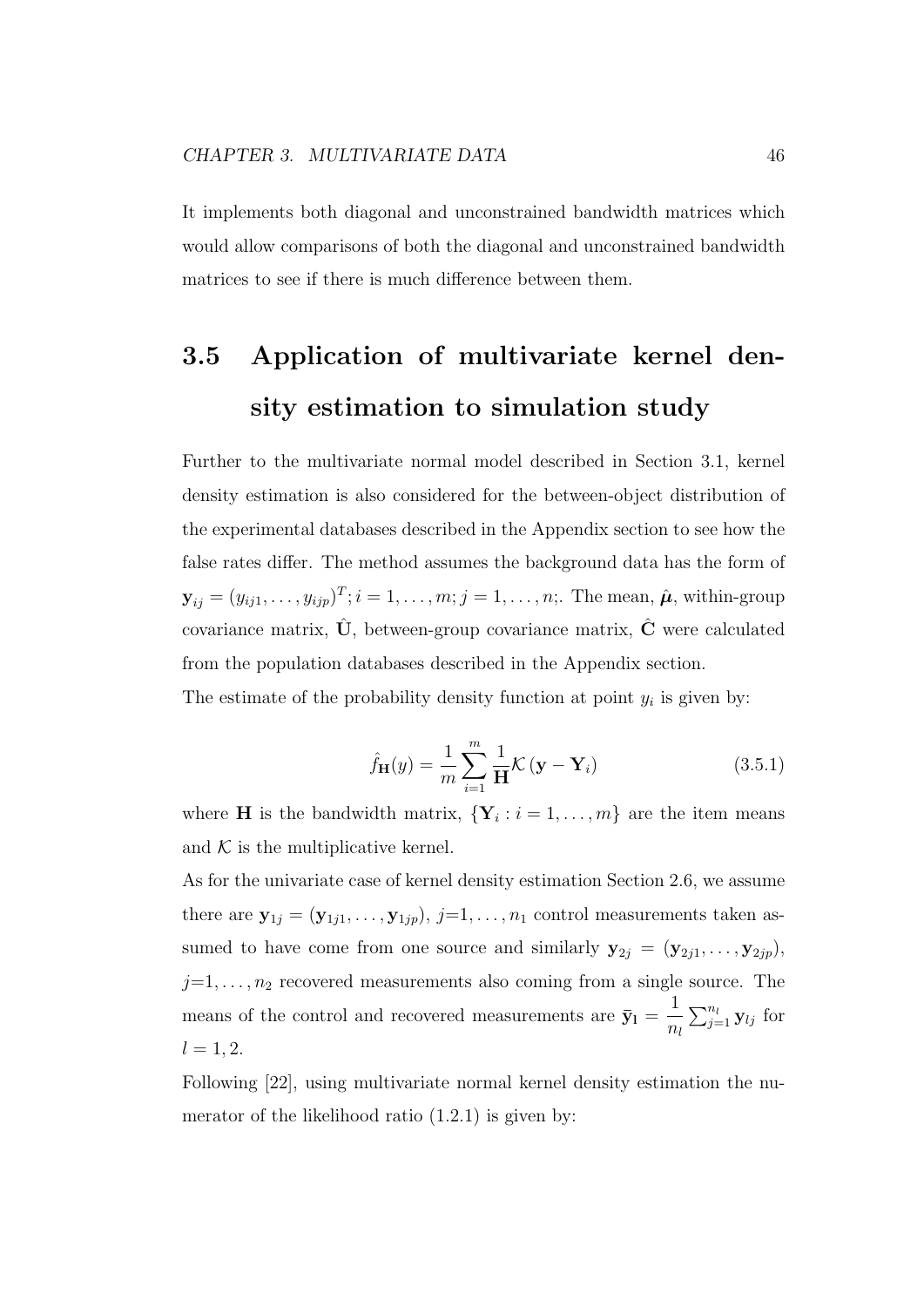numerator = 
$$
(2\pi)^{-\frac{p}{2}}|\mathbf{D}_1 + \mathbf{D}_2|^{-\frac{1}{2}}
$$
  
\n $\times \exp\left[-\frac{1}{2}(\bar{\mathbf{x}}_1 - \bar{\mathbf{x}}_2)(\mathbf{D}_1 + \mathbf{D}_2)^{-1}(\bar{\mathbf{x}}_1 - \bar{\mathbf{x}}_2)^T\right]$   
\n $\times \frac{1}{m}\sum_{i=1}^{m}(2\pi)^{-\frac{p}{2}}\left|\frac{\mathbf{U}}{n_1 + n_2} + \mathbf{H}\right|$   
\n $\exp\left[-\frac{1}{2}(\bar{\mathbf{x}}^* - \bar{\mathbf{y}}_i)\left(\frac{\mathbf{U}}{n_1 + n_2} + \mathbf{H}\right)^{-1}(\bar{\mathbf{x}}^* - \bar{\mathbf{y}}_i)^T\right]$  (3.5.2)

where  $\bar{\mathbf{x}}^* = \frac{n_1 \bar{\mathbf{x}}_1 + n_2 \bar{\mathbf{x}}_2}{\bar{\mathbf{x}}_1 + n_3 \bar{\mathbf{x}}_2}$  $n_1 + n_2$  $, D_l =$ **U** *nl* for  $l=1,2$  and  $\bar{\mathbf{x}}_i$  are the means for each item in the population database. Similarly the denominator of the likelihood ratio  $(1.2.1)$  is given by:

denominator = 
$$
(2\pi)^{-\frac{p}{2}}|\mathbf{D}_1 + \mathbf{H}|^{-\frac{1}{2}}\frac{1}{m}\sum_{i=1}^m \left\{-\frac{1}{2}(\bar{\mathbf{x}}_1 - \bar{\mathbf{y}}_i)^T(\mathbf{D}_1 + \mathbf{H})^{-1}(\bar{\mathbf{x}}_1 - \bar{\mathbf{y}}_i)\right\}
$$
  
  $\times (2\pi)^{-\frac{p}{2}}|\mathbf{D}_2 + \mathbf{H}|^{-\frac{1}{2}}\frac{1}{m}\sum_{i=1}^m \left\{-\frac{1}{2}(\bar{\mathbf{x}}_2 - \bar{\mathbf{y}}_i)^T(\mathbf{D}_2 + \mathbf{H})^{-1}(\bar{\mathbf{x}}_2 - \bar{\mathbf{y}}_i)\right\}$  (3.5.3)

The likelihood ratio equation obtained by dividing equation (3.5.2) by equation (3.5.3):

$$
V = \frac{\text{numerator}}{\text{denominator}} \tag{3.5.4}
$$

# **3.6 Simulation study results for refractive index data using the multivariate normal model**

Same-source and different-source comparisons were implemented for the refractive index data in the simulation experiments similar to the one described in Section 2.4. The results for same-source and different-source comparisons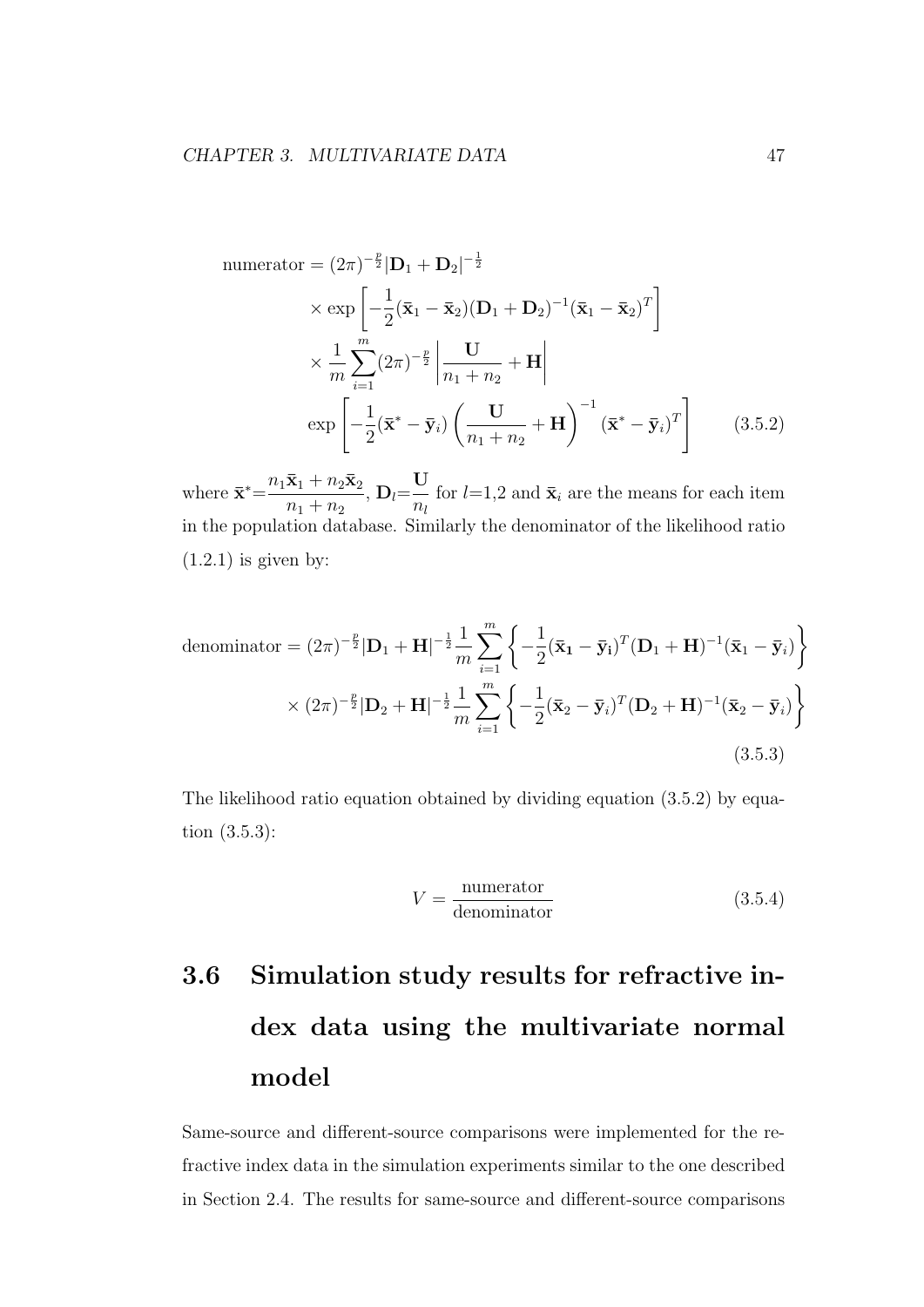for the refractive index before annealing and after annealing are shown in Figure 3.2 and consist of the logarithms (base 10) of the likelihood ratio.



**Figure 3.1:**  $\log_{10}(V)$  values for same-source and different-source comparisons for the refractive index dataset using the multivariate normal model

The majority of the comparisons in Figure 3.1(a) have  $log_{10}(V)$  values between 3 and 4 and when one refers back to Table 1.1 there is strong evidence to support the proposition that two pairs of fragments come from the same source. Figure 3.1(a) shows there have been no false negatives with the same-source comparisons. This suggests that expression (3.1.14) has been extremely effective in identifying that two pairs of measurements do come from the same source.

Looking at the different-source comparisons, there have only been 0.9% of comparisons wrongly considered to have come from the same source. There are two out of the 13 false positive comparisons which have a value of  $log_{10}(V)$ greater than 3 (corresponding value of  $V=1000$ ). Even though these are large misleading values of the likelihood ratio and there is strong evidence to support the same-source proposition, this is only accounts for 0.13% of the dataset and it could be said that bivariate normal model has performed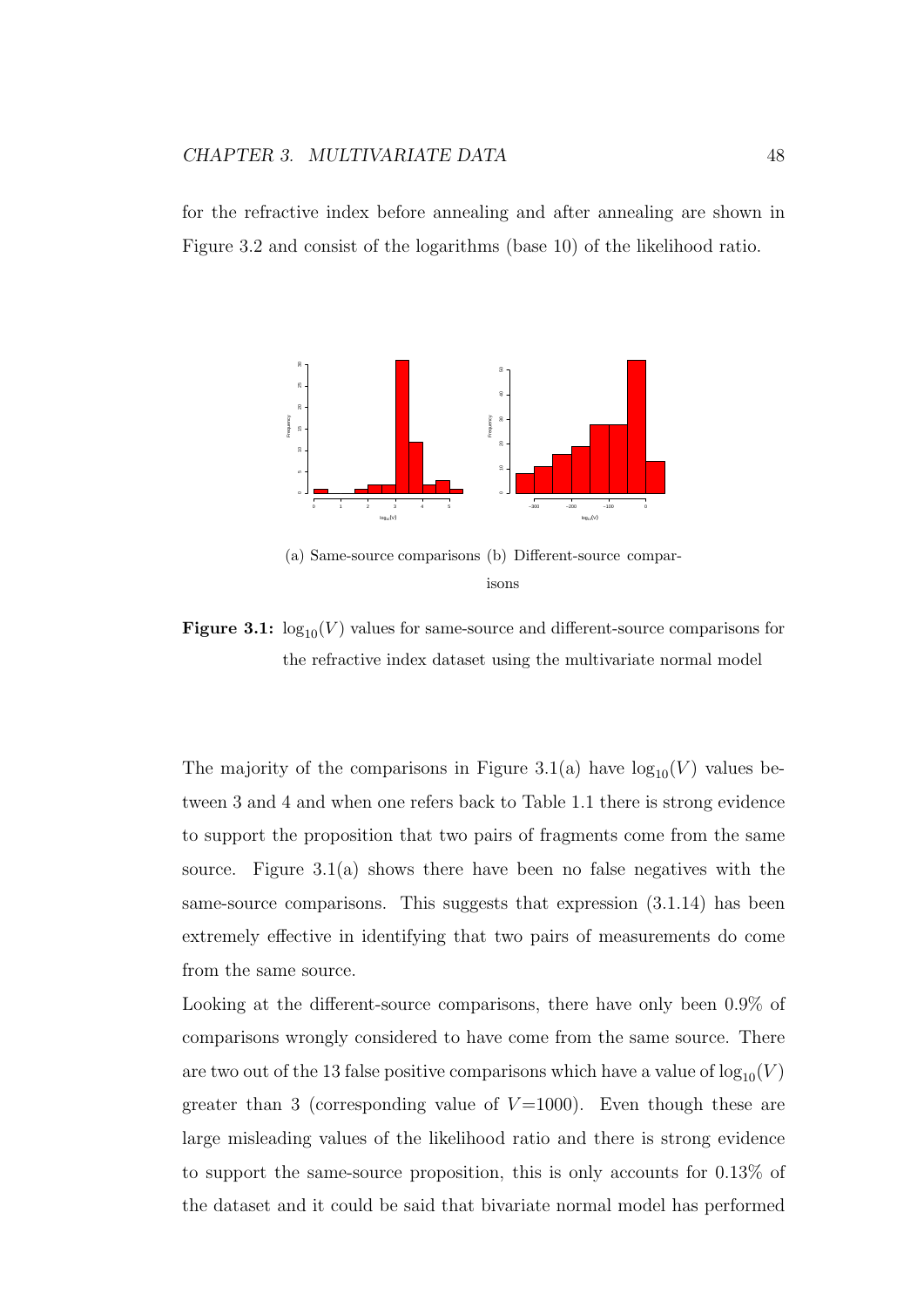extremely well with the remaining 99.87% of the dataset. Another factor which suggests that expression  $(3.1.14)$  has performed extremely well is the fact that 1308 of all possible comparisons have a resulting value of *V* to be *−∞* which gives very strong evidence to support the different-source proposition.

When we compare the values of *V* for the bivariate normal model to the univariate models for the data in Chapter 2, the bivariate normal model produces slightly lower values of *V* than would have been obtained by combining the likelihood ratios for the refractive index dataset before annealing and the refractive index after annealing assuming that the two are independent. By definition, if the two variables are assumed to be independent their values of *V* can be multiplied together, for example, if we look at item 25: this item had a likelihood ratio based on the refractive index before annealing value of 48 and a likelihood ratio on the refractive index after annealing value of 66. The product of these two values is 3168. When we compare this value to the corresponding value for item 25 for the multivariate normal model value of 2957, it is slightly higher. The reason for the multivariate normal model having a slightly lower value of *V* could be that the model allows for dependencies between the variables.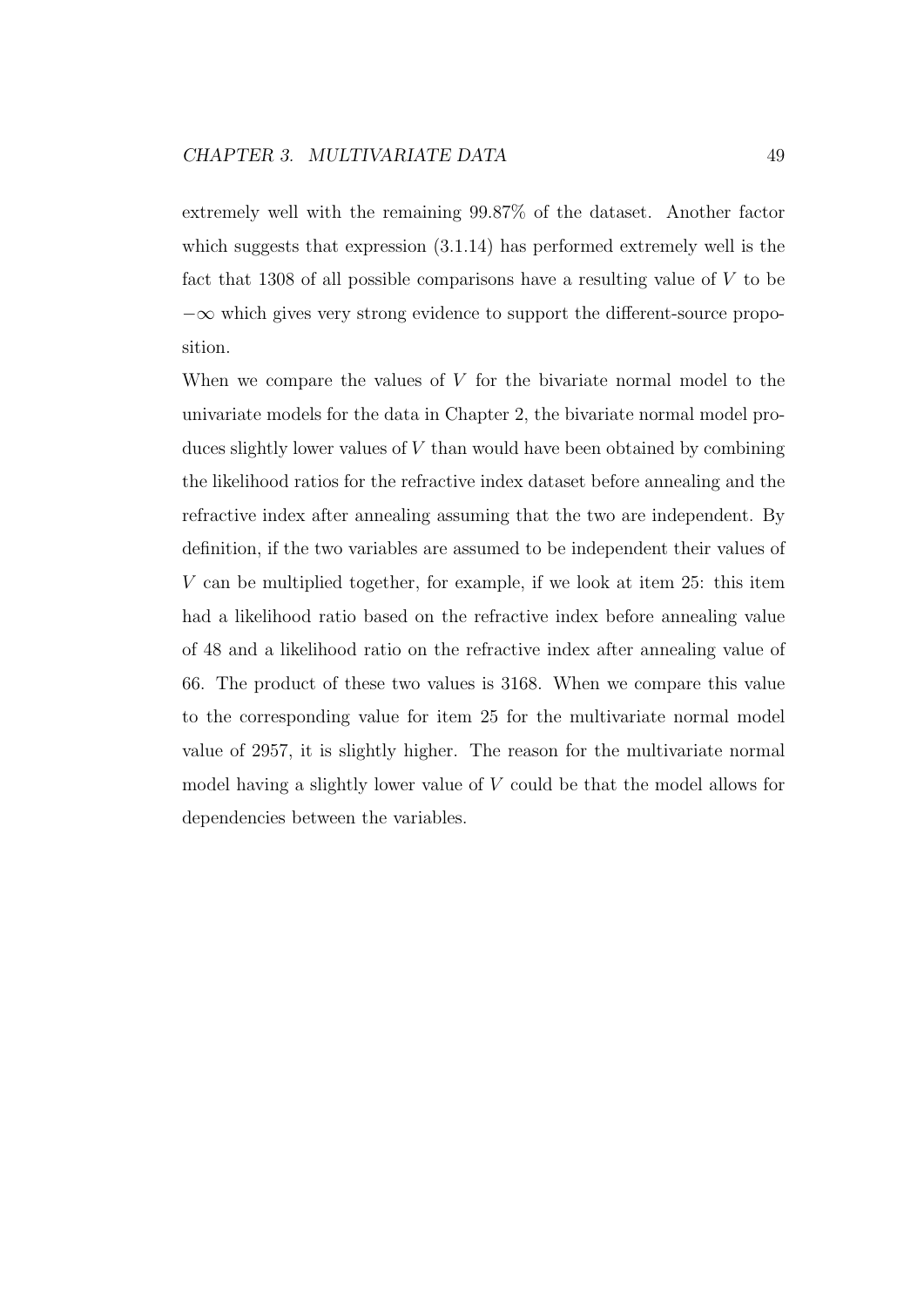#### **3.6.1 Bandwidth selection for the refractive index dataset**

The bandwidth selection methods described in Section 3.4 were applied to the refractive index data described in Section 3.2. Kernel density estimation of the between-object distributions for the refractive index data is performed on the bivariate item means and the resulting contour plots are shown in Figure 3.4. We have considered the different bandwidth selection methods using the unconstrained bandwidth matrix (3.3.4), the diagonal bandwidth matrix (3.3.3) and Silverman's [18] rule of thumb (3.4.8) where the bandwidth is of the form  $h^2C$  and all use Gaussian kernels. Contour plots  $3.4(a)-(f)$  have been obtained using the ks [8] package in R [14] where the upper 25%, 50% and 75% contours are the highest density regions within in the data and contour plot (g) has been obtained from the sm [6] package.

Figure 3.2(a)-(f) shows that there is very little difference in terms of the shape of the contour plots when one considers using either the unconstrained bandwidth matrix or the diagonal matrix, however the unconstrained matrices appear to describe the data slightly better. The shape of the contour plot for Figure  $3.2(g)$  does not differ that much from the plots which precede it and its 25%, 50% and 75% contours are similar to the other diagonal bandwidth matrix options. Therefore, as for the univariate case in kernel density estimation, it is unlikely that there will be much of a difference, if any, in the simulation results depending on which bandwidth selection method was used. The least-squares cross-validation, biased cross-validation, smoothed cross-validation bandwidth selection methods using the unconstrained matrices and Silverman's rule of thumb were thus chosen to be implemented.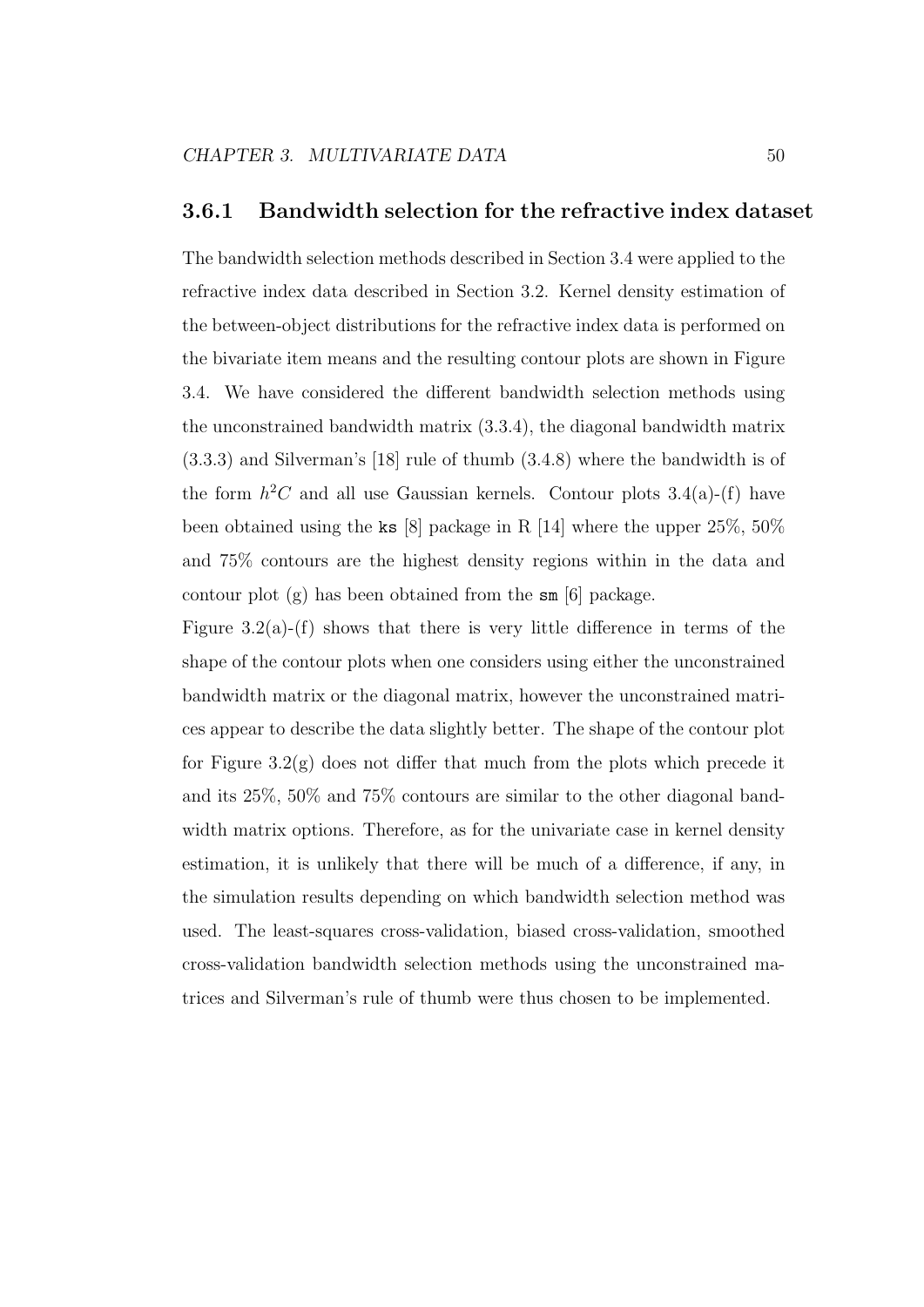



(a) Least-squares CV unconstrained

(b) Biased CV unconstrained





(e) Biased CV diagonal

1.516 1.518 1.520 1.522 1.524 1.526 1.516 1.518 1.520 1.522 1.524 25 50 -75 -

(c) Smoothed CV unconstrained



(d) Least-squares CV diagonal





(g) Rule of thumb



### **3.6.2 Simulation study results for refractive index data using multivariate kernel density estimation**

Same-source and different-source comparisons were implemented for the refractive index data in a simulation experiment similar to the one described in Section 2.4 where the likelihood ratio for each comparison was obtained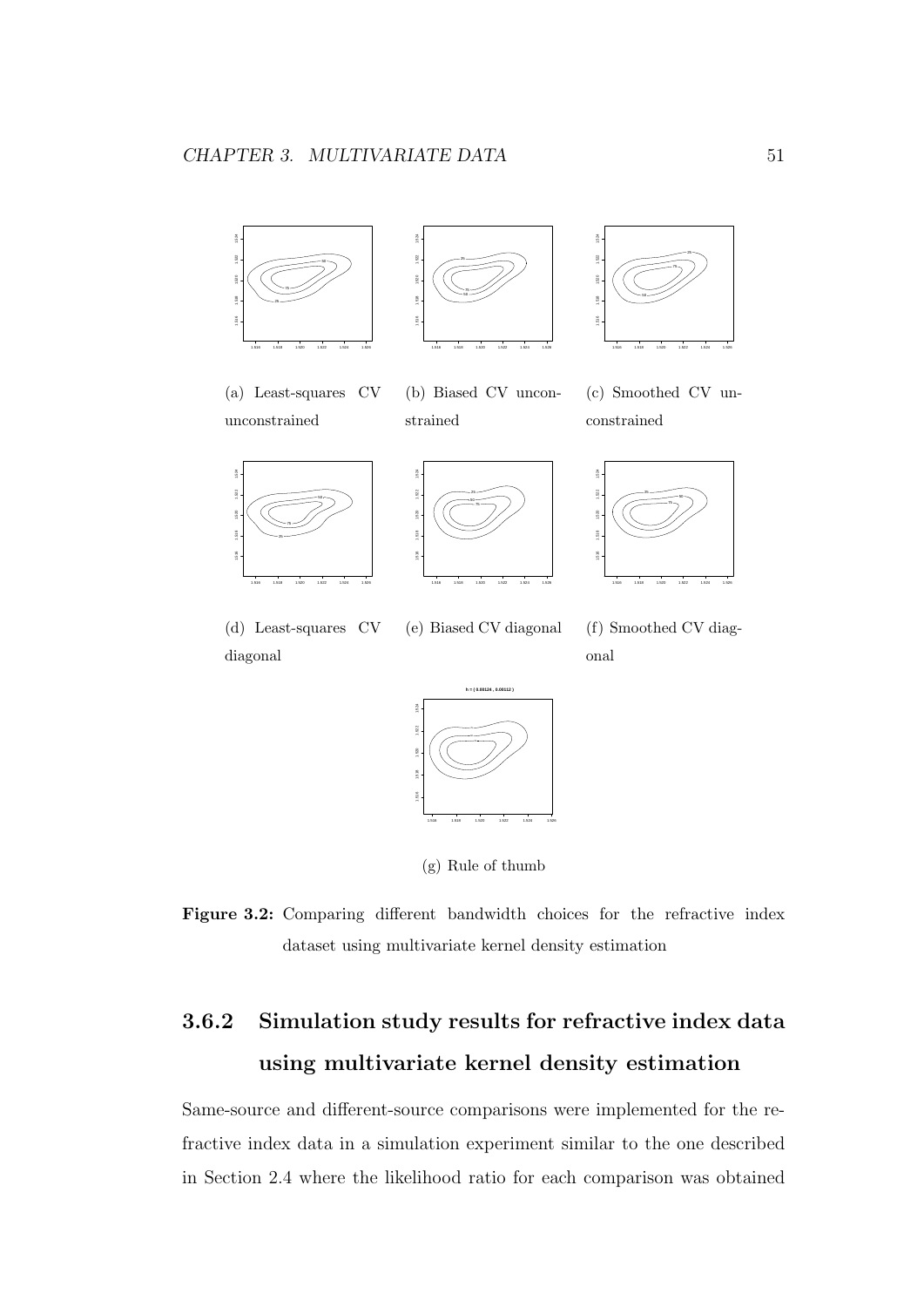using multivariate kernel density estimation. The histograms of same-source and different-source comparisons consisting of logarithm (base10) of likelihood ratios for comparisons for the refractive index data are shown in Figure 3.3.



(a) Same-source comparisons (b) Different-source comparisons

**Figure 3.3:**  $log_{10}(V)$  values for same-source and different-source comparisons for the refractive index dataset using multivariate kernel density estimation

The smoothed cross-validation method is shown in Figure 3.3(a) for illustrative purposes since there was no difference between the four methods of bandwidth selection. For all four methods of bandwidth selection there were no false negative results and most of the values of  $log_{10}(V)$  lie between 3 and 4 which is strong evidence to support the proposition that the two pairs of measurements come from the same source. A couple of minor differences between the four bandwidth selection methods is that *LSCV* classifies one object with a value of *V* to be 100,000,000 whereas the maximum of the other two methods is 100,000 and for Silverman's method, most of the values for  $log_{10}(V)$  lie between 4 and 4.5 which is slightly higher than the other methods. Figure 3.3(a) suggests that equation (3.5.4) described in Section 3.5 has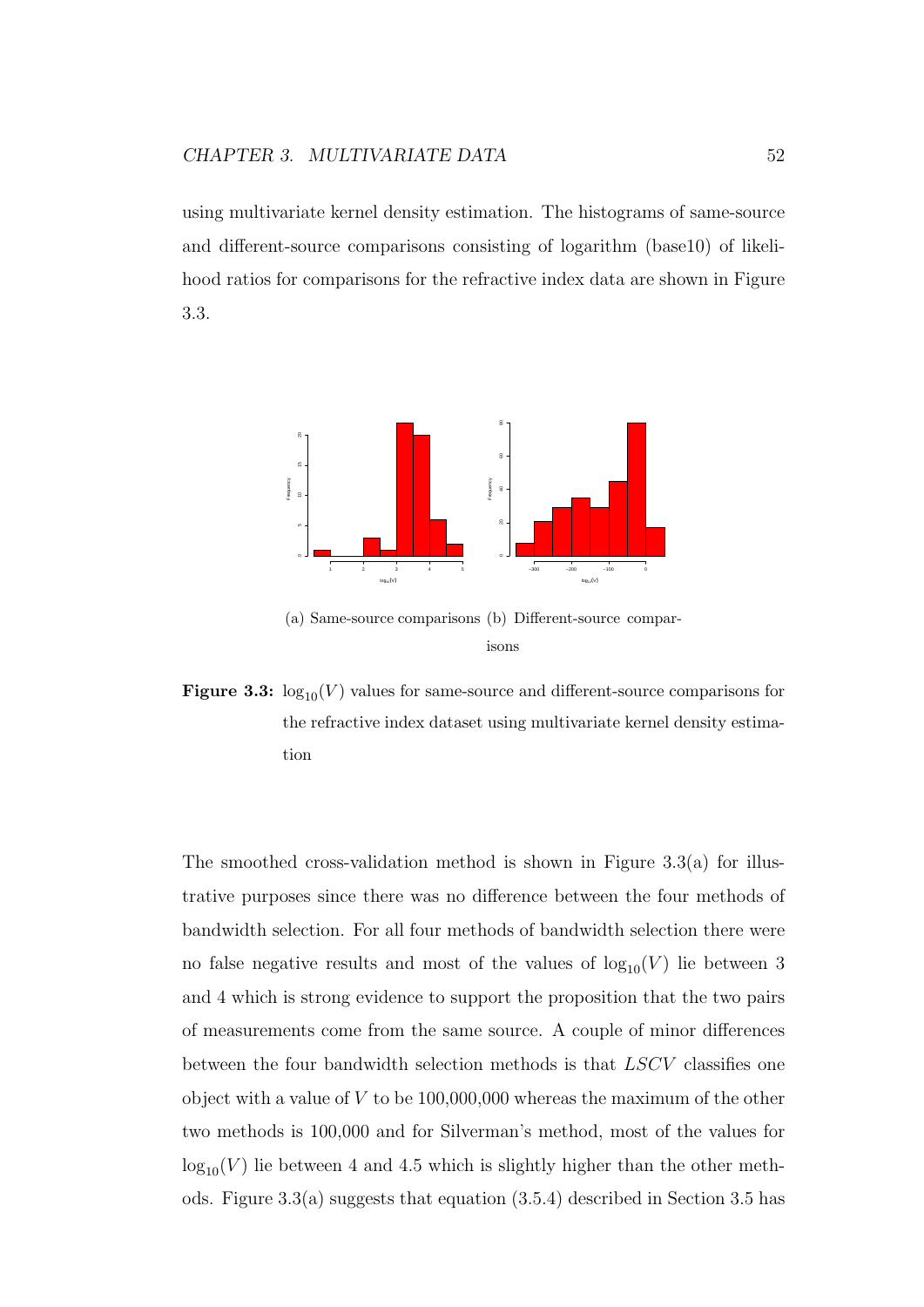been extremely effective in identifying that the two pairs of measurements do come from the same source since the rate of false negatives is 0%.

Looking at Figure 3.3(b) there are only 13 false positive comparisons out of a possible 1485, for all choices of unconstrained bandwidth selection matrices for the different-source comparisons. There are four out of these 13 comparisons which have a value of  $log_{10}(V)$  greater than 3 (corresponding value of  $V=1000$ ). Although this suggests there is strong evidence to support the same-source proposition, this only equates to 0.3% of all possible comparisons. Silverman's method had two more false positive comparisons than the other methods which is equivalent to a 1% false positive rate. Eleven of these comparisons had a value of  $log_{10}(V)$  to be 4. Although this is equivalent to very strong evidence to support the same source proposition, this only accounts for 0.7% of the dataset. There are, at the other end of the scale for all bandwidth selection methods, 1308 comparisons which have a value of V to be *−∞*. The results for different-source comparisons suggest that equation (3.5.4) described in Section 3.5 has been very effective in identifying that two pairs of measurement come from two separate sources since the false-positive rate is extremely low at a maximum of 1%.

In terms of the false-positive and false-negative rates, the multivariate kernel density estimation has performed slightly better than the univariate version of kernel density estimation. This suggests that the multivariate population database could be favoured since the false positive rate is slightly lower at 0.9% compared to its univariate counterpart of 2.6% and 3.0%.

When we allow possible dependencies between the refractive index before annealing and the refractive index after annealing, there is a slight improvement in percentages of false positive and false negative rates for both approaches. This suggests that modelling the data multivariately may be more favourable than looking at each variable separately. The Tippett plots in Figure 3.4(a)- (b) provide further justification as the separation between the two lines is slightly wider than for the univariate data. Certainly, with this dataset, it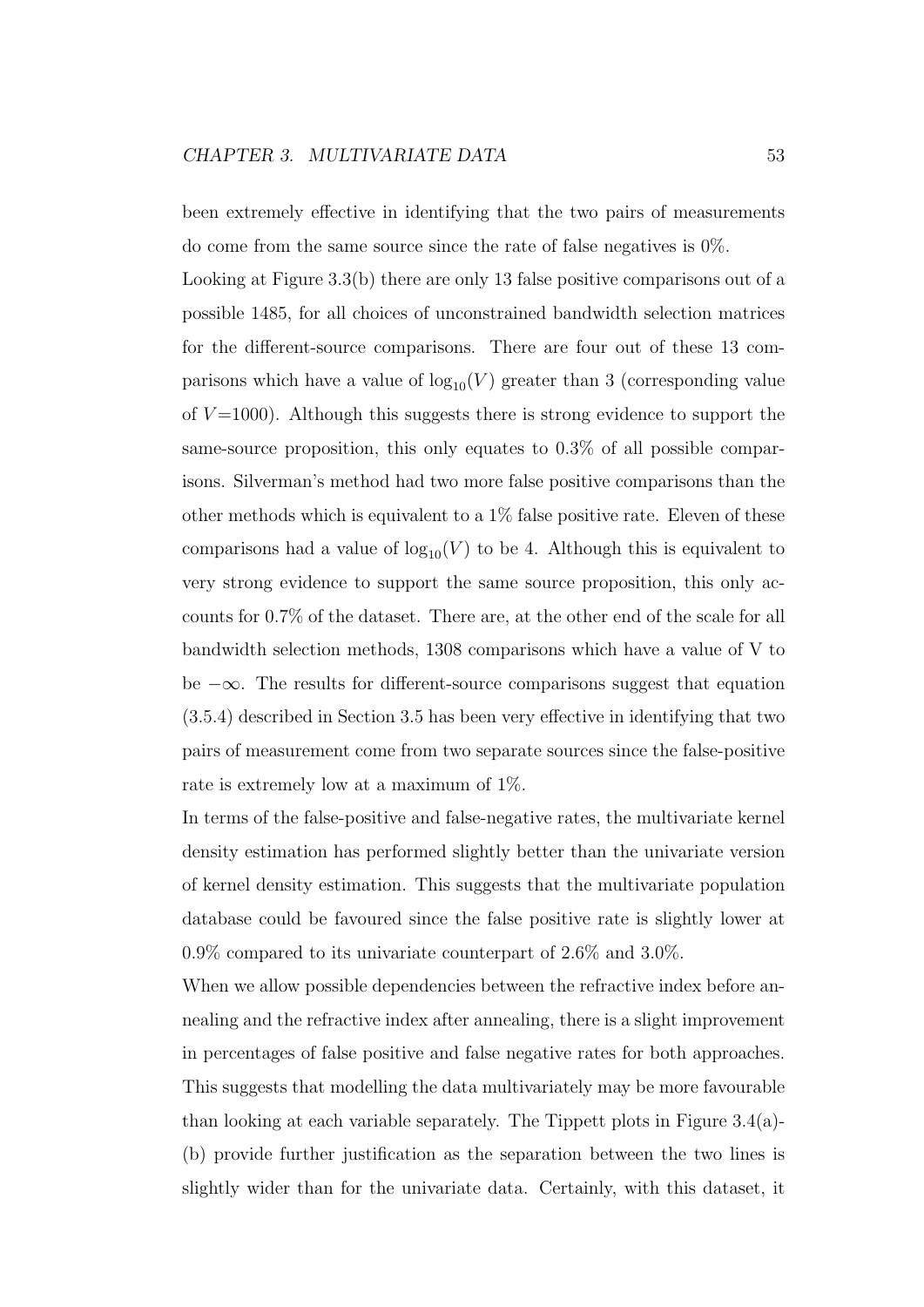appears more appropriate to use the multivariate methods of analysis rather than the univariate approaches described in Chapter 2. Both multivariate methods produced exactly the same false positive and false negative results which suggests that either method is appropriate to the refractive index data, however it might be wiser to use the multivariate normal model since it is less complex in nature than multivariate kernel density estimation.

### **3.6.3 Simulation study results for the elemental composition data using the multivariate normal model**

As shown in Sections 2.6 and 3.6 the refractive index is an extremely good variable for identifying same-source and different-source comparisons of glass fragments. There are times when the refractive index of glass fragments is not available and instead the elemental compositions are available. In order to study how effective elemental compositions are in identifying same-source and different-source glass fragments, we repeat the simulation experiment of Section 2.4 on an experimental database of elemental compositions supplied by G. Zadora of the Institute of Forensic Research in Krakow. Glass comprises of sodium (Na), magnesium (Mg), aluminium (Al), silicon (Si), potassium  $(K)$  calcium  $(Ca)$ , iron  $(Fe)$  and oxygen  $(O)$ . The database consists of seven variables which are log(-logratios) where oxygen was taken to be the baseline element. A more detailed account of the database and how the variables were formed can be found in Appendix B.

Many different subsets of the data were investigated. We combined variables which look to have reasonably constant variation between the types of glass and variables which had different amounts of variation between the types of glass. The goal was to establish whether the elemental composition of glass is as good as the refractive index dataset in distinguishing between samesource and different-source pairs. This might not be easy to obtain since the elemental composition dataset has more variables measured which makes it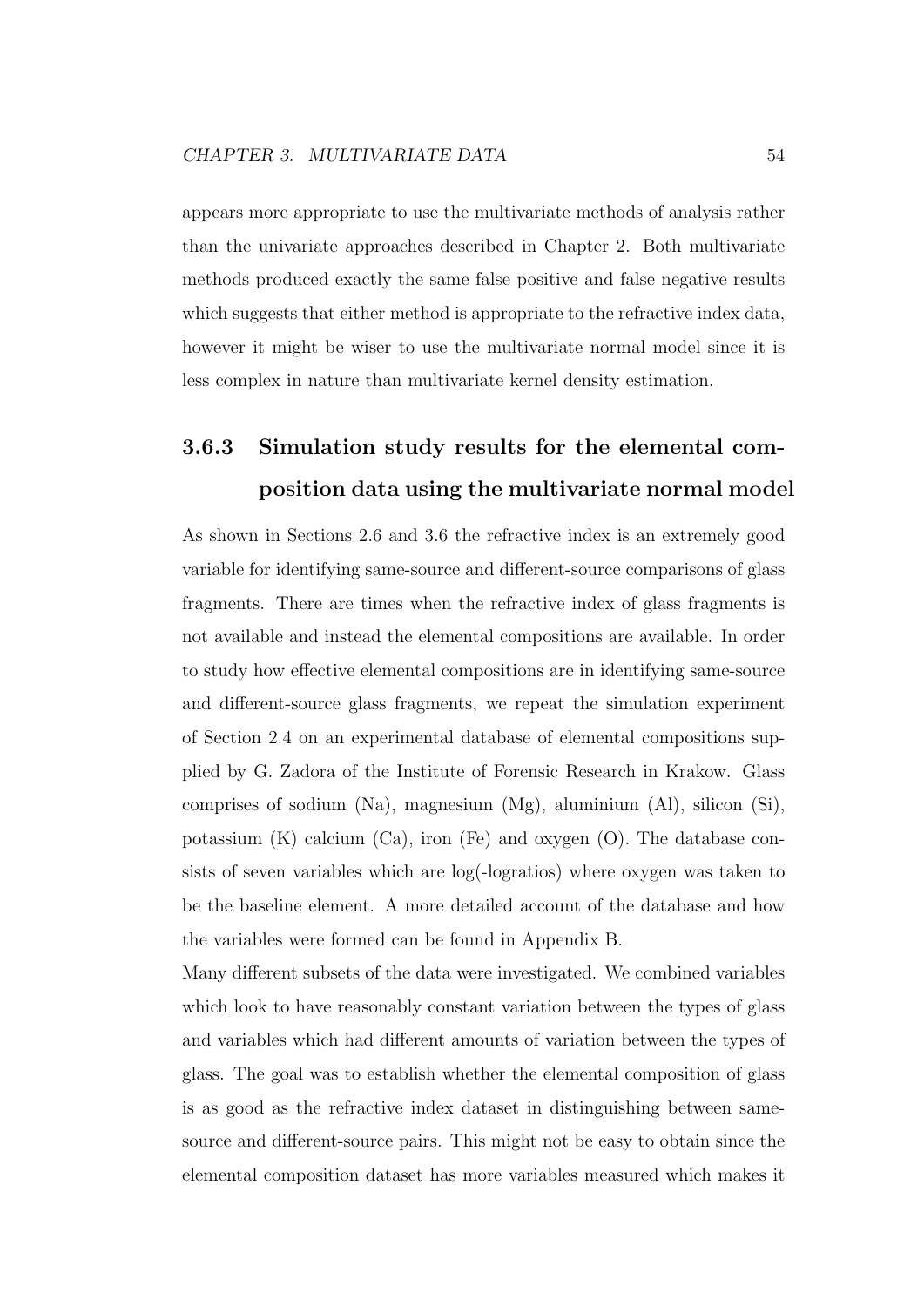naturally more complicated than the refractive index dataset.

Same-source and different-source comparisons were implemented to the elemental composition dataset described in Section 4 for all the variables combined. The results of these comparisons are shown in Figure 3.5 and consist of the logarithms (base10) of the likelihood ratio. The false negative and false positive rates can be found in Table 3.1 for various combinations of variables.

| Variables Used            | False negatives $(\%)$ False positives $(\%)$ |      |
|---------------------------|-----------------------------------------------|------|
| Na, Si, Ca                | 2.5                                           | 37.6 |
| Mg, Al, Fe                | 2.5                                           | 10.0 |
| Na, K, Ca                 | 3.4                                           | 18.0 |
| Na, Al, K, Fe             | 3.4                                           | 9.0  |
| Na, Al, Si, Ca            | 3.2                                           | 17.8 |
| Na, Al, Si, K             | 4.0                                           | 11.1 |
| Na, Mg, Si, Ca, K         | 3.8                                           | 10.3 |
| Na, Al, Si, Ca, K         | 4.1                                           | 11.0 |
| Na, Mg, Al, Si, K, Ca     | 3.4                                           | 6.6  |
| Mg, Al, Si, K, Ca, Fe     | 3.4                                           | 5.5  |
| Na, Mg, Si, K, Ca, Fe     | 2.8                                           | 6.6  |
| Na, Mg, Al, Si, K, Ca, Fe | 3.4                                           | 5.5  |

**Table 3.1:** Table of false results for subsets of the elemental composition data using the multivariate normal model

Looking at Table 3.1, the false positive rates are reasonably high for lower dimensions of the data and so it appears that we need to model the data in six or seven dimensions to obtain both suitably low false negative and false positive rates with the best and simplest variable combination for the normal model highlighted in yellow.

When we compare these results to the refractive index data, particularly the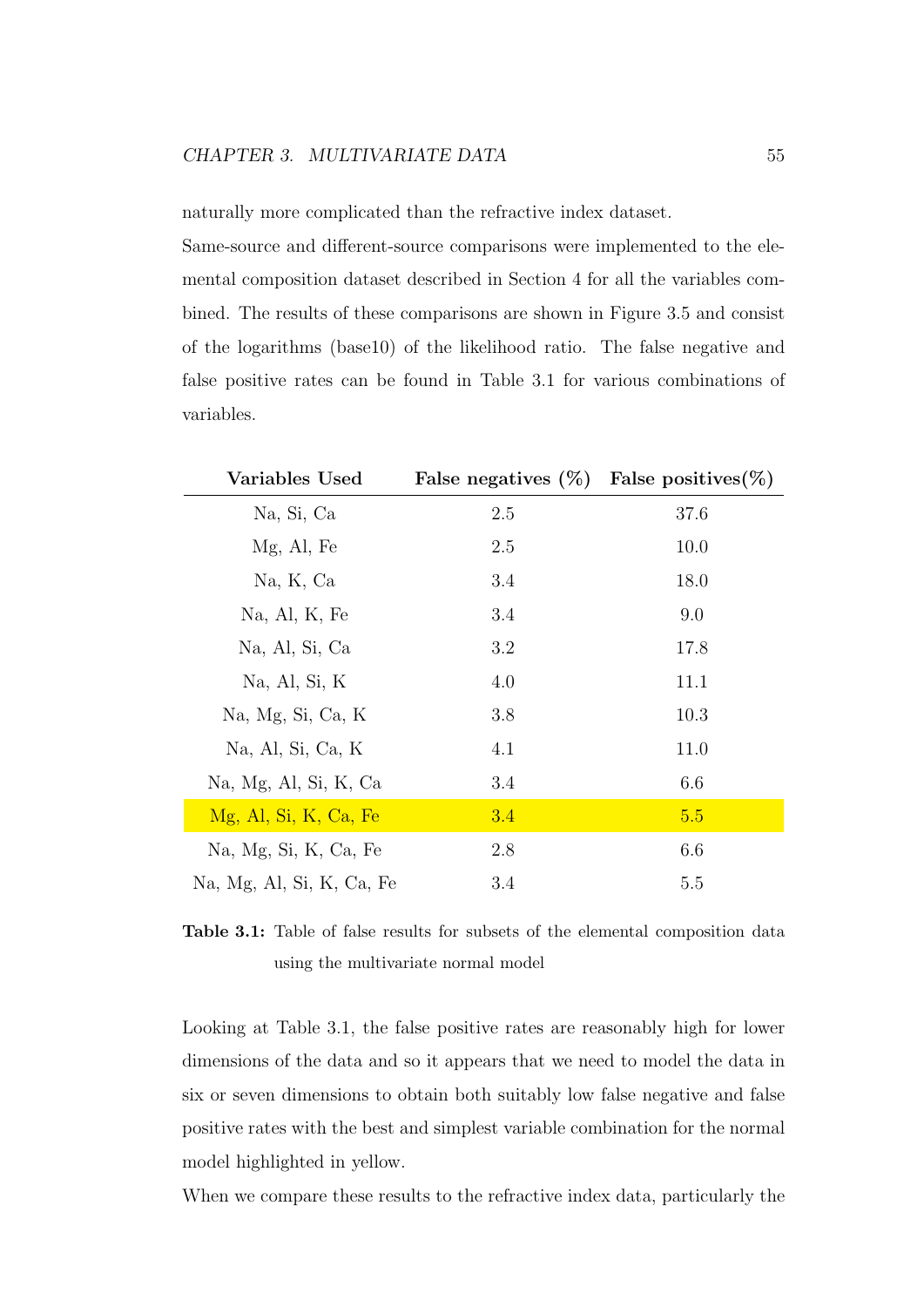false positive rates are a lot higher. With the bivariate refractive index data it was possible to obtain a perfect false negative rate of 0% for the same-source proposition and a very good false positive rate of 0.9% for the different-source proposition. However, when the same technique is applied to the elemental composition dataset, the false rates are not so promising particularly the false positive rates. The elemental composition dataset is naturally more complicated than the refractive index dataset with more variables measured, so it is no surprise that it does not perform as well with the multivariate normal model as we have to model the data in at least six dimensions to get reasonable false rates.

It is worth investigating whether using multivariate kernel density estimation would improve these false rates using the same subsets of the data.

### **3.6.4 Simulation study results for elemental composition dataset using multivariate kernel density estimation**

As for the multivariate normal model, we applied multivariate kernel density estimation to the elemental composition dataset and the goal was to establish whether this dataset is as good as the refractive index at distinguishing between same-source and different-source pairs.

Same-source and different source comparisons were implemented for the elemental composition dataset in a simulation experiment which is similar to the one described in Section 2.4. Table 3.2 shows the results of Silverman's bandwidth method applied to multivariate kernel density estimation.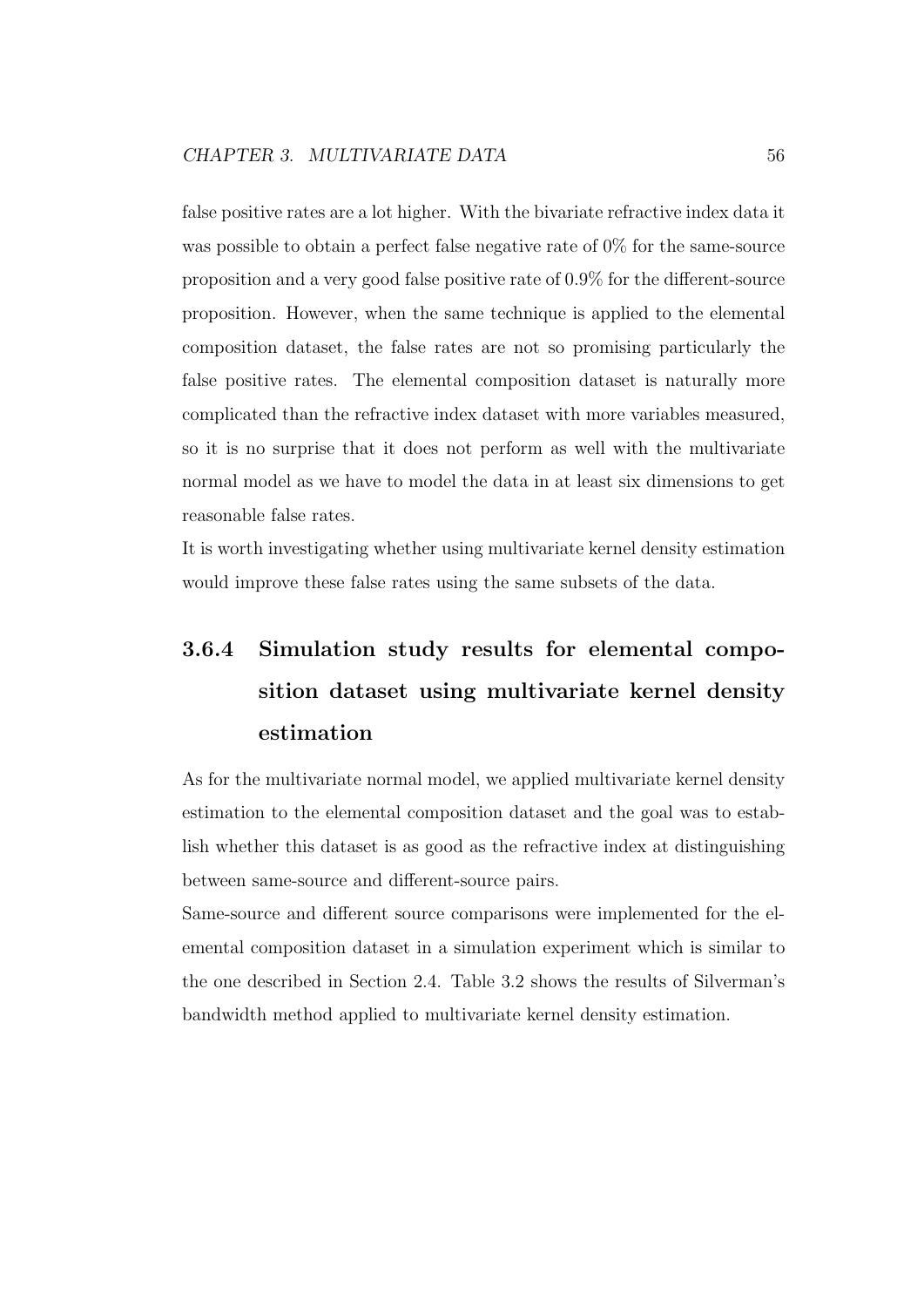| Variables Used            | False negatives $(\%)$ False positives $(\%)$ |      |
|---------------------------|-----------------------------------------------|------|
| Na, Si, Ca                | 2.8                                           | 62.5 |
| Mg, Al, Fe                | 2.5                                           | 10.8 |
| Na, K, Ca                 | 2.5                                           | 24.1 |
| Na, Al, K, Fe             | 2.5                                           | 14.6 |
| Na, Al, Si, Ca            | 1.9                                           | 37.0 |
| Na, Al, Si, K             | 4.1                                           | 17.9 |
| Na, Mg, Si, Ca, K         | 2.8                                           | 21.2 |
| Na, Al, Si, Ca, K         | 3.2                                           | 35.8 |
| Na, Mg, Al, Si, K, Ca     | 4.1                                           | 11.8 |
| Mg, Al, Si, K, Ca, Fe     | 3.4                                           | 10.3 |
| Na, Mg, Si, K, Ca, Fe     | 3.4                                           | 11.8 |
| Na, Mg, Al, Si, K, Ca, Fe | 3.2                                           | 7.6  |

**Table 3.2:** Table of false results for subsets of the elemental composition dataset using multivariate kernel density estimation

The least-squares cross-validation bandwidth selection method was implemented to the same subsets of data but, naturally, the computation of each result for the LSCV method is far more involved than Silverman's rule of thumb as it incorporates the determinant of **H**, the convolution of multivariate kernels and the inverse of **H** whereas Silverman's rule of thumb only deals with the number of variables involved, the total number in the sample and the variance of each variable. It follows that the computation of LSCV method comparisons take a lot longer than Silverman's rule of thumb.

Error messages were returned for different-source comparisons because of computational problems in R. If time had permitted, one would have looked at the function for the likelihood ratio when using kernel density estimation and the structure of the simulations in order to make them more efficient with a view to obtain values for different-source comparisons when using LSCV. Table 3.2 shows that Silverman's bandwidth selection method has performed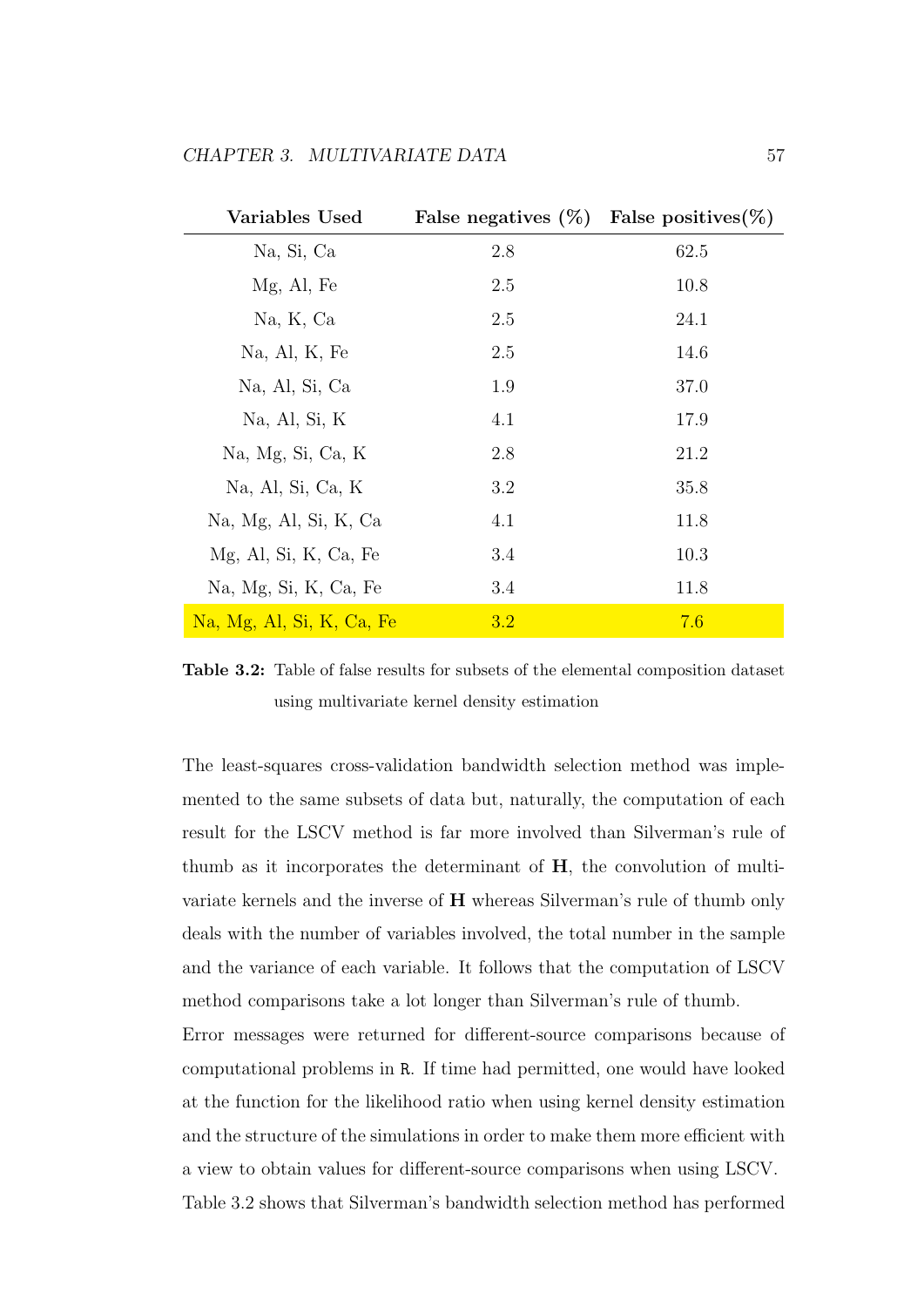fairly well, particularly with same-source pairs which are comparable to the multivariate normal method. The false positive rates are, in general, higher than the multivariate normal model. It is interesting that three variables Mg, Al and Fe perform very well particularly with different-source comparisons. When we compare the results of multivariate kernel density estimation applied to the elemental composition dataset to the bivariate refractive index dataset, the false rates are nowhere near as good, hence when available the refractive index is a preferable variable to use for evidence evaluation in the form of glass fragments.

### **3.7 Tippett plots for multivariate data**

Tippett plots in Figure  $3.4(a)$ -(b) are for the multivariate refractive index database when a multivariate normal distribution and multivariate kernel density estimation have been used to estimate the between-group distribution. The Tippett plots in Figure 3.4(c)-(d) are for the elemental composition database which are highlighted in Table 3.1 and Table 3.2. These are considered to be the best subsets of the data which produce reasonably low false rates.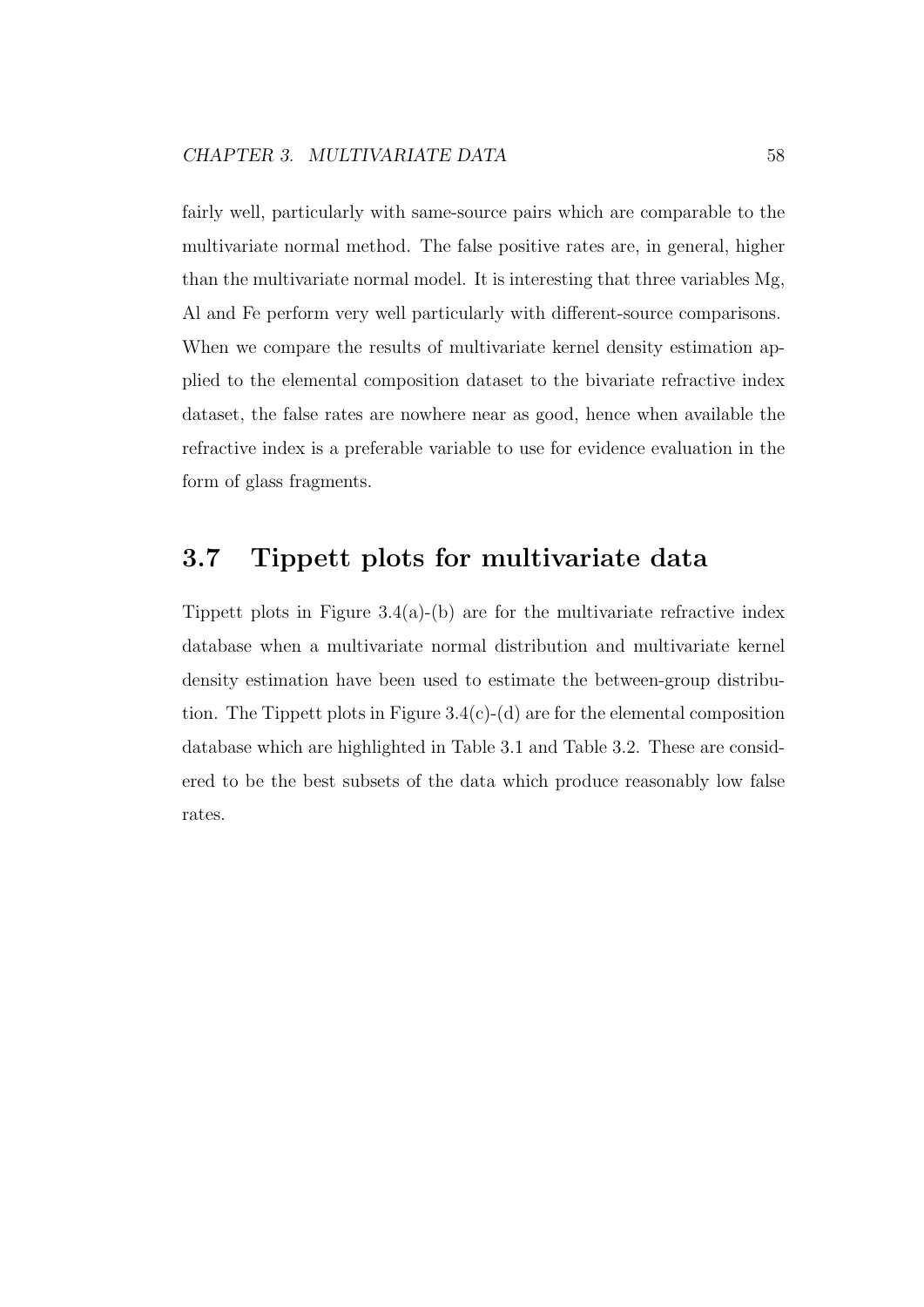



Figure 3.4: Tippett plots for multivariate datasets using both multivariate normal distribution (MVN) and multivariate kernel density estimation (KDE) to estimate the between-group distribution

The separation between the two lines in both Figures  $3.4(a)$  and (b) is very wide which suggests that both approaches for estimating the betweengroup distribution have been highly effective in identifying same-source and different-source pairs for the refractive index database. The separation between the two curves in Figures  $3.4(c)$ -(d) is narrower than (a) and (b) which suggests that the refractive index database was easier to work with and produced better results.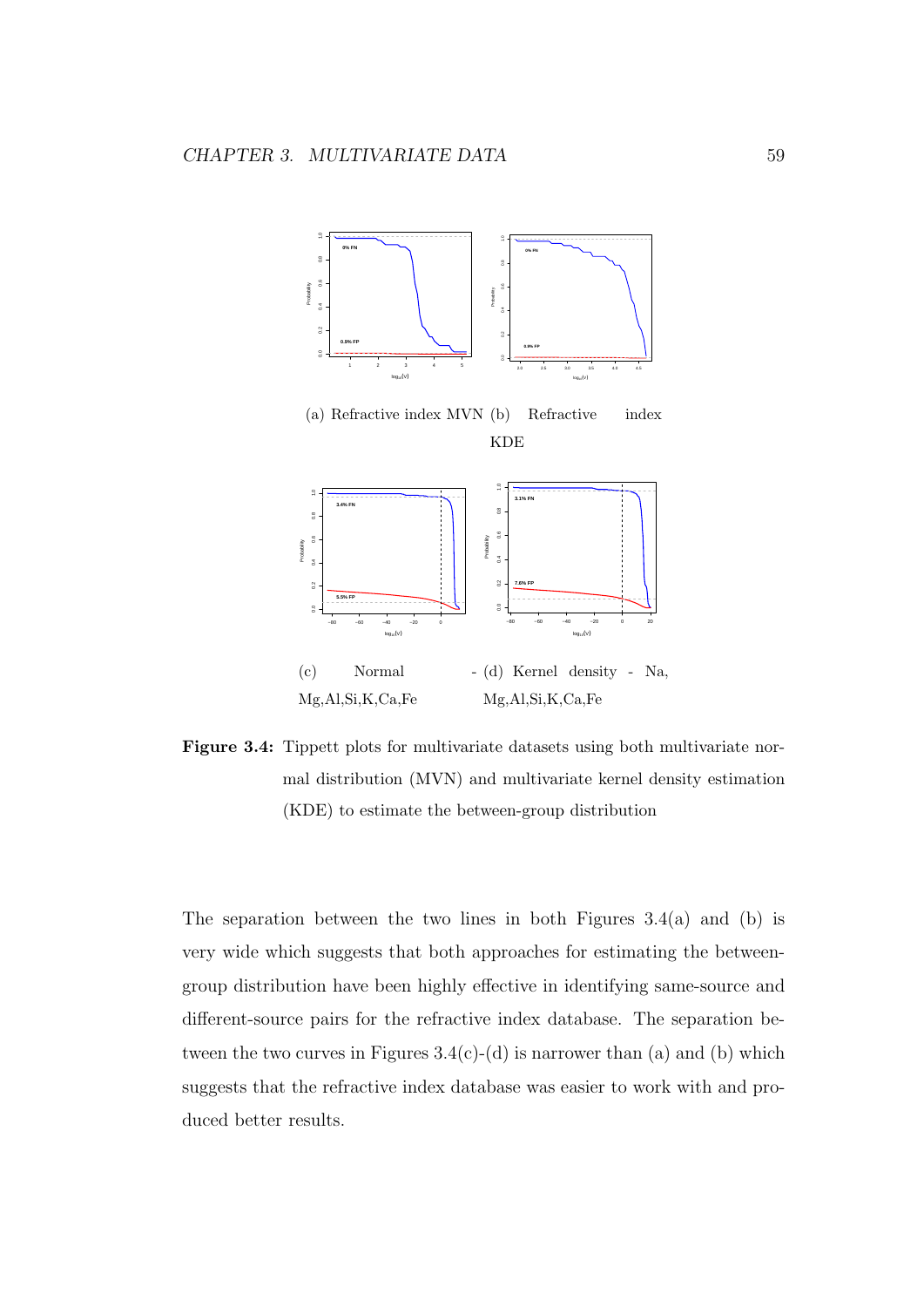### **3.8 Summary**

Chapter 3 presented an extension of the two-level random effects model which was described in Chapter 2 as the model was applied to evaluating evidence in the form of multivariate data.

A multivariate normal model as well as multivariate kernel density estimation was employed for the between-object distribution. Both methods performed extremely well with the refractive index dataset as very low false rates were produced. This suggests that both methods have been effective at identifying same and different-source pairs of refractive index measurements.

Both methods were also applied to the elemental composition dataset. The false rates were not as good as for the refractive index dataset. It was found that the dataset needed to be modelled in higher dimensions to achieve suitably low false rates. The multivariate normal model yielded lower false rates, in general, than kernel density estimation especially for different-source pairs. The best and simplest combination of variables for multivariate normal model to produce reasonably low false rates was magnesium, aluminium, silicon, potassium, calcium and iron. However, for multivariate kernel density estimation all variables were needed to produce reasonably low false rates for both same-source and different-source pairs.

It would be advisable to use the multivariate normal model for both types of data due to its simplicity since one only needs to compute  $\hat{\mu}$ , **U** and **C** whereas with multivariate kernel density estimation one needs to consider the type of kernel, bandwidth selection method and the choice of the bandwidth matrix in addition to the parameter estimates.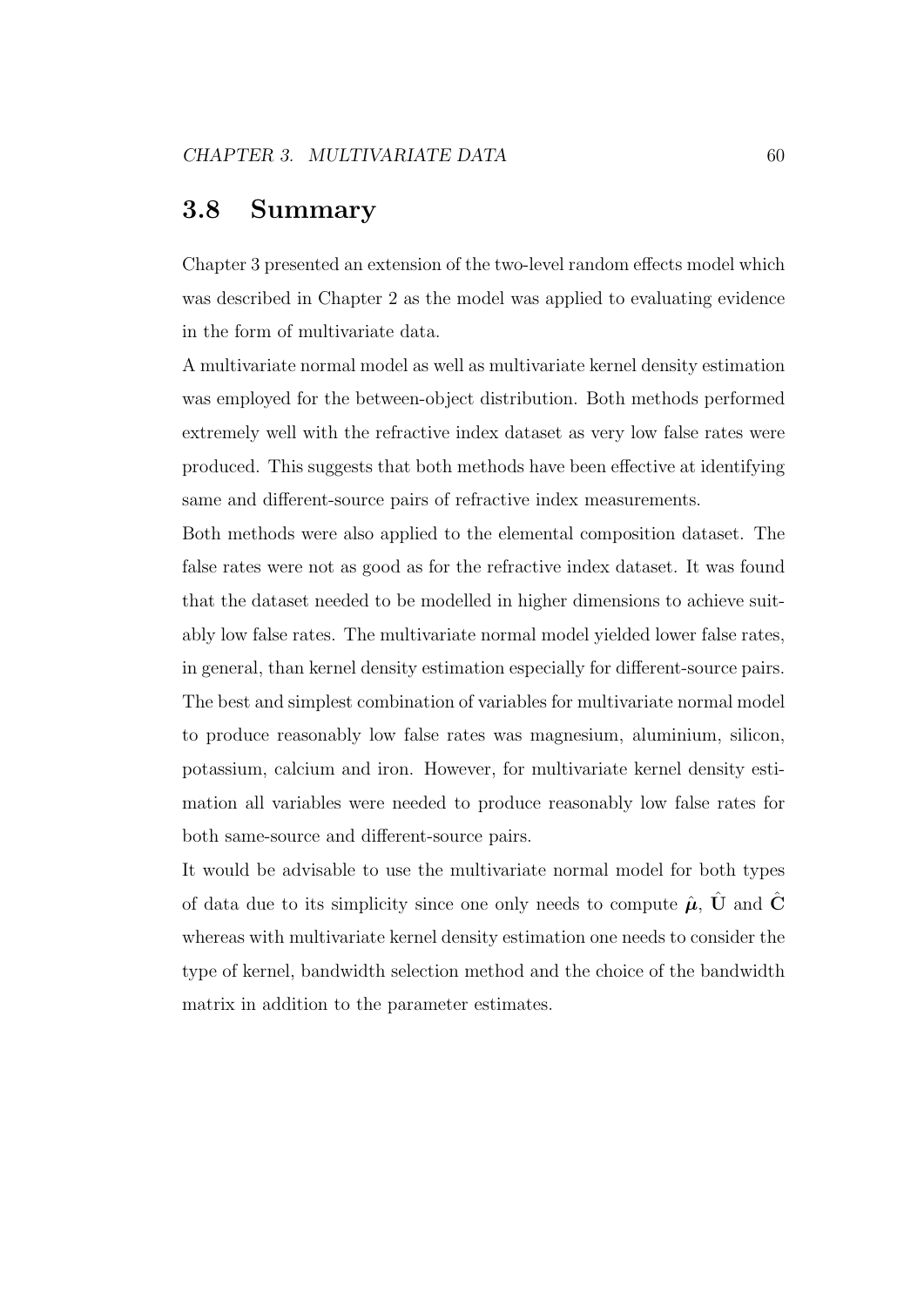# **Chapter 4**

# **Discussion**

The common problem in forensic science of whether two sets of measurements come from the same source is one which frequently arises during police investigations. This thesis has dealt with two databases of glass fragment evidence containing information on the refractive index and the elemental composition of glass. Simulation studies were constructed for both datasets in an attempt the answer the problem in forensic science of whether two sets of measurements come from the same source. This was assessed by the likelihood ratio which is a measure of evidential value. A two-level random effects model was used to obtain the likelihood ratio, where the levels of variability were the between glass objects (between-group) and that within glass objects (within-group).

Two different and commonly used methods for estimating the between-group distribution were employed: the normal approach and kernel density estimation. The performance of these methods was assessed in simulation experiments by means of false rates. For same and different-source comparisons, the source of each pair of fragments was known. Incorrectly identified pairs for same-source comparisons were known as false negatives and for differentsource comparisons it was false positives. The refractive index database proved an easier dataset to work with since the false rates for both methods were low for the refractive index before and after annealing when the data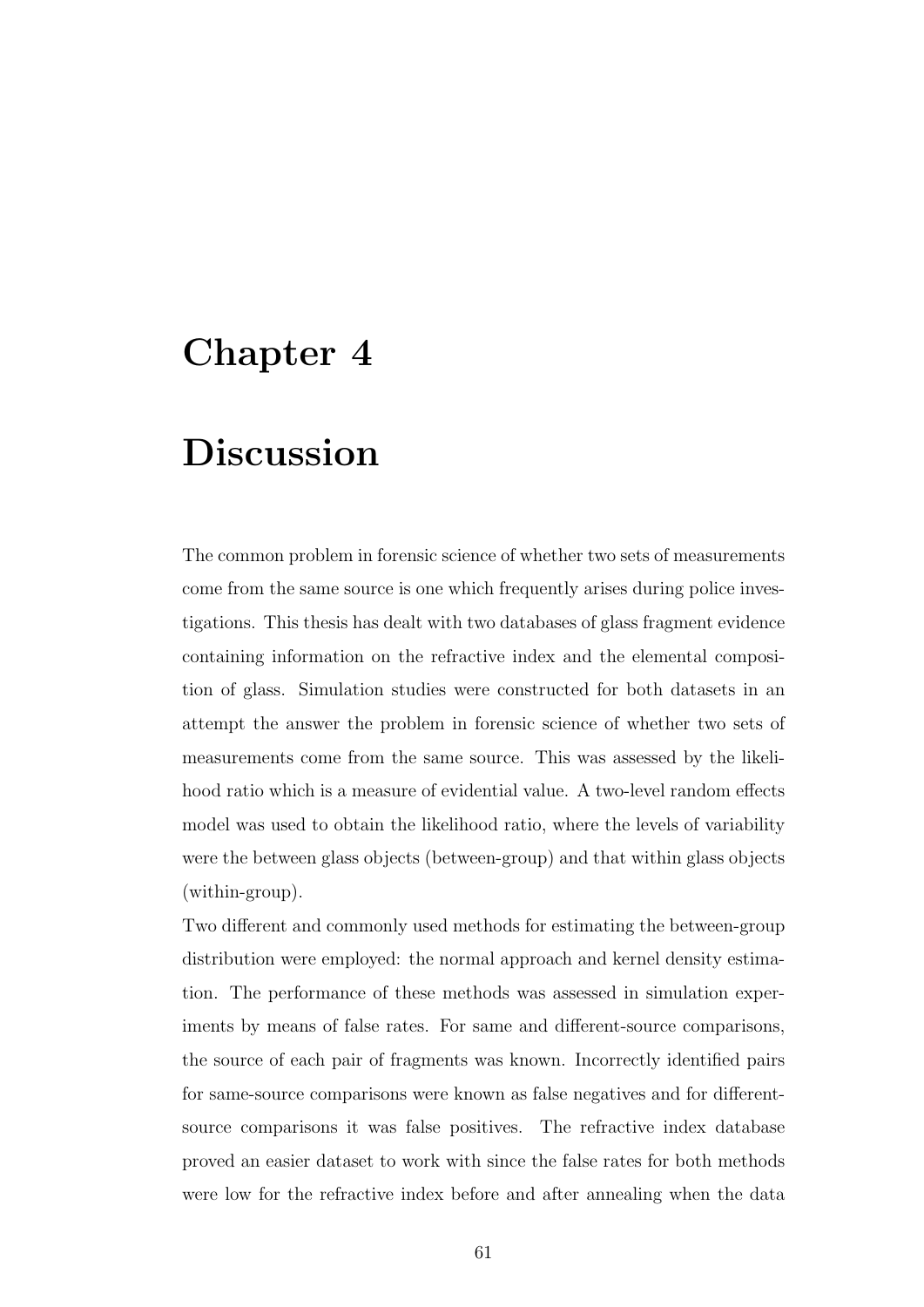was modelled univariately and the false rates were even lower for each method when the refractive index before annealing and the refractive index after annealing were combined in Chapter 3. The elemental composition database in Chapter 3 did not perform as well as the refractive index database as it produced higher false negative and false positive rates for both methods estimating the between-group distribution.

When analysing glass fragments it may be required to select a method which leaves fragments available for future testing especially in forensic settings. The method for determining the refractive index, described in Appendix A, has the potential to destroy glass fragments [21] rendering these unusable in the future. The method for determining the elemental composition of glass fragments is not as destructive because the fragments can be cleaned up after the process and so satisfy the requirement that they can be used again in the future, so there might be instances where elemental compositions need to be used instead of refractive indices. In these cases, it is still possible to distinguish between same and different-source pairs with reasonably good accuracy using multivariate normal model with six variables of elemental compositions but not as good accuracy as for refractive indices using either the multivariate normal or the kernel density estimation models.

To conclude, it is favourable to use the refractive index of glass when it is readily available. However, this is not always the case and it is acceptable to use the elemental composition of glass as shown in [21]. The method of obtaining the elemental composition produces fairly low false rates when simulation studies are set up in attempt to answer the forensic question of whether two sets of measurements come from a common source when six or more variables are combined.

Since there were no results recorded for the LSCV method in Section 3.6.4, it would be of interest in the future to simplify both the function used for obtaining the likelihood ratio and the structure of the simulations with a view to comparing these results with Silverman's bandwidth selection method.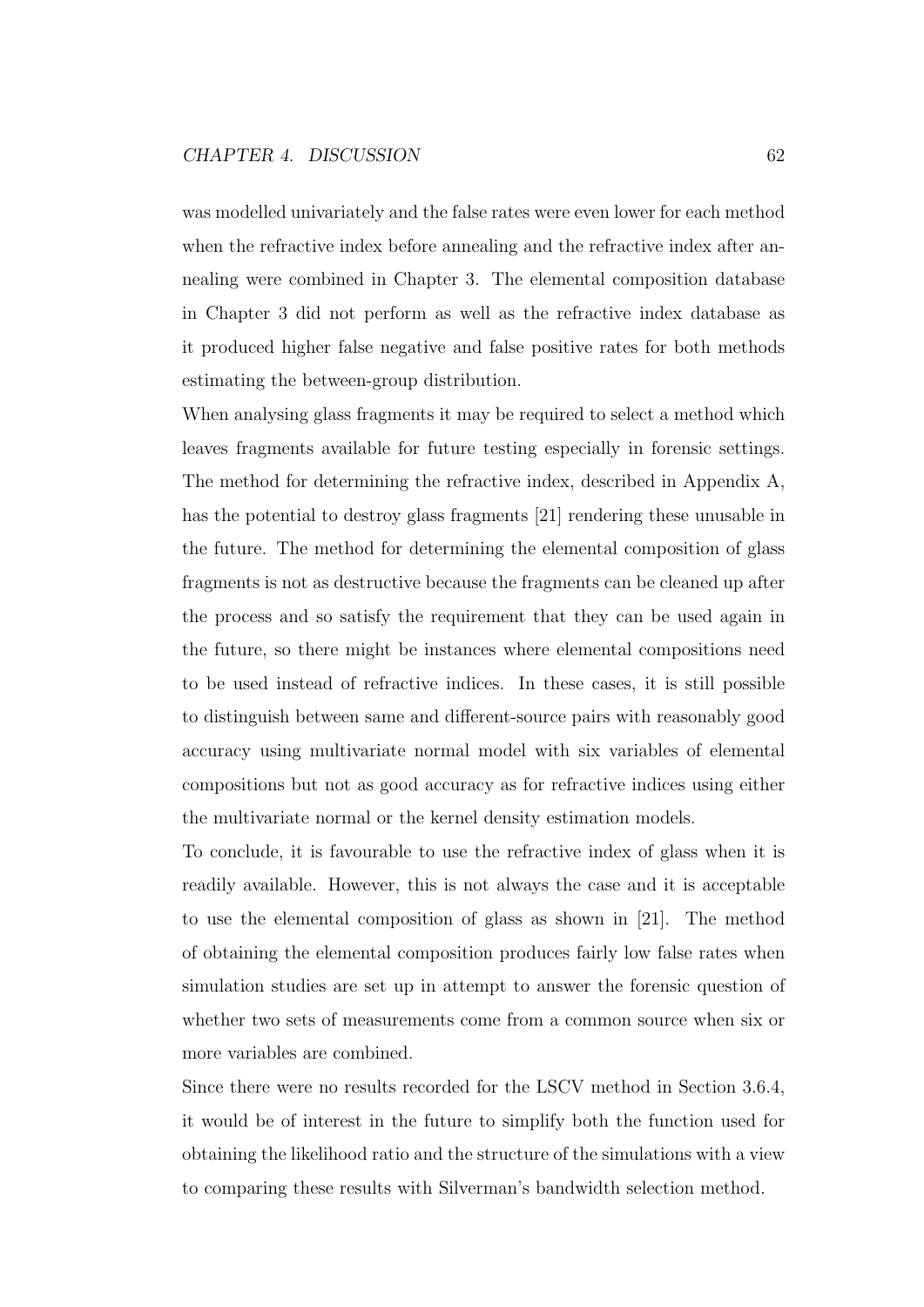# **Appendix A**

# **Refractive index database**

An experimental dataset of refractive indices was available to be used as a population database. The dataset was supplied by G. Zadora and is described in [21]. The data consists of 55 glass objects, with four measurements of the refractive index for each object (four fragments). The refractive index was determined by a method known as thermo-immersion. Each fragment of glass was placed on its own clean microscopic slide and was then covered with silicone oil. When the match temperature (MT) of refractive index of the silicone oil is equal to the refractive index of the glass, the value of the refractive index was determined by the calibration model:

Refractive Index =  $-3.74 \times 10^{-4} M T + 1.54491$ 

a more in depth discussion of which can be found in [21].

The database had *m*=55 items measured (32 car and 23 building windows) where each item had  $n=4$  fragments measured, resulting in a total of  $N=mn=220$ observations. Each fragment was subjected to an annealing process and the refractive index was measured again after annealing. Thus, there are 220 measurements of refractive index before annealing and 220 measurements of refractive index after annealing.

The population database will be used to obtain parameter estimates and also to supply "control" and "recovered" measurement pairs for a simulation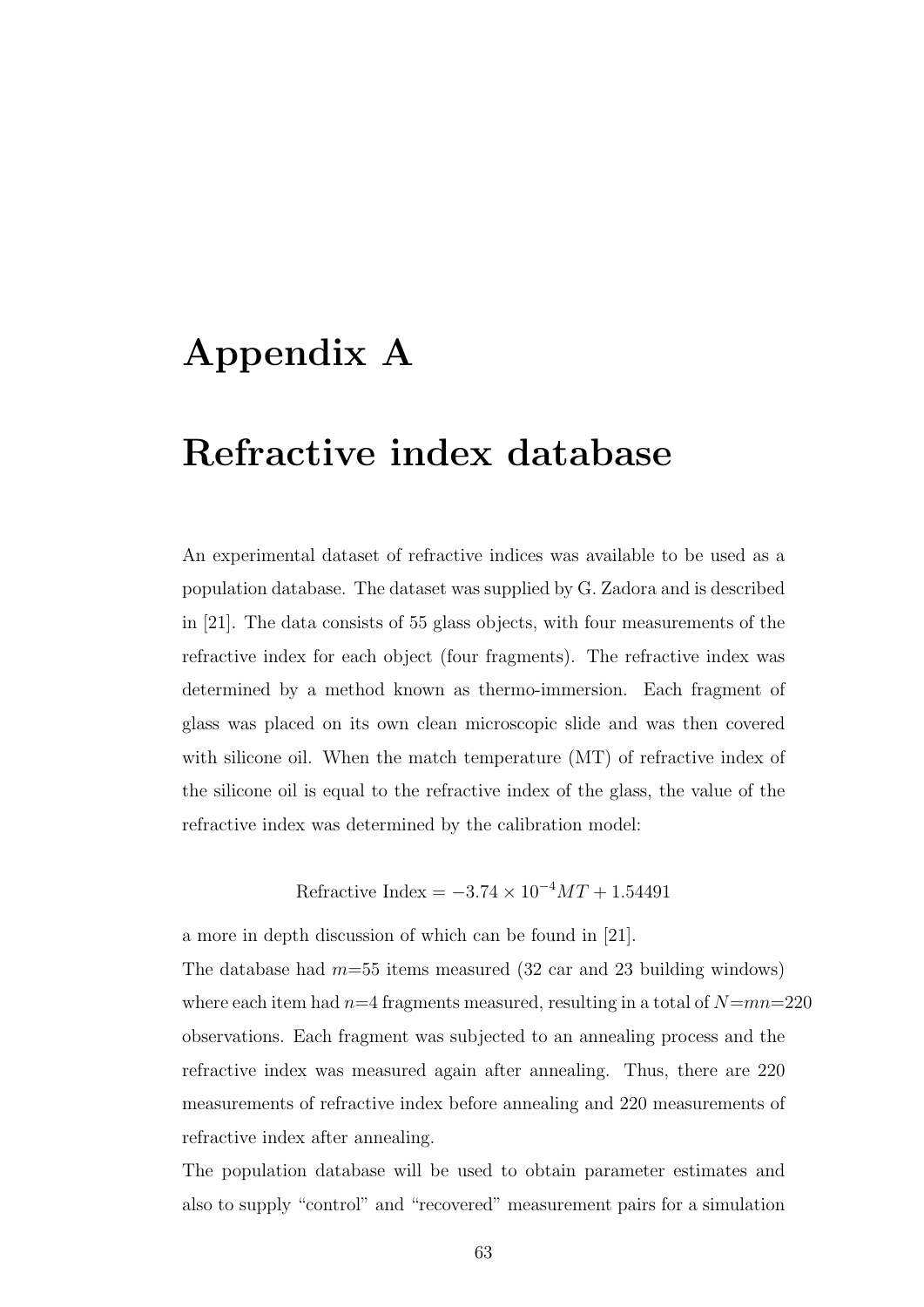experiment.

Table A.1 shows the estimates of  $\hat{\mu}$ ,  $\hat{\sigma}^2$  and  $\hat{\tau}^2$  for both the refractive index before annealing and the refractive index after annealing.

| Variable used                                                                 | Ĥ. | $\hat{\sigma}^2$ | $\hat{\tau}^2$ |
|-------------------------------------------------------------------------------|----|------------------|----------------|
| RI before annealing $1.52 \quad 2.6 \times 10^{-9} \quad 5.39 \times 10^{-6}$ |    |                  |                |
| RI after annealing $1.52 \quad 1.72 \times 10^{-9} \quad 4.79 \times 10^{-6}$ |    |                  |                |

**Table A.1:** Parameter estimates for the refractive index dataset

Figure A.1 shows refractive index after annealing against the refractive index before annealing.



**Figure A.1:** Scatterplot of refractive index before and refractive index after annealing

Figure A.1 shows a positive relationship between the refractive index before annealing and the refractive index after annealing. The lower the refractive index of a fragment before annealing, then it is likely that fragment will have a reasonably low refractive index after annealing. Figure A.1 also shows that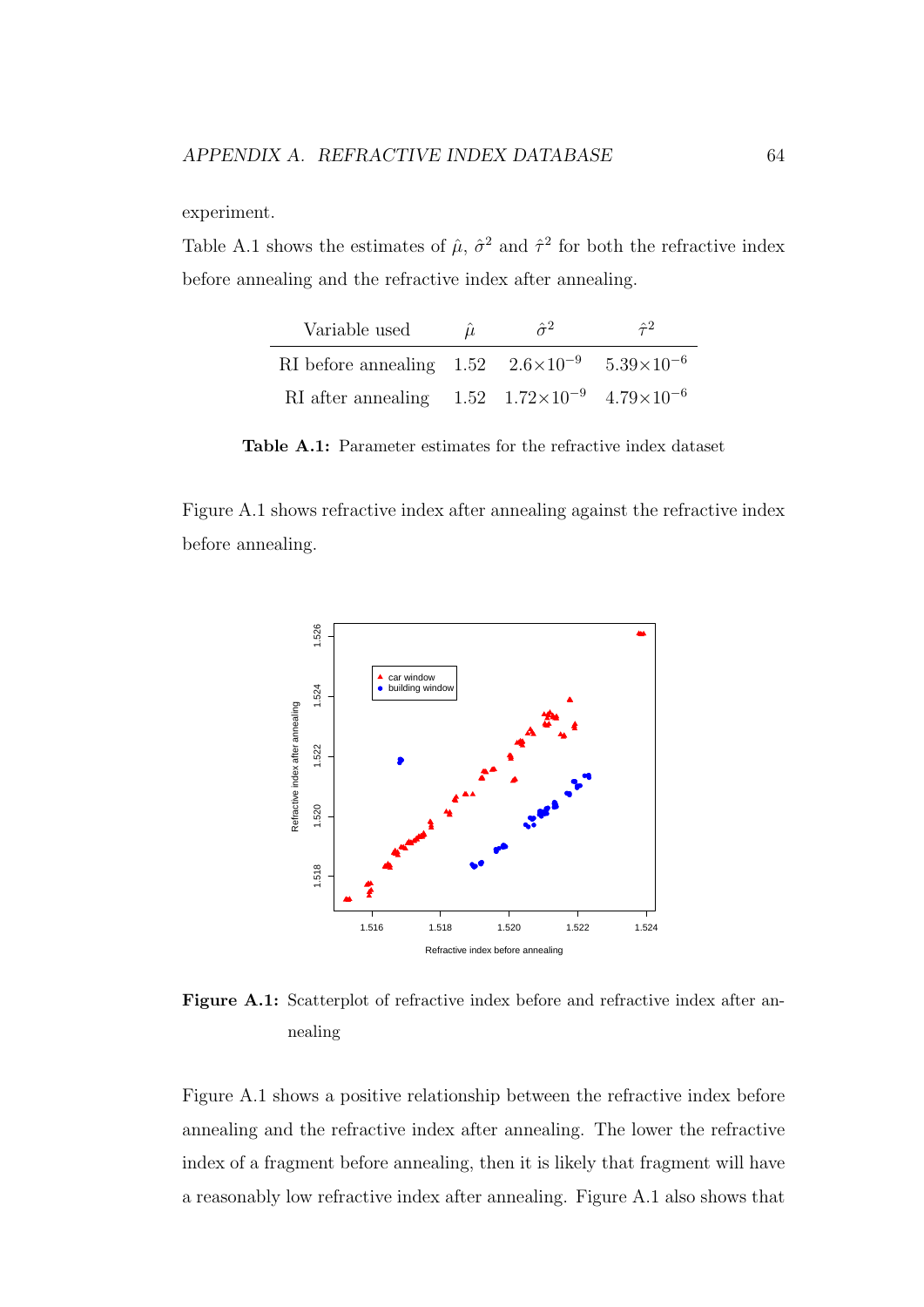building windows tend to have lower refractive indices than car windows with the exception of a few outliers.

When the variables were combined in Chapter 3, the estimate of the  $\mu$  parameter was as follows:

$$
\hat{\boldsymbol{\mu}} = \left[ \begin{array}{cc} 1.520 & 1.519 \end{array} \right] \tag{A.0.1}
$$

The within-group variance-covariance matrix, **U**, was estimated to be:

$$
\hat{\mathbf{U}} = \begin{bmatrix} 1.72 & 7.00 \\ 7.00 & 2.60 \end{bmatrix}
$$
 (A.0.2)

The between-group variance-covariance matrix, **C**, was estimated to be:

$$
\hat{\mathbf{C}} = \begin{bmatrix} 5.85 & 1.43 \\ 1.43 & 4.73 \end{bmatrix}
$$
 (A.0.3)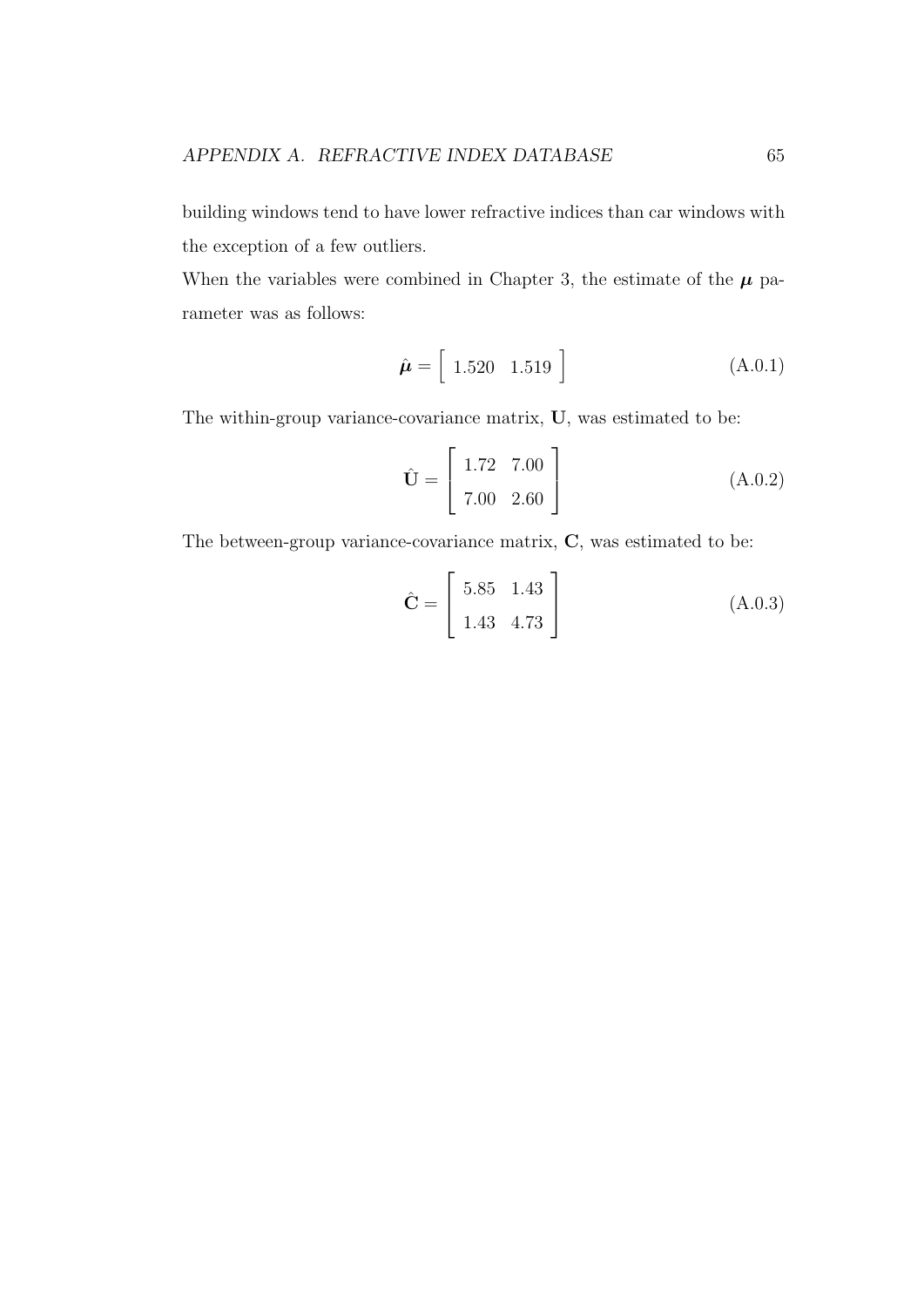## **Appendix B**

## **Elemental composition database**

In addition there was another experimental database available which was also supplied by G. Zadora and is described in [23]. The dataset consisted of transformed elemental compositions of glass from 320 objects (26 bulbs, 94 car windows, 16 headlamps, 79 containers and 105 building windows). Eight variables were measured for each item of glass namely: oxygen (O), sodium (Na), magnesium (Mg), aluminium (Al), silicon (Si), potassium (K), calcium (Ca) and iron (Fe). Initially, each variable represented its percentage weight of the total weight of the glass object, so the eight variables summed to 100%. However it was sufficient to know the weight of seven of the variables because the eighth variable can be worked out as 100% - (sum of the other seven variables). A common transformation for compositional data is the logratio. This was performed to the dataset where oxygen was taken to be the baseline element. The logratios were of the form:

$$
Na' = \max\left(\log_{10}\left(\frac{Na}{O}\right), \log_{10}\left(\frac{0.0001}{O}\right)\right)
$$
 (B.0.1)  
...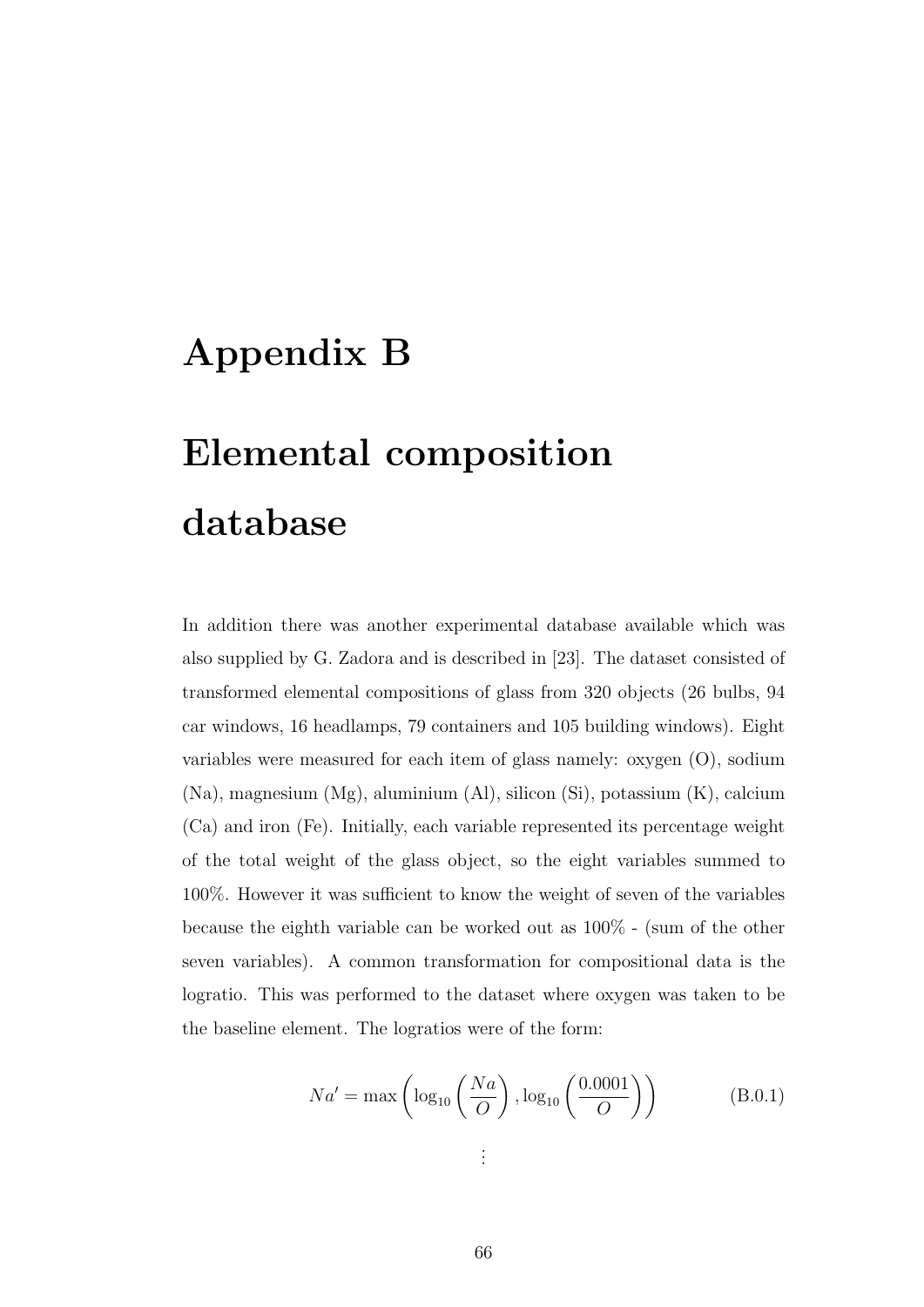$$
Fe' = \max\left(\log_{10}\left(\frac{Fe}{O}\right), \log_{10}\left(\frac{0.0001}{O}\right)\right) \tag{B.0.2}
$$

It was necessary to take the maximum of the two numbers for each variable because for some readings of Fe, the readings were zero and one cannot evaluate the logarithm of zero. Further, the log(-logratio) was taken for each variable:

$$
Na'' = \log_{10}(-Na' + 0.1)
$$
\n
$$
\vdots
$$
\n(B.0.3)

$$
Fe'' = \log_{10}(-Fe' + 0.1) \tag{B.0.4}
$$

There was a slight adjustment of 0.1 because oxygen had the highest elemental concentration in all but two measurements where silicon concentration was higher than oxygen. When one takes the logratio of  $(Si/O)$ , there would be negative values in all but two measurements. Hence, it is necessary to add a small constant so that all measurements are positive when one is required to take the log(-logratio).

The final database resulted in transformed elemental composition dataset of sodium (Na), magnesium (Mg), aluminium (Al), silicon (Si), potassium (K), calcium (Ca) and iron (Fe). The database had *m*=320 items measured where each item had *n*=4 fragments measured, resulting in a total of *N*=*mn*=1280 observations.

The following plots show how the seven variables differ from one another and the variation across the objects.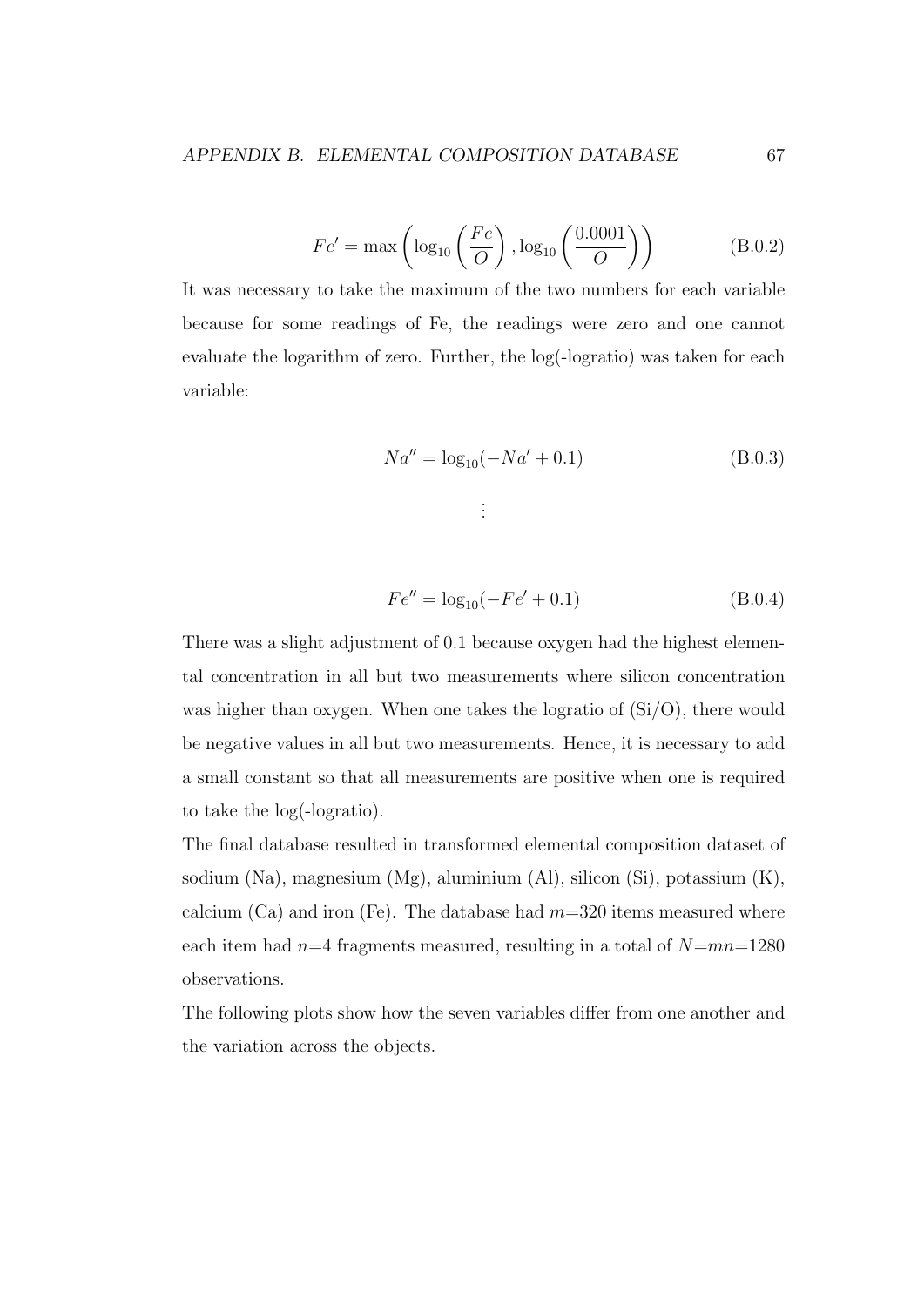

Figure B.1: Investigating each element by the type of glass

Figure  $B.1(g)$  shows that there is very little difference between bulbs, headlamps, containers and building windows in terms of the amount of Iron but there is a large amount of variability in Iron coming from car windows. Aluminium and Silicon appear to have fairly constant variability across the different glass types, as does calcium with the exception of the glass from bulbs.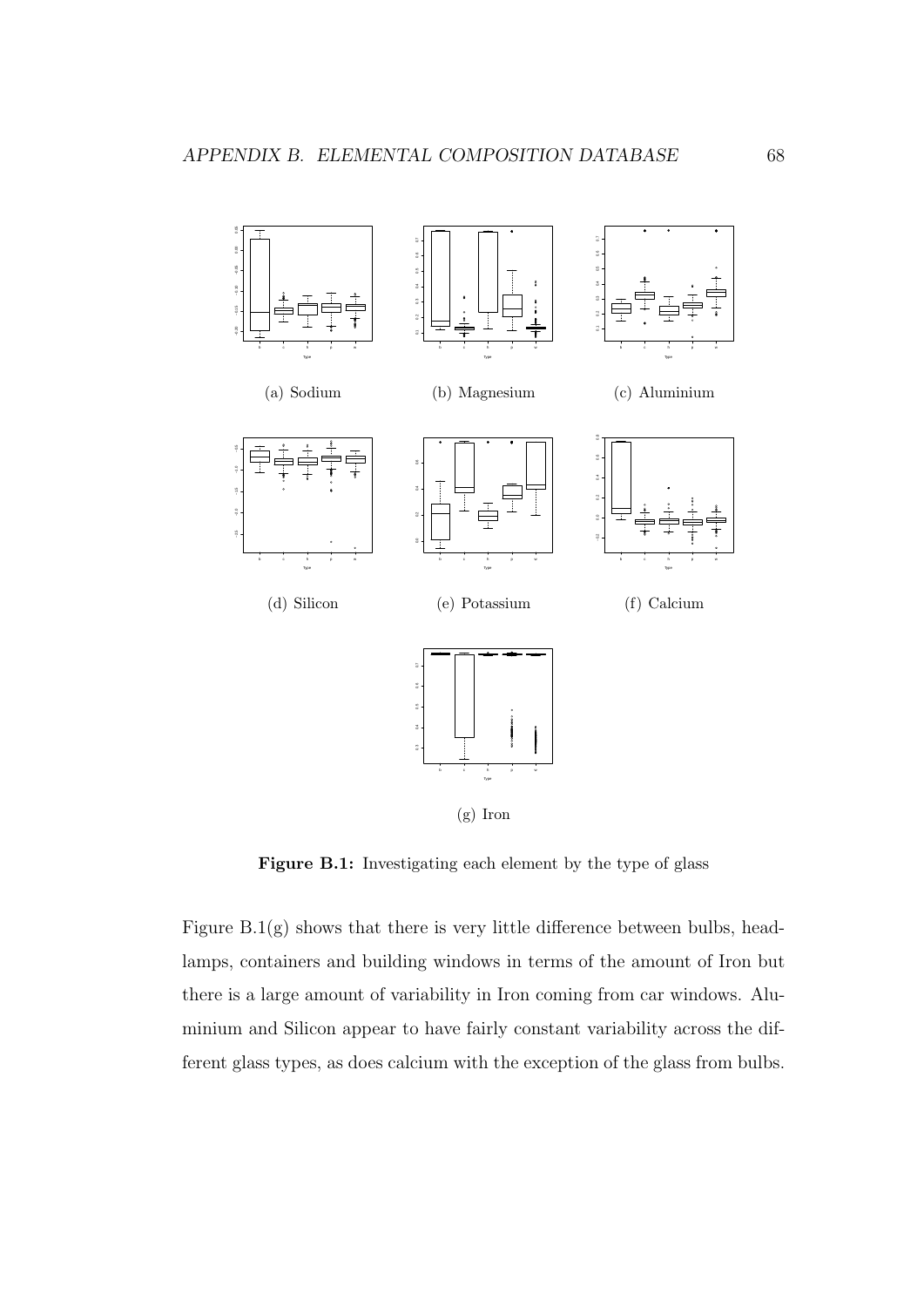## **Bibliography**

- [1] Aitken, C.G.G and Lucy, D. (2004). Evaluation of trace evidence in the form of multivariate data. *Journal of the Royal Statistical Society, Series C, Applied Statistics*, 53, 109-122.
- [2] Aitken, C.G.G, Lucy, D, Zadora, Curran, J.M. (2005). Evaluation of transfer evidence for three-level multivariate data with the use of graphical models. *Computational Statistics and Data Analysis*, 50, 2571-2588.
- [3] Aitken, C. and Taroni, F. (2004). *Statistics and the evaluation of evidence for forensic scientists*. Wiley, 2nd edition.
- [4] Bowman, A. W. (1984). An alternative method of cross-validation for the smoothing of density estimates. *Biometrika*, 71, 353-360.
- [5] Bowman, A.W. and Azzalini, A. (1997). *Applied smoothing techniques for data analysis*. Oxford Statistical Science Series.
- [6] Bowman, A. W. and Azzalini, A. (2010). R package "sm": nonparametric smoothing methods (version 2.2-4).
- [7] Duong, T. (2007). ks: Kernel density estimation and kernel discriminant analysis for multivariate data in R. *Journal of Statistical Software* 21, 7.
- [8] Duong, T. (2010). ks:Kernel Smoothing. *R package version 1.6.12*.
- [9] Fraley, C. and Raftery, A.E. (2002). Model based clustering, discriminant analysis and density estimation. *Journal of the American Statistical Association*. 97, 611-631.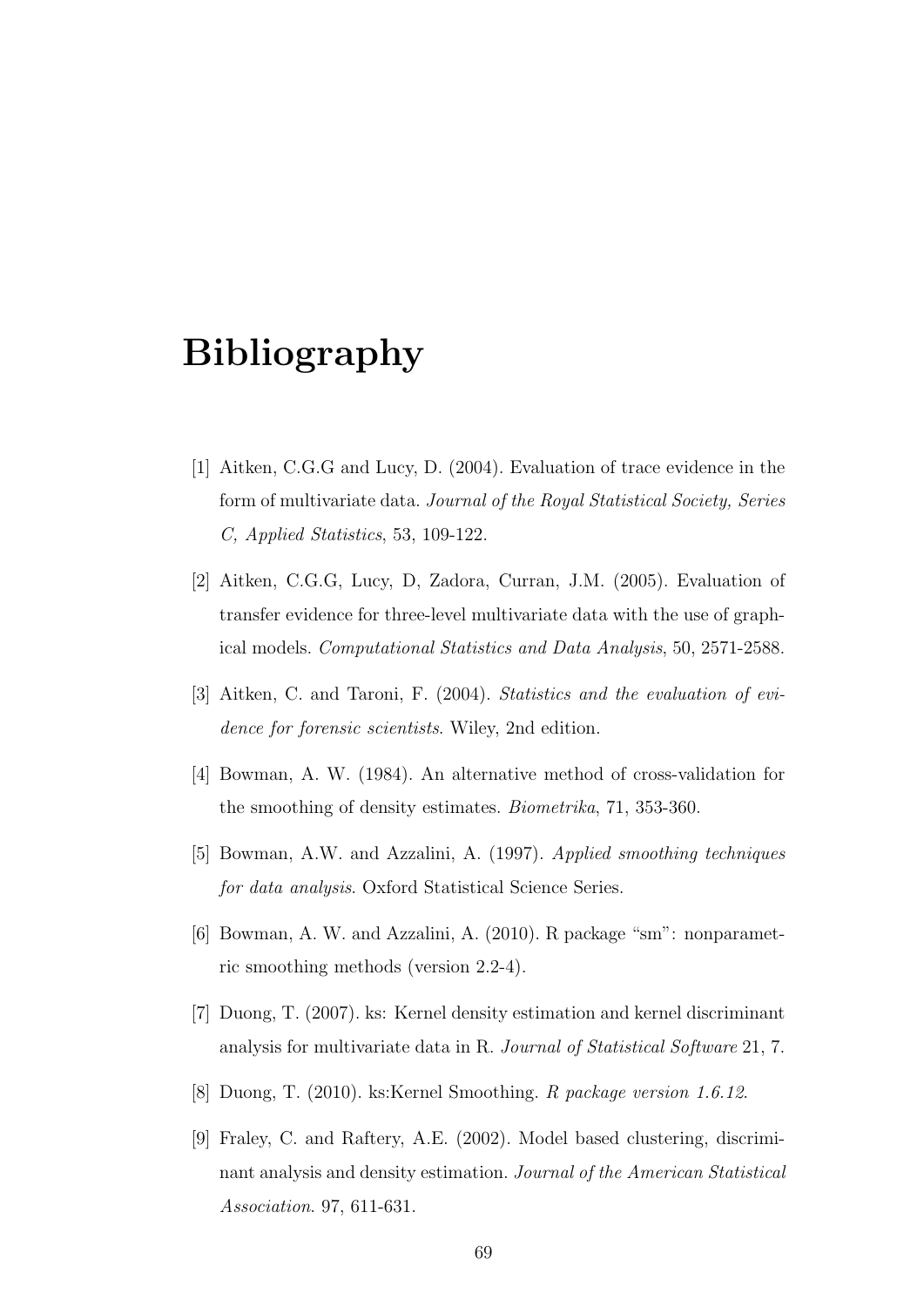- [10] Hall, P., Marron, J.S. and Park, B.U. (1992). Smoothed cross validation. *Probability theory and related fields*. 92. 1-20.
- [11] Härdle, W. (1991). *Smoothing techniques, with implementation in S*, Springer, New York.
- [12] H¨ardle, W and M¨uller, M. (1989). *Nonparametric and Semiparametric Models*, Springer.
- [13] Lindley, D. V. (1977). A problem in forensic science. *Biometrika*, 64, 207-213.
- [14] R Development Core Team (2010). R: A language and environment for statistical computing. *R Foundation for Statistical Computing, Vienna, Austria*. ISBN 3-900051-07-0, URL http://www.R-project.org.
- [15] Sain, S. R. and Baggerly, K. A. and Scott, D. W. (1994). Cross-validation of multivariate densities. *Journal of the American Statistical Association*. 89, 807-817.
- [16] Scott, D. W. and Terrell, G. R. (1987). Biased and unbiased crossvalidation in density estimation. *Journal of American Statistical Assosciation*, 82, 1131-1146.
- [17] Sheather, S. J. and Jones, M. C. (1991). A reliable data-based bandwidth selection method for kernel density estimation. *Journal of the Royal Statistical Society, Series B, Statistical Methodology*, 53, 683690.
- [18] Silverman, B. W. (1986). *Density estimation for Statistics and Data Analysis*, Chapman and Hall.
- [19] Venables, W.N. and Ripley, B.D. (2002). Modern applied statistics with S. Fourth Edition. *Springer*. New York.
- [20] Wand, M. P. and Jones, M. C. (1995). *Kernel smoothing*, Chapman and Hall, London.